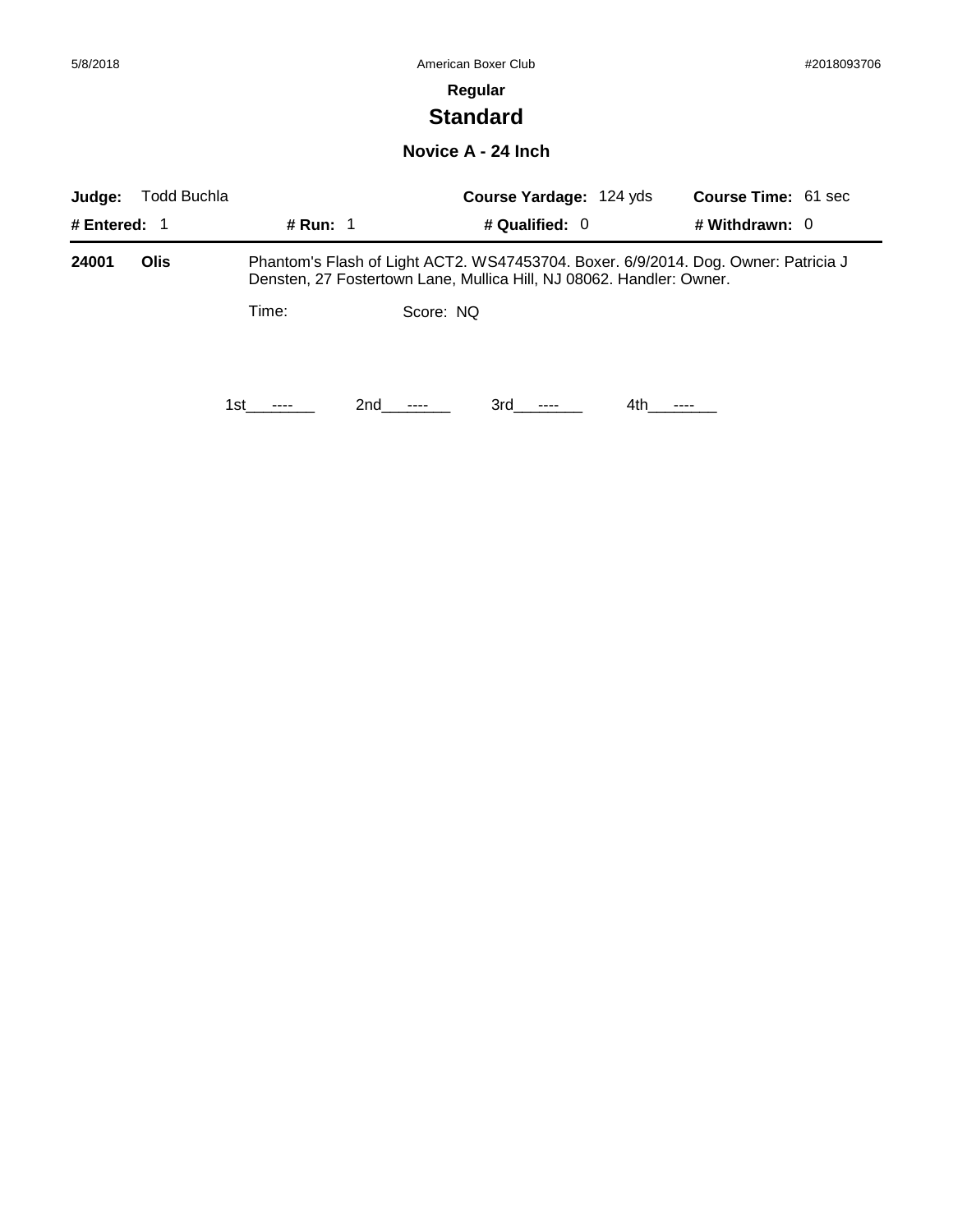# **Standard**

### **Novice B - 20 Inch**

| Judge:         | <b>Todd Buchla</b> |                                                                                                                                                                       | <b>Course Yardage: 124 yds</b>                                                                                                                      | <b>Course Time: 60 sec</b> |  |  |
|----------------|--------------------|-----------------------------------------------------------------------------------------------------------------------------------------------------------------------|-----------------------------------------------------------------------------------------------------------------------------------------------------|----------------------------|--|--|
| # Entered: $3$ |                    | <b># Run:</b> 1                                                                                                                                                       | # Qualified: $0$                                                                                                                                    | # Withdrawn: 0             |  |  |
| 20201          | <b>Polly</b>       |                                                                                                                                                                       | CH Winmere Painted Lady. WS38429901. Boxer. 7/10/2011. Bitch. Owner: Theresa<br>Garton, P.O. 13068, Oklahoma City, OK 73131. Handler: Owner.        |                            |  |  |
|                |                    | Time:                                                                                                                                                                 | Score: NQ                                                                                                                                           |                            |  |  |
| 20202          | Journey            | Altan's A Diamond is Forever v. Eurozone. WS56233403. Boxer. 12/27/2016. Bitch. Owner:<br>Jennifer Yates, 6320 Little Elm St, N. Las Vegas, NV 89031. Handler: Owner. |                                                                                                                                                     |                            |  |  |
|                |                    | Time:                                                                                                                                                                 | Score: ABS                                                                                                                                          |                            |  |  |
| 20204          | <b>Nugget</b>      |                                                                                                                                                                       | CH Happy Tail's Blonde Nugget. WS51338901. Boxer. 9/14/2015. Bitch. Owner: Connie K<br>Hillquist, 14004 Cregs Rd, DeKalb, IL 60115. Handler: Owner. |                            |  |  |
|                |                    | Time:                                                                                                                                                                 | Score: ABS                                                                                                                                          |                            |  |  |
|                |                    |                                                                                                                                                                       |                                                                                                                                                     |                            |  |  |
|                |                    | 1st                                                                                                                                                                   | 3rd<br>2nd<br>4th                                                                                                                                   | ----                       |  |  |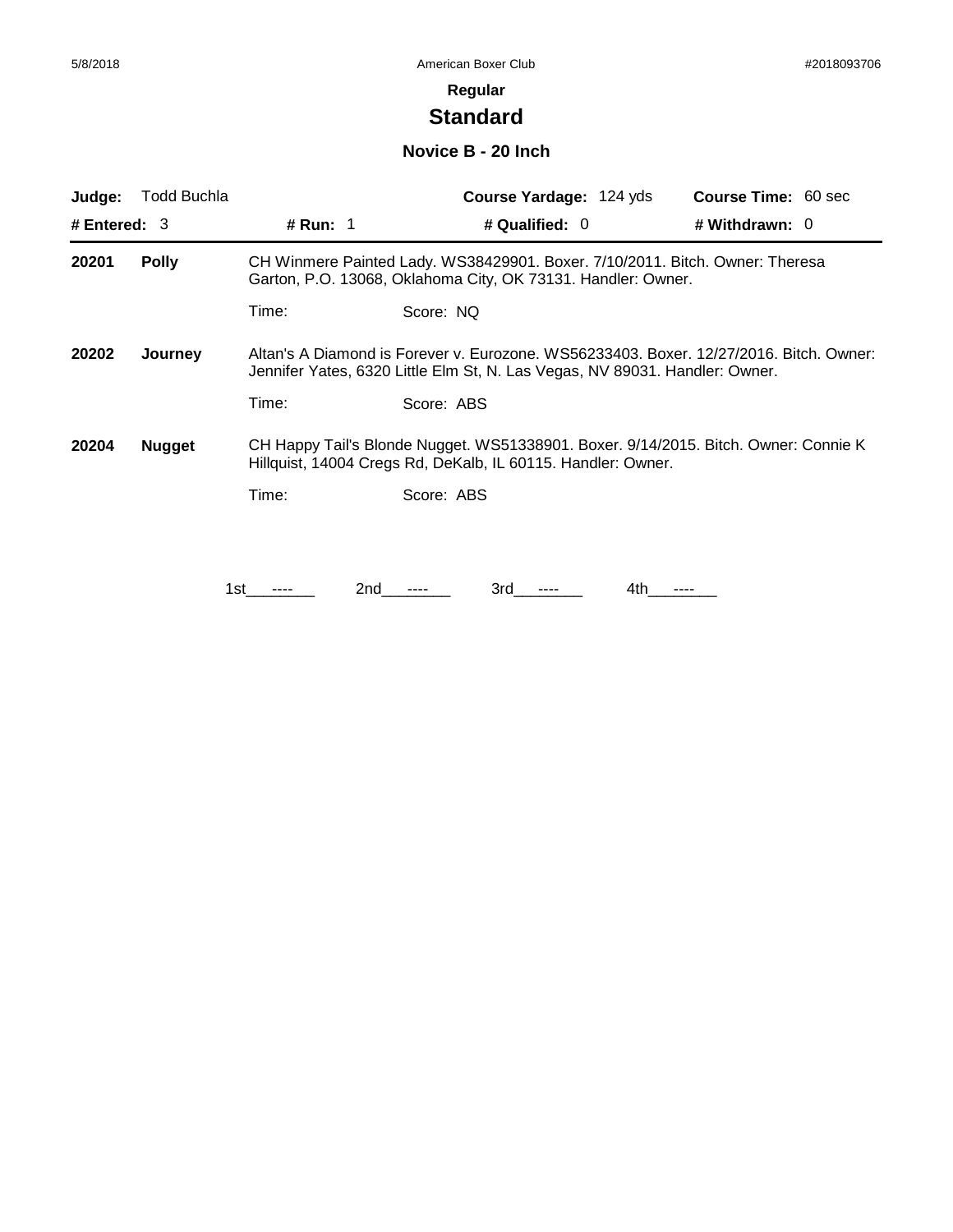# **Standard**

### **Novice B - 24 Inch**

| Judge:         | <b>Todd Buchla</b> |             | Course Yardage: 124 yds                                                                                                                                                   |                  | <b>Course Time: 61 sec</b> |
|----------------|--------------------|-------------|---------------------------------------------------------------------------------------------------------------------------------------------------------------------------|------------------|----------------------------|
| # Entered: $2$ |                    | # Run: $2$  | # Qualified: 2                                                                                                                                                            |                  | # Withdrawn: $0$           |
| 24201          | Titan              | Tom Rezmer. | Prairie Hill's Strong as Titanium BN RA NAJ CGC. WS50245502. Boxer. 4/29/2015. Dog.<br>Owner: Erin Rezmer and Tom Rezmer, 419 S Highland Ave, Lombard, IL 60148. Handler: |                  |                            |
|                |                    | Time: 48.92 | Score: 100                                                                                                                                                                | <b>QUALIFIED</b> |                            |
| 24202          | <b>Walter</b>      |             | Sinnott's Eagle Spirit CGC CAA TKN. WS52166003. Boxer. 11/24/2015. Dog. Owner: Cara<br>Armour, 236 Main St, Bolton, MA 01740. Handler: Owner.                             |                  |                            |
|                | 2                  | Time: 50.35 | Score: 95                                                                                                                                                                 | <b>QUALIFIED</b> |                            |
|                |                    | 1st 24201   | 2nd 24202<br>3rd                                                                                                                                                          | 4th              |                            |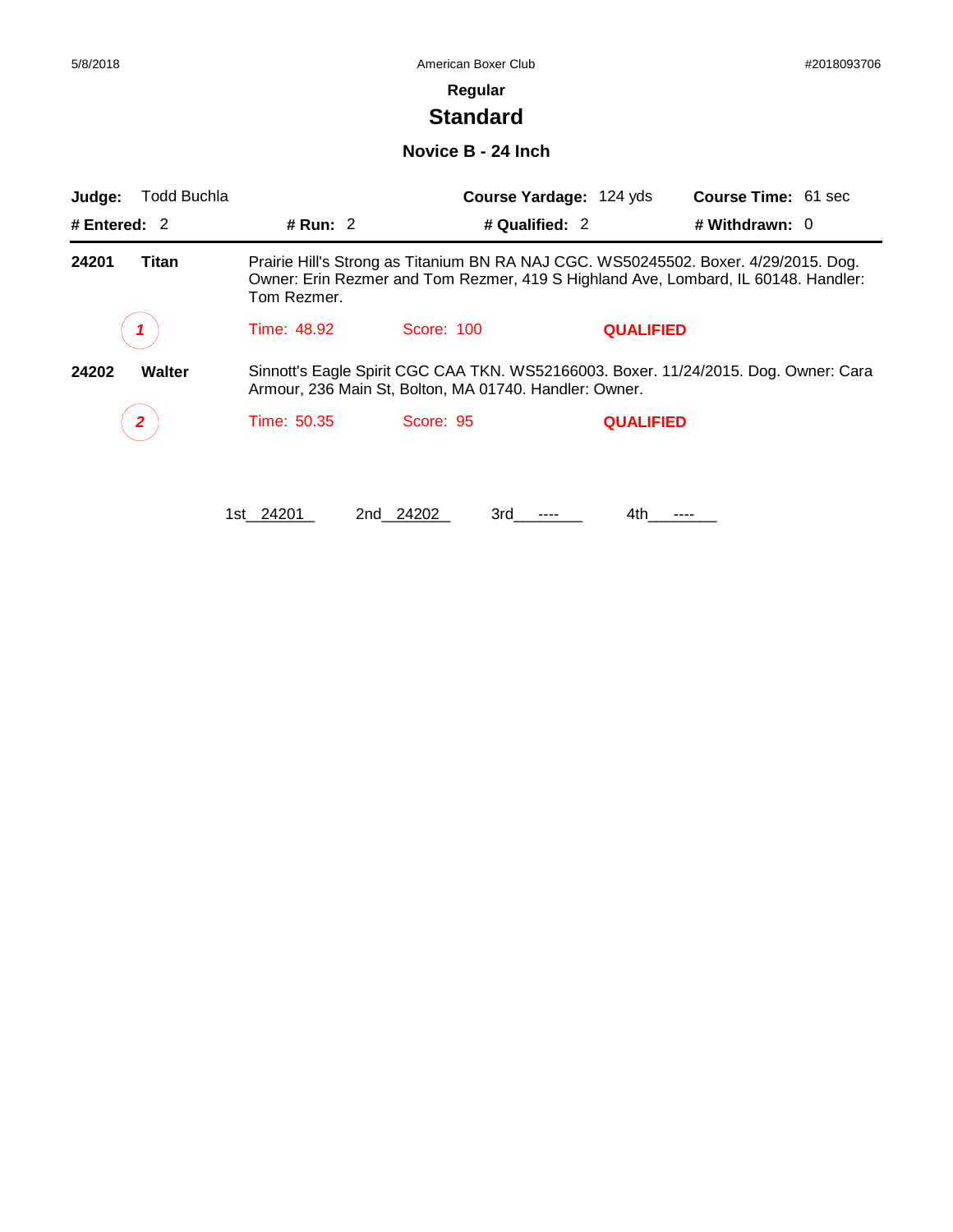# **Standard**

# **Open - 20 Inch**

| Judge:         | Todd Buchla                                                                                                                                                                                                                                        |                              |                                                                              | <b>Course Yardage: 161 yds</b> | <b>Course Time: 66 sec</b>                                                         |
|----------------|----------------------------------------------------------------------------------------------------------------------------------------------------------------------------------------------------------------------------------------------------|------------------------------|------------------------------------------------------------------------------|--------------------------------|------------------------------------------------------------------------------------|
| # Entered: $2$ |                                                                                                                                                                                                                                                    | <b># Run: 1</b>              |                                                                              | # Qualified: $0$               | # Withdrawn: $0$                                                                   |
| 20401          | Whoopie                                                                                                                                                                                                                                            | Handler: Korinne Vanderpool. | GCH Cpnch N Regal's Moon Pie NA NAJ NF. WS49203801. Boxer. 8/31/2014. Bitch. |                                | Owner: Korinne Vanderpool and D. Vickers, 9160 Fishtrap Rd, Cross Roads, TX 76227. |
|                |                                                                                                                                                                                                                                                    | Time:                        | Score: ABS                                                                   |                                |                                                                                    |
| 20402          | CH CT Great Expectations's Winifred Will Do! VCD1 BN RE OAJ NF PT HSBs HIAs FDC<br>Fred<br>TKP CGCA. WS39438202. Boxer. 9/2/2011. Bitch. Owner: Reegan Ray and Bill Polonsky,<br>734 San Dieguito Drive, Encinatas, CA 92024. Handler: Reegan Ray. |                              |                                                                              |                                |                                                                                    |
|                |                                                                                                                                                                                                                                                    | Time:                        | Score: NQ                                                                    |                                |                                                                                    |
|                |                                                                                                                                                                                                                                                    |                              |                                                                              |                                |                                                                                    |
|                |                                                                                                                                                                                                                                                    | 1st                          | 2nd<br>3rd                                                                   | 4th                            |                                                                                    |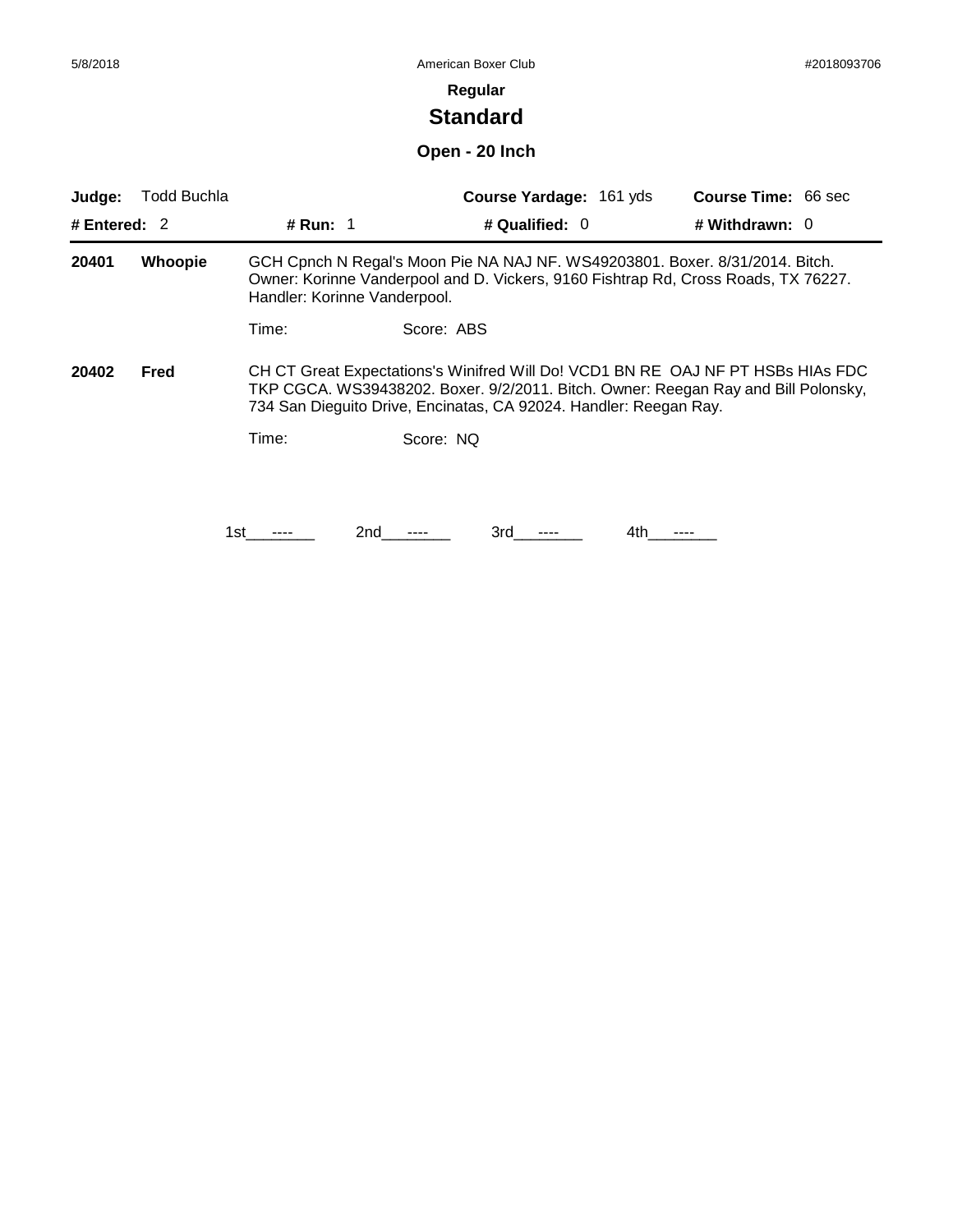# **Standard**

# **Open - 24 Inch**

| Judge:       | <b>Todd Buchla</b> |                                                                                                                                                                                                      | Course Yardage: 161 yds                                                                                                                                                    | <b>Course Time: 68 sec</b> |  |  |
|--------------|--------------------|------------------------------------------------------------------------------------------------------------------------------------------------------------------------------------------------------|----------------------------------------------------------------------------------------------------------------------------------------------------------------------------|----------------------------|--|--|
| # Entered: 4 |                    | # Run: 4                                                                                                                                                                                             | # Qualified: 0                                                                                                                                                             | # Withdrawn: 0             |  |  |
| 24401        | Sam                |                                                                                                                                                                                                      | Sunchase's Man in Black CDX BN GN RE CA DN. WS35563704. Boxer. 10/14/2010. Dog.<br>Owner: Shirley Williams, PO Box 789, Fort Smith, AR 72902. Handler: Owner.              |                            |  |  |
|              |                    | Time:                                                                                                                                                                                                | Score: NQ                                                                                                                                                                  |                            |  |  |
| 24402        | <b>SooiE</b>       | Dixie's Lil' Sweetheart RN NA NAJ FDC RATN, WS49433901, Boxer, 2/9/2015, Bitch.<br>Owner: Robin Vaughan, 24 Riverwood Ave, West Fork, AR 72774. Handler: Owner.                                      |                                                                                                                                                                            |                            |  |  |
|              |                    | Time:                                                                                                                                                                                                | Score: NQ                                                                                                                                                                  |                            |  |  |
| 24403        | Jeannie            | CinnRhee's Run for the Roses. WS43801901. Boxer. 8/13/2012. Bitch. Owner: Denise<br>Snyder and Medley Small & Brenda Vrooman, 13467 E State Rd 160, Henryville, IN 47128.<br>Handler: Denise Snyder. |                                                                                                                                                                            |                            |  |  |
|              |                    | Time:                                                                                                                                                                                                | Score: NQ                                                                                                                                                                  |                            |  |  |
| 24203        | Owynne             | Tracy Hendrickson.                                                                                                                                                                                   | Sunchase's Signature Black CGC. WS55153002. Boxer. 9/17/2016. Dog. Owner: Tracy<br>Hendrickson and Rhoda Brouillette, 4412 W Kent Circle, Broken Arrow, OK 74012. Handler: |                            |  |  |
|              |                    | Time:                                                                                                                                                                                                | Score: NQ                                                                                                                                                                  |                            |  |  |
|              |                    |                                                                                                                                                                                                      |                                                                                                                                                                            |                            |  |  |
|              |                    | 2nd<br>1st                                                                                                                                                                                           | 3rd<br>4th                                                                                                                                                                 | ----                       |  |  |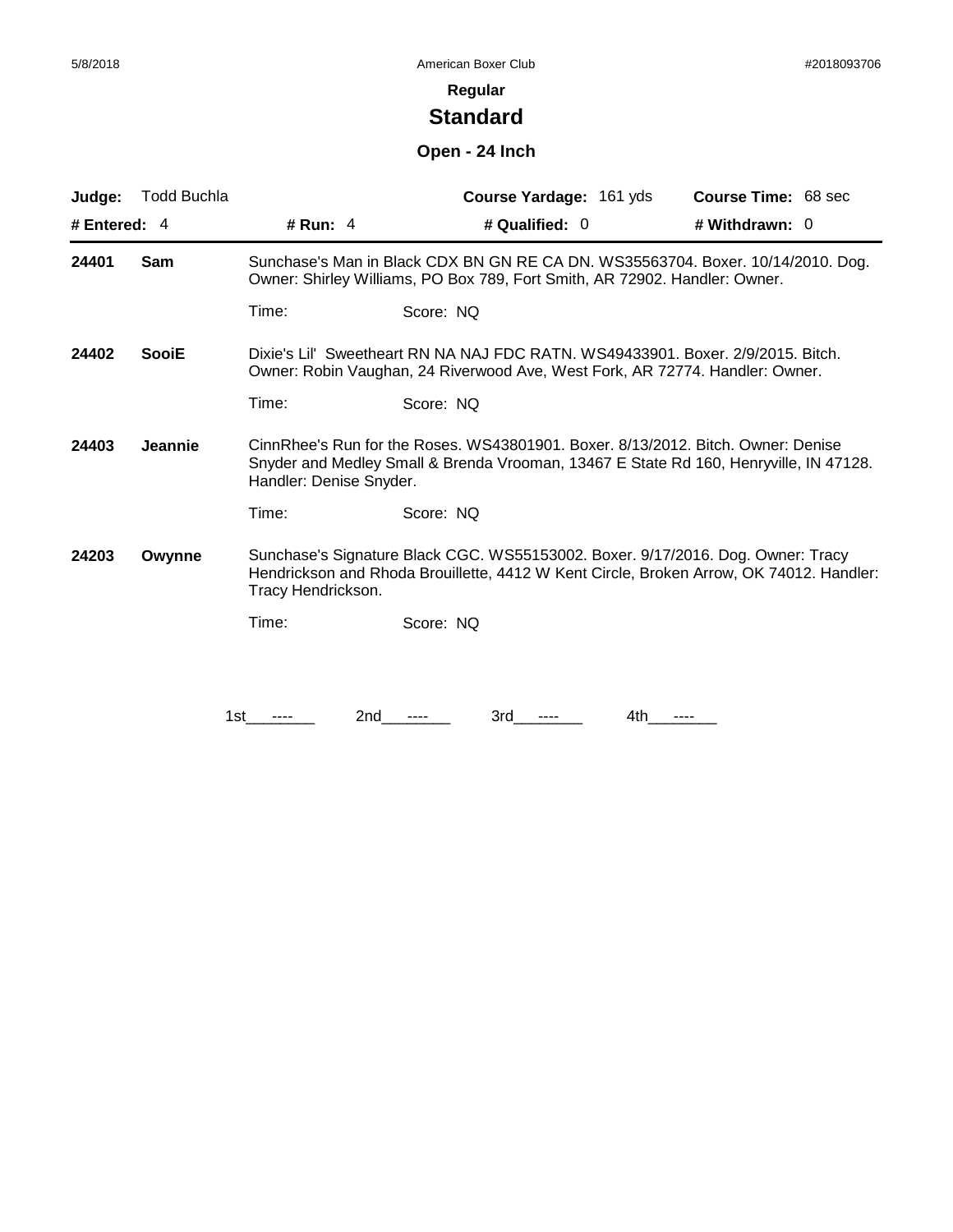# **Standard**

#### **Excellent - 20 Inch**

| Judge:         | Todd Buchla    |            | Course Yardage: 187 yds                                                                                                                                                  | <b>Course Time: 65 sec</b> |
|----------------|----------------|------------|--------------------------------------------------------------------------------------------------------------------------------------------------------------------------|----------------------------|
| # Entered: $2$ |                | # Run: $2$ | # Qualified: $0$                                                                                                                                                         | # Withdrawn: $0$           |
| 20601          | Izzy           |            | Indigo's Wynning Iz Ez CDX GN RE NAJ CA. WS34020401. Boxer. 5/28/2010. Bitch.<br>Owner: Shirley Williams, PO Box 789, Fort Smith, AR 72902. Handler: Owner.              |                            |
|                |                | Time:      | Score: NQ                                                                                                                                                                |                            |
| 20602          | <b>Brandee</b> | Owner.     | Kacee's Crime of Passion @ Tealcrest CD BN RA OA NAJ DN. WS45403604. Boxer.<br>10/26/2013. Bitch. Owner: Jill Hootman, 171 Tylertown Rd, Clarksville, TN 37040. Handler: |                            |
|                |                | Time:      | Score: NO                                                                                                                                                                |                            |
|                |                |            |                                                                                                                                                                          |                            |
|                |                | 2nd<br>1st | 3rd<br>4th.                                                                                                                                                              |                            |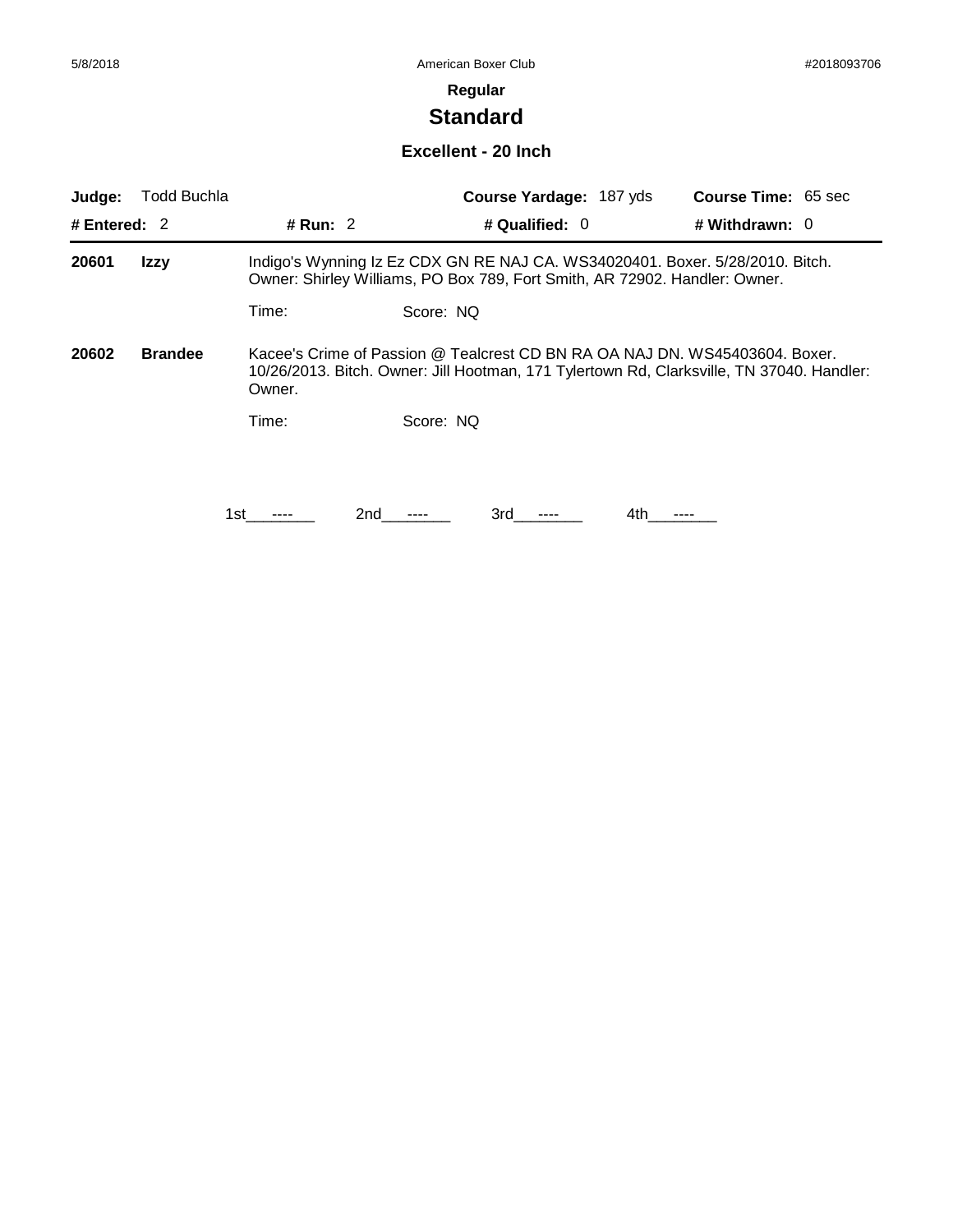# **Standard**

### **Excellent - 24 Inch**

| Judge:         | <b>Todd Buchla</b> |                                  |                                                                                                                                                                                                   | Course Yardage: 187 yds | Course Time: 69 sec                                                                                                                                                     |  |  |
|----------------|--------------------|----------------------------------|---------------------------------------------------------------------------------------------------------------------------------------------------------------------------------------------------|-------------------------|-------------------------------------------------------------------------------------------------------------------------------------------------------------------------|--|--|
| # Entered: $4$ |                    | # Run: $4$                       | # Qualified: 2                                                                                                                                                                                    |                         | # Withdrawn: $0$                                                                                                                                                        |  |  |
| 24601          | <b>Bilbo</b>       |                                  | Em's Unexpected Journey CD NA OAJ CGC. WS41963403. Boxer. 8/12/2012. Dog.<br>Owner: Emily Reiser, 5433 Meadow Ln, Manitowoc, WI 54220. Handler: Owner.                                            |                         |                                                                                                                                                                         |  |  |
|                |                    | Time:                            | Score: NQ                                                                                                                                                                                         |                         |                                                                                                                                                                         |  |  |
| 24602          | <b>Stratton</b>    | 49120. Handler: Ellen M. Gruber. | Cinnarhee's By A Nose CD BN RE OA AXJ NAP NJP OF. WS43801902. Boxer.                                                                                                                              |                         | 6/13/2012. Dog. Owner: Ellen M. Gruber and H Medley Small, 227 Morris Dr, Niles, MI                                                                                     |  |  |
|                |                    | Time:                            | Score: NQ                                                                                                                                                                                         |                         |                                                                                                                                                                         |  |  |
| 24404          | Chyppe             |                                  | Sunchase's Fifth Ace NA NAJ CGC. WS55153003. Boxer. 9/17/2016. Dog. Owner: Tracy<br>Hendrickson and Rhoda Brouillette, 4412 W Kent Circle, Broken Arrow, OK 74012. Handler:<br>Tracy Hendrickson. |                         |                                                                                                                                                                         |  |  |
|                | 2                  | Time: 52.32                      | Score: 100                                                                                                                                                                                        | <b>QUALIFIED</b>        |                                                                                                                                                                         |  |  |
| 24405          | <b>Rocco</b>       | Handler: Elizabeth Petko.        |                                                                                                                                                                                                   |                         | Rocco di Palma CDX BN RA NA OAJ OF THDA CGC. WS35839207. Boxer. 11/13/2010.<br>Dog. Owner: Elizabeth Petko and Michael Petko, 754 Peach Valley Lane, Ft Mill, SC 29715. |  |  |
|                |                    | Time: 52.14                      | Score: 100                                                                                                                                                                                        | <b>QUALIFIED</b>        |                                                                                                                                                                         |  |  |
|                |                    |                                  |                                                                                                                                                                                                   |                         |                                                                                                                                                                         |  |  |
|                |                    | 1st 24405                        | 2nd 24404<br>3rd                                                                                                                                                                                  | 4th                     |                                                                                                                                                                         |  |  |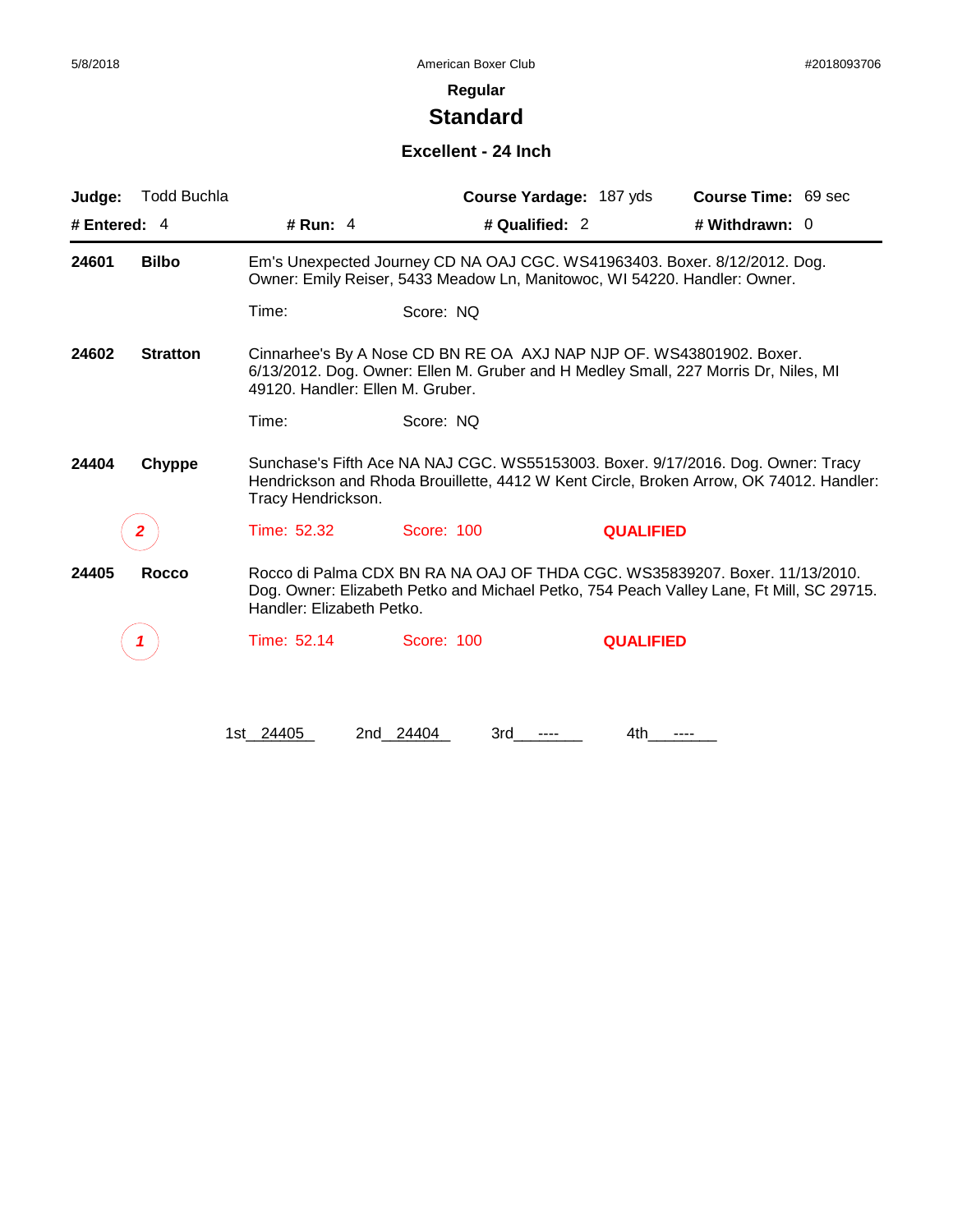# **Standard**

#### **Master - 20 Inch**

| Judge:       | <b>Todd Buchla</b> |                                  |                                                                                                                                                                                                                    | Course Yardage: 187 yds | Course Time: 65 sec                                                                                                                                                    |  |
|--------------|--------------------|----------------------------------|--------------------------------------------------------------------------------------------------------------------------------------------------------------------------------------------------------------------|-------------------------|------------------------------------------------------------------------------------------------------------------------------------------------------------------------|--|
| # Entered: 9 |                    | # Run: 6                         | # Qualified: 3                                                                                                                                                                                                     |                         | # Withdrawn: 0                                                                                                                                                         |  |
| 20801        | Amber              | 60449. Handler: Eugenia Koshiol. | GCH Jokar's N Happy Tails Blonde Moments CD R AX MXJ. WS41571902. Boxer.                                                                                                                                           |                         | 6/22/2012. Bitch. Owner: Eugenia Koshiol and Amy Bieri, 27434 Wildwood Dr, Monee, IL                                                                                   |  |
|              |                    | Time:                            | Score: ABS                                                                                                                                                                                                         |                         |                                                                                                                                                                        |  |
| 20802        | <b>Jyllie</b>      |                                  | MACH Sunchase's Running the Red UD BN RAE MX S MJS CA CGC OF TKA.<br>Broken Arrow, OK 74012. Handler: Owner.                                                                                                       |                         | WS35563706. Boxer. 10/14/2010. Bitch. Owner: Tracy Hendrickson, 4412 W Kent Circle,                                                                                    |  |
|              | $\mathbf{2}$       | Time: 53.68                      | Score: 100                                                                                                                                                                                                         | <b>QUALIFIED</b>        |                                                                                                                                                                        |  |
| 20803        | <b>Shiloh</b>      | MO 64034. Handler: Mark Ewing.   |                                                                                                                                                                                                                    |                         | CH Galaroc N Ewing's Show Off MX MXJ. WS37253803. Boxer. 4/5/2011. Bitch. Owner:<br>Janet Ewing and Mark Ewing, Michelle Roca, Donna Galante, PO Box 350, Greenwood,   |  |
|              | 1                  | Time: 53.57                      | <b>Score: 100</b>                                                                                                                                                                                                  | <b>QUALIFIED</b>        |                                                                                                                                                                        |  |
| 20806        | <b>Brice</b>       |                                  | MACH Tealcrest's Beck and Call UD X OM MX MXJ MXB MJB RN. WS40917801. Boxer.<br>3/12/2012. Bitch. Owner: Mary Nee and Jill Hootman, 5300 Pontiac Drive, Fairview Heights,<br>IL 62208-3521. Handler: Jill Hootman. |                         |                                                                                                                                                                        |  |
|              | 3                  | Time: 54.44                      | Score: 100                                                                                                                                                                                                         | <b>QUALIFIED</b>        |                                                                                                                                                                        |  |
| 20808        | <b>Sprite</b>      | 52317. Handler: Owner.           | CH DebLyn's Peprhl Wicked CDX BN RE MX MXJ NF CGC. WS45881505. Boxer.                                                                                                                                              |                         | 12/2/2013. Bitch. Owner: Sue Ann Thompson, 1858 Curtis Bridge Rd NE, North Liberty, IA                                                                                 |  |
|              |                    | Time:                            | Score: NQ                                                                                                                                                                                                          |                         |                                                                                                                                                                        |  |
| 20809        | Leia               |                                  | Owner: Kerry Rodgers, 4101 CR 239, Georgetown, TX 78633. Handler: Owner.                                                                                                                                           |                         | Rocket N' Focal Point's Written in the Stars NA OF. WS41415505. Boxer. 7/2/2012. Bitch.                                                                                |  |
|              |                    | Time:                            | Score: NQ                                                                                                                                                                                                          |                         |                                                                                                                                                                        |  |
| 20811        | <b>Pixie</b>       |                                  | Dr, Monee, IL 60449. Handler: Eugenia Koshiol.                                                                                                                                                                     |                         | GCH Happy Tail's Faith, Trust & Pixie Dust CD BN RN AX AXJ. WS43505001. Boxer.<br>2/27/2013. Bitch. Owner: Eugenia Koshiol and Lori McClain, Amy Bieri, 27434 Wildwood |  |
|              |                    | Time:                            | Score: ABS                                                                                                                                                                                                         |                         |                                                                                                                                                                        |  |
| 20812        | <b>Prymme</b>      |                                  | Sunchase's Little Pink Ribbon UDX2 OM2 MXJS MXS OF RAE CA CGCA TKA.<br>Broken Arrow, OK 74012. Handler: Owner.                                                                                                     |                         | WS35563707. Boxer. 10/14/2010. Bitch. Owner: Tracy Hendrickson, 4412 W Kent Circle,                                                                                    |  |
|              |                    | Time:                            | Score: NQ                                                                                                                                                                                                          |                         |                                                                                                                                                                        |  |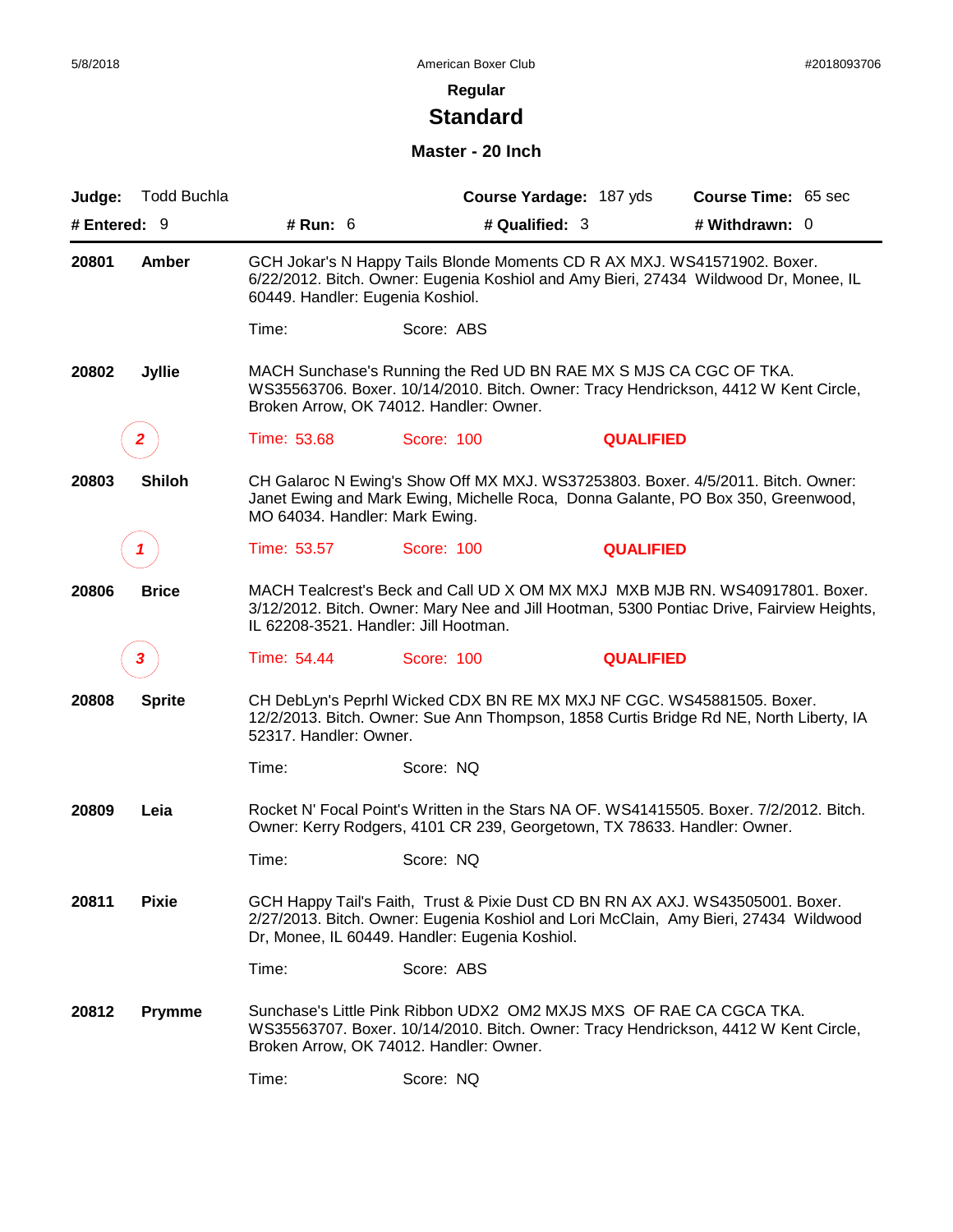**Standard**

**20605 Phoenix** Sinnott's Rise of the Phoenix OA AXJ OF CA CGC TKN. WS52166004. Boxer. 11/24/2015. Bitch. Owner: Cara Armour, 236 Main St, Bolton, MA 01740. Handler: Owner.

Time: Score: ABS

1st\_20803 2nd\_20802 3rd\_20806 4th\_\_\_\_\_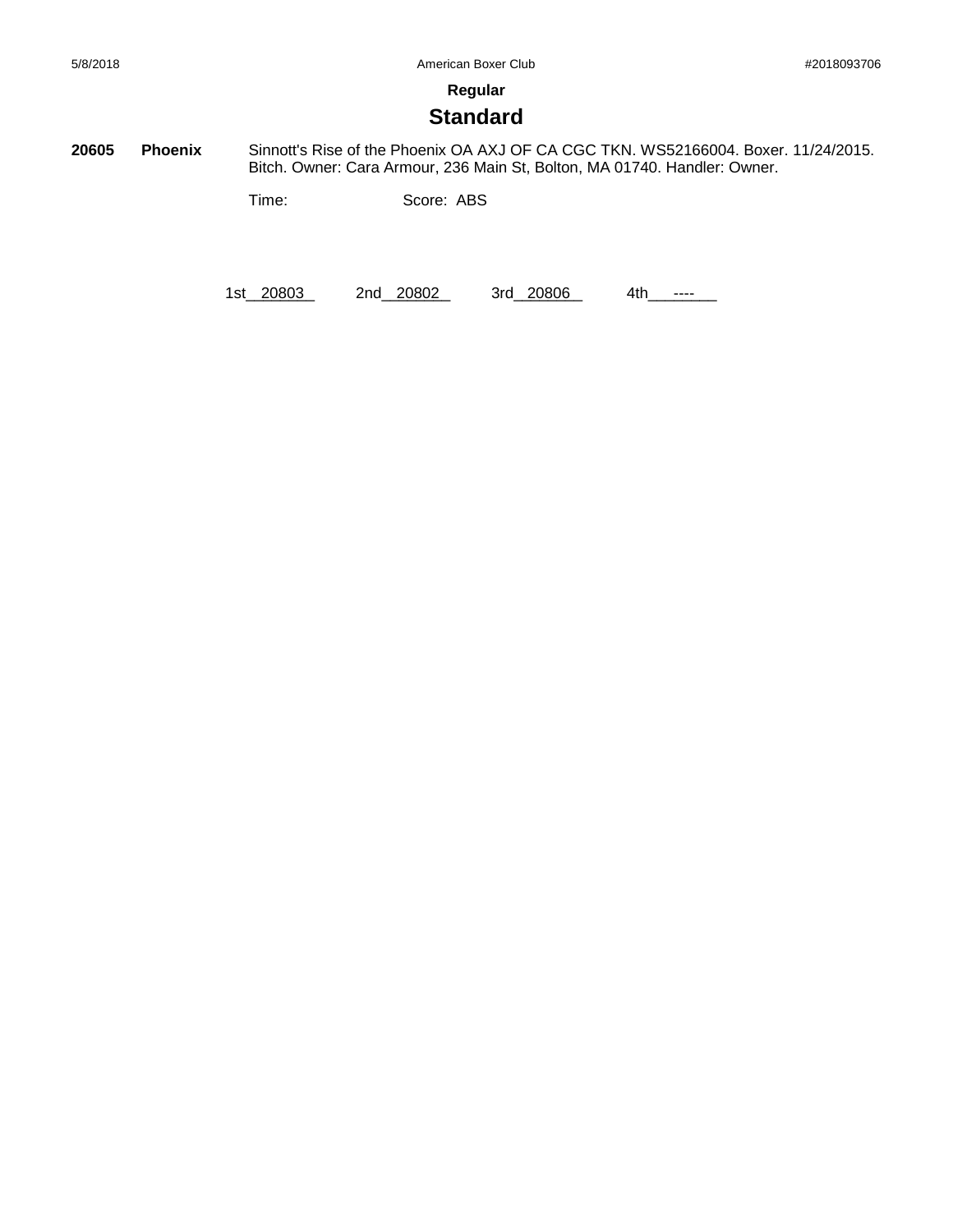# **Standard**

#### **Master - 24 Inch**

| Judge:        | <b>Todd Buchla</b> |                                                                                                                                                                                                                   |                                                                                                                                | Course Yardage: 187 yds | Course Time: 69 sec                                                                                                                                                       |
|---------------|--------------------|-------------------------------------------------------------------------------------------------------------------------------------------------------------------------------------------------------------------|--------------------------------------------------------------------------------------------------------------------------------|-------------------------|---------------------------------------------------------------------------------------------------------------------------------------------------------------------------|
| # Entered: 10 |                    | # Run: 10                                                                                                                                                                                                         | # Qualified: 7                                                                                                                 |                         | # Withdrawn: 0                                                                                                                                                            |
| 24801         | <b>Brando</b>      | Handler: Owner.                                                                                                                                                                                                   | Pheasant Hollow's Offer You Can't Refuse AX AXJ NF TKP. WS49355804. Boxer.                                                     |                         | 7/5/2014. Dog. Owner: Nina A.B. Daniel, 1556 Robert Young Rd, Starksboro, VT 05487.                                                                                       |
|               |                    | Time:                                                                                                                                                                                                             | Score: NQ                                                                                                                      |                         |                                                                                                                                                                           |
| 24802         | <b>Mitchyll</b>    |                                                                                                                                                                                                                   | CH Sunchase's Trade Secret CD RA BN AX AXJ CGCA TKA. WS49906102. Boxer.<br>Broken Arrow, OK 74012. Handler: Tracy Hendrickson. |                         | 3/3/2015. Dog. Owner: Tracy Hendrickson and Rhoda Brouillette, 4412 W Kent Circle,                                                                                        |
|               |                    | Time:                                                                                                                                                                                                             | Score: NQ                                                                                                                      |                         |                                                                                                                                                                           |
| 24803         | <b>Tommy</b>       |                                                                                                                                                                                                                   | Dickenson Rd, Winnebago, IL 61088. Handler: Owner.                                                                             |                         | Boxnen's Overdrive. WS48715207. Boxer. 10/24/2014. Dog. Owner: Renee Fulcer, 10170                                                                                        |
|               | 3                  | Time: 52.74                                                                                                                                                                                                       | Score: 100                                                                                                                     | <b>QUALIFIED</b>        |                                                                                                                                                                           |
| 24805         | <b>Brie</b>        |                                                                                                                                                                                                                   | Brie. PAL261556. Boxer. 6/25/2011. Dog. Owner: Patrick LaFond and                                                              |                         | Marine LaFond, 1319 Snapdragon Ct, Saint Louis, MO 63146. Handler: Patrick LaFond.                                                                                        |
|               |                    | Time: 55.93                                                                                                                                                                                                       | Score: 100                                                                                                                     | <b>QUALIFIED</b>        |                                                                                                                                                                           |
| 24806         | <b>Blitz</b>       |                                                                                                                                                                                                                   | Dog. Owner: Caitlyn Owens, 508 2nd St, Luther, IA 50152. Handler: Owner.                                                       |                         | DebLyn Gotta Be A BlackNBlue CD BN RE AX AXJ CGC. WS45881507. Boxer. 12/2/2013.                                                                                           |
|               |                    | Time: 57.23                                                                                                                                                                                                       | Score: 100                                                                                                                     | <b>QUALIFIED</b>        |                                                                                                                                                                           |
| 24807         | Cannon             |                                                                                                                                                                                                                   | 1809 Carlisle Ave, Richmond, VA 23231. Handler: Owner.                                                                         |                         | Cannon Von Bachbett. WS52326803. Boxer. 11/19/2015. Dog. Owner: Sarah Osborne,                                                                                            |
|               | 2                  | Time: 52.33                                                                                                                                                                                                       | <b>Score: 100</b>                                                                                                              | <b>QUALIFIED</b>        |                                                                                                                                                                           |
| 24808         | <b>Rock</b>        | GC-Schmidt's One Foundation at Lemac NA NAJ. WS45750302. Boxer. 11/22/2013. Dog.<br>Owner: Leta McCulla and Julie Schmidt, Glen & Cindy Yaeger, 110 N Heck Hill Rd, St<br>Paris, OH 43072. Handler: Leta McCulla. |                                                                                                                                |                         |                                                                                                                                                                           |
|               |                    | Time: 51.96                                                                                                                                                                                                       | Score: 100                                                                                                                     | <b>QUALIFIED</b>        |                                                                                                                                                                           |
| 24810         | <b>Blizzard</b>    | 23838. Handler: Owner.                                                                                                                                                                                            |                                                                                                                                |                         | Kaitlin's White Gold of Summer at First Branch MX MXJ XF MXB MJB CGC. WS47418702.<br>Boxer. 5/16/2014. Dog. Owner: Lisa Godfrey, 8807 First Branch Lane, Chesterfield, VA |
|               |                    | Time: 54.60                                                                                                                                                                                                       | <b>Score: 100</b>                                                                                                              | <b>QUALIFIED</b>        |                                                                                                                                                                           |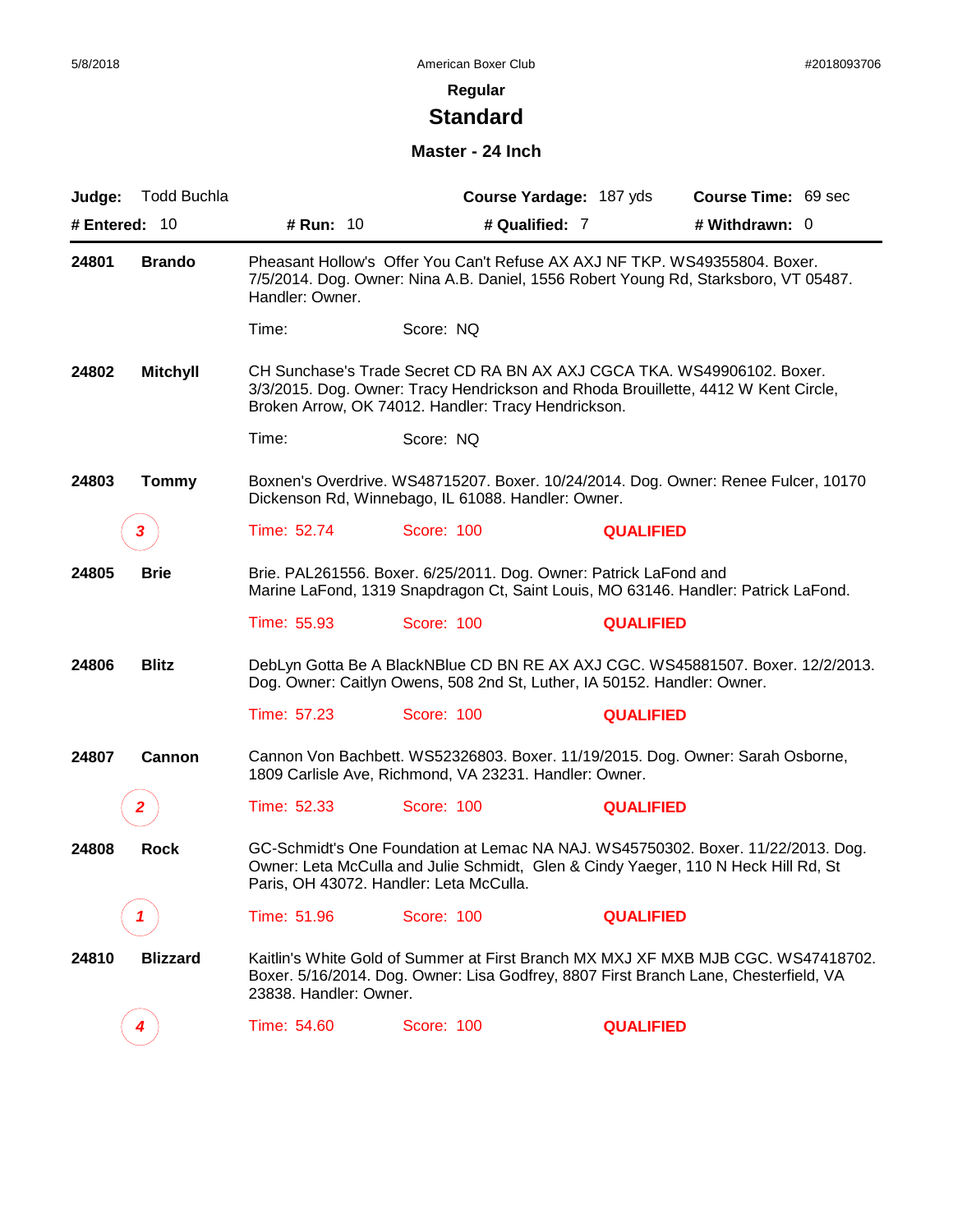#### **Standard**

**24813 Jack Daniel** PACH Pheasant Hollow's Jack Daniel CD RN MX MXJ MXPS MJPS MXPB MJPB XFP T2BP PAX CGCA TKP FDC. WS38474908. Boxer. 7/20/2011. Dog. Owner: Nina A.B. Daniel and Truman W. Daniel, 1556 Robert Young Rd, Starksboro, VT 05487. Handler: Nina A.B. Daniel.

Time: 57.42 Score: 100 **QUALIFIED**

**24814 Blayke** Sunchase's Spin the Bottle UD MX MXJ OF RA BN CA CGCA TKA. WS45539505. Boxer. 10/23/2013. Dog. Owner: Tracy Hendrickson and Rhoda Brouillette, 4412 W Kent Circle, Broken Arrow, OK 74012. Handler: Tracy Hendrickson.

Time: Score: NQ

1st\_24808 2nd\_24807 3rd\_24803 4th\_24810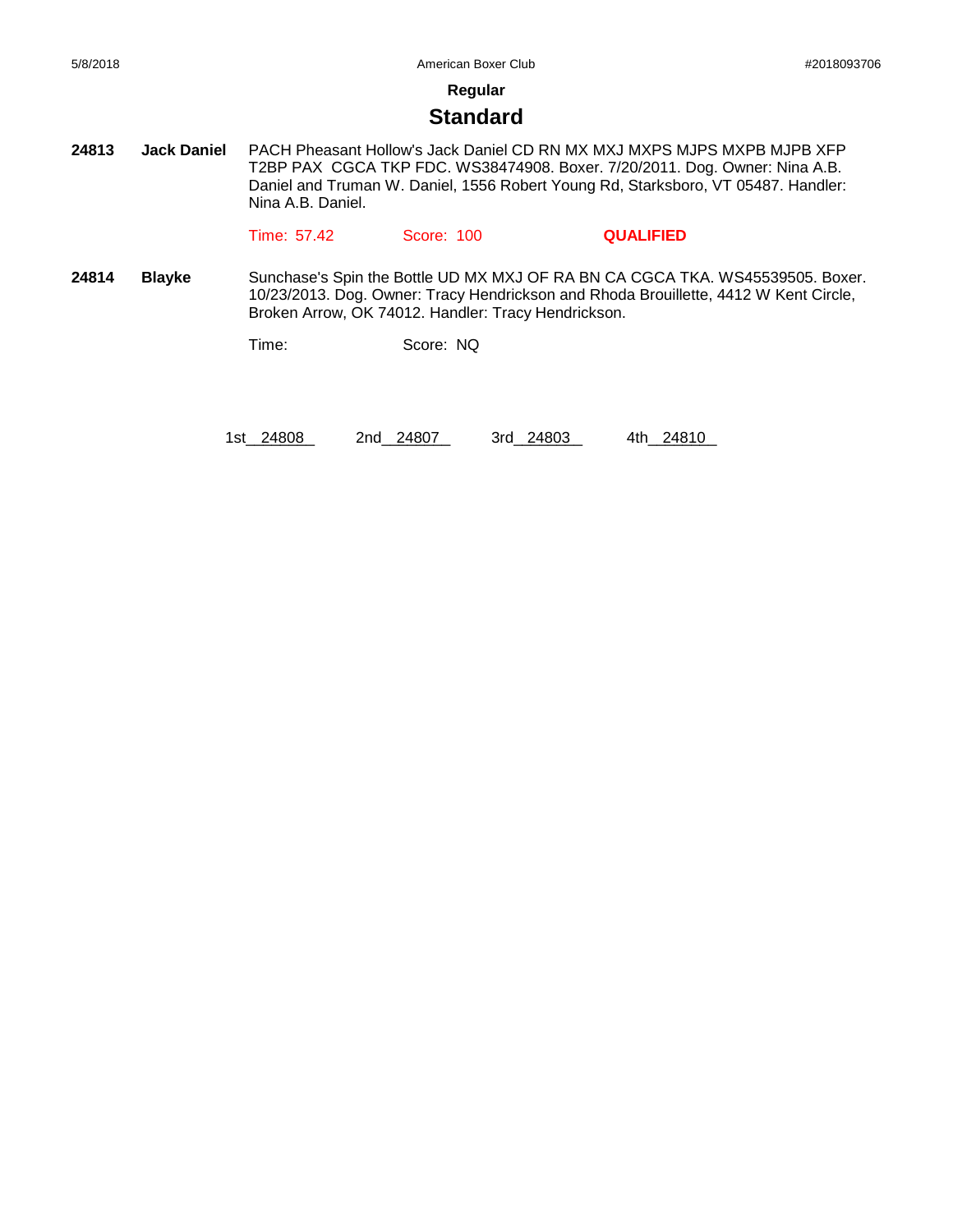#### **Preferred**

# **Standard**

#### **Novice - 16 Inch**

| Judge:         | <b>Todd Buchla</b>                                                                                                                                     |                                                                                                                                                                                                                      | Course Yardage: 124 yds                                                     | Course Time: 65 sec                                                                 |  |  |
|----------------|--------------------------------------------------------------------------------------------------------------------------------------------------------|----------------------------------------------------------------------------------------------------------------------------------------------------------------------------------------------------------------------|-----------------------------------------------------------------------------|-------------------------------------------------------------------------------------|--|--|
| # Entered: $4$ |                                                                                                                                                        | # Run: $3$                                                                                                                                                                                                           | # Qualified: 1                                                              | # Withdrawn: $0$                                                                    |  |  |
| 16201          | Mikki                                                                                                                                                  |                                                                                                                                                                                                                      | Snyder, 13467 E State Rd 160, Henryville, IN 47128. Handler: Denise Snyder. | CinnRhee U R So Fine Ravencrest. WS58648201. Boxer. 8/18/2015. Bitch. Owner: Denise |  |  |
|                |                                                                                                                                                        | Time:                                                                                                                                                                                                                | Score: NQ                                                                   |                                                                                     |  |  |
| 16202          | Dreamcatcher von Bachbett. WS54702602. Boxer. 7/21/2016. Bitch. Owner: Jan Blevins.<br>Remy<br>1006 Oxfordshire, Carrollton, TX 75007. Handler: Owner. |                                                                                                                                                                                                                      |                                                                             |                                                                                     |  |  |
|                |                                                                                                                                                        | Time:                                                                                                                                                                                                                | Score: NQ                                                                   |                                                                                     |  |  |
| 16203          | Tia                                                                                                                                                    | Olympic's Take It Away CD PCD BN RE CA CGCA CGCU TKN. WS49995002. Boxer.<br>2/20/2015. Bitch. Owner: Debora Hall and Randall Hall & Julie Wilmore, 1414 Girard Dr,<br>Louisville, KY 40222. Handler: Jennifer Yates. |                                                                             |                                                                                     |  |  |
|                |                                                                                                                                                        | Time: 51.15                                                                                                                                                                                                          | Score: 90                                                                   | <b>QUALIFIED</b>                                                                    |  |  |
| 16204          | Lexi                                                                                                                                                   | Schmidt's GC You Are The One That I Want. WS51535604. Boxer. 9/1/2015. Bitch. Owner:<br>Sandra Kistler, 214 Ranchview Dr, Vandalia, OH 45377. Handler: Owner.                                                        |                                                                             |                                                                                     |  |  |
|                |                                                                                                                                                        | Time:                                                                                                                                                                                                                | Score: ABS                                                                  |                                                                                     |  |  |
|                |                                                                                                                                                        |                                                                                                                                                                                                                      |                                                                             |                                                                                     |  |  |
|                |                                                                                                                                                        | 1st 16203<br>2nd                                                                                                                                                                                                     | 3rd                                                                         | 4th                                                                                 |  |  |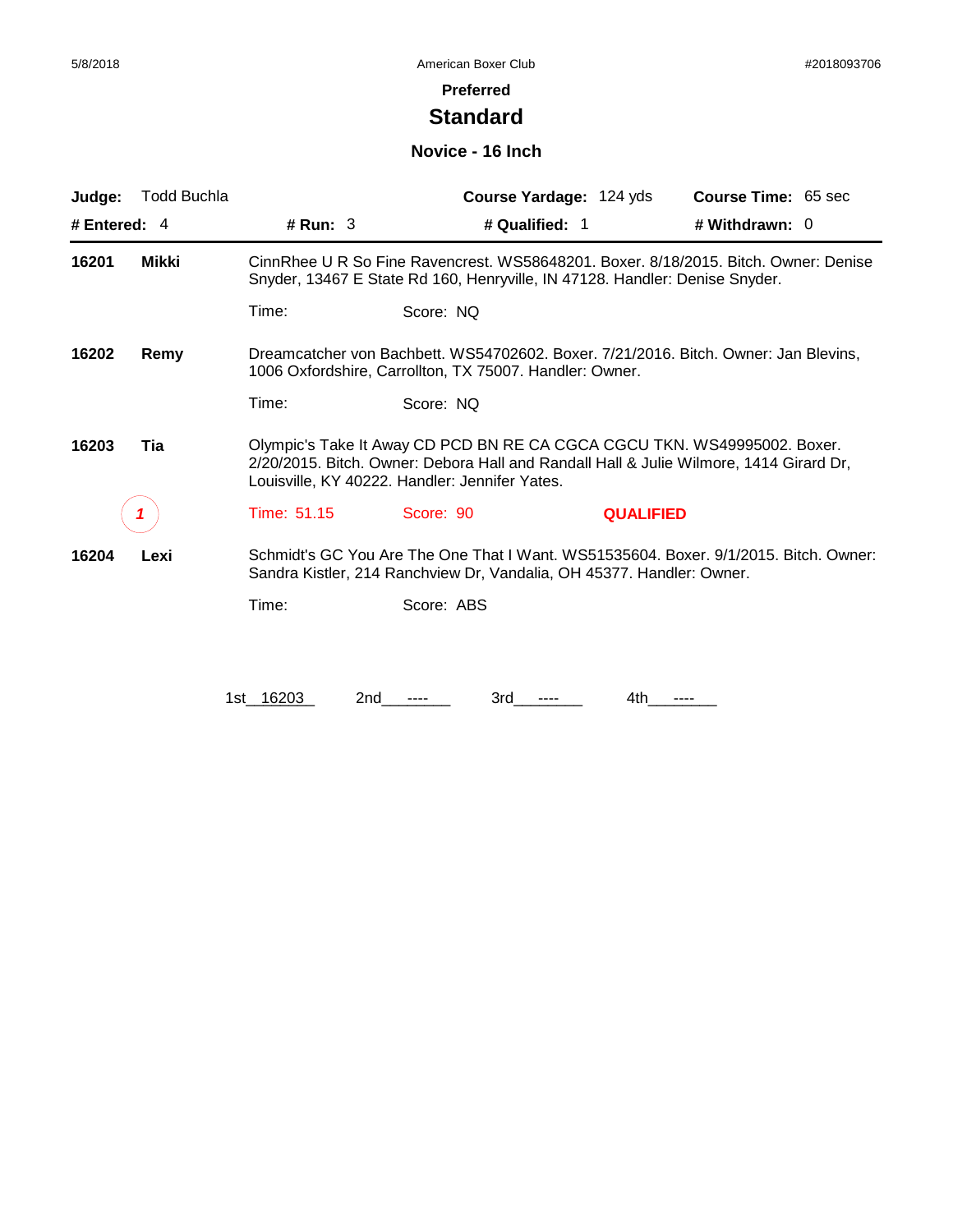# **Standard**

#### **Novice - 20 Inch**

| Judge:         | Todd Buchla  |                                                                                                                                                            | <b>Course Yardage: 124 yds</b>                                                                                                                                          | <b>Course Time: 66 sec</b> |  |  |
|----------------|--------------|------------------------------------------------------------------------------------------------------------------------------------------------------------|-------------------------------------------------------------------------------------------------------------------------------------------------------------------------|----------------------------|--|--|
| # Entered: $3$ |              | # Run: $3$                                                                                                                                                 | # Qualified: 0                                                                                                                                                          | # Withdrawn: 0             |  |  |
| 20206          | Abby         | Handler: Margaret Magoffin.                                                                                                                                | CH Hancock's Livin It Up at Copper Myst CAX CGC. WS39375302. Boxer. 12/15/2011.<br>Bitch. Owner: Margaret Magoffin and Mary Hickey, 15 Hillrise Dr, Penfield, NY 14526. |                            |  |  |
|                |              | Time:                                                                                                                                                      | Score: NQ                                                                                                                                                               |                            |  |  |
| 20207          | <b>Bruno</b> | Die Krieger Der Cinemas Sweet Sensation. WS51119501. Boxer. 7/19/2015. Dog. Owner:<br>Nancy Button, 531 Longview Drive, Antioch, IL 60002. Handler: Owner. |                                                                                                                                                                         |                            |  |  |
|                |              | Time:                                                                                                                                                      | Score: NQ                                                                                                                                                               |                            |  |  |
| 24205          | <b>IvyE</b>  |                                                                                                                                                            | Tuscany's IvyE Lace at First Branch. WS55660705. Boxer. 11/30/2016. Bitch. Owner: Lisa<br>Godfrey, 8807 First Branch Lane, Chesterfield, VA 23838. Handler: Owner.      |                            |  |  |
|                |              | Time:                                                                                                                                                      | Score: NQ                                                                                                                                                               |                            |  |  |
|                |              |                                                                                                                                                            |                                                                                                                                                                         |                            |  |  |
|                |              | 1st                                                                                                                                                        | 2nd<br>3rd<br>4th.                                                                                                                                                      |                            |  |  |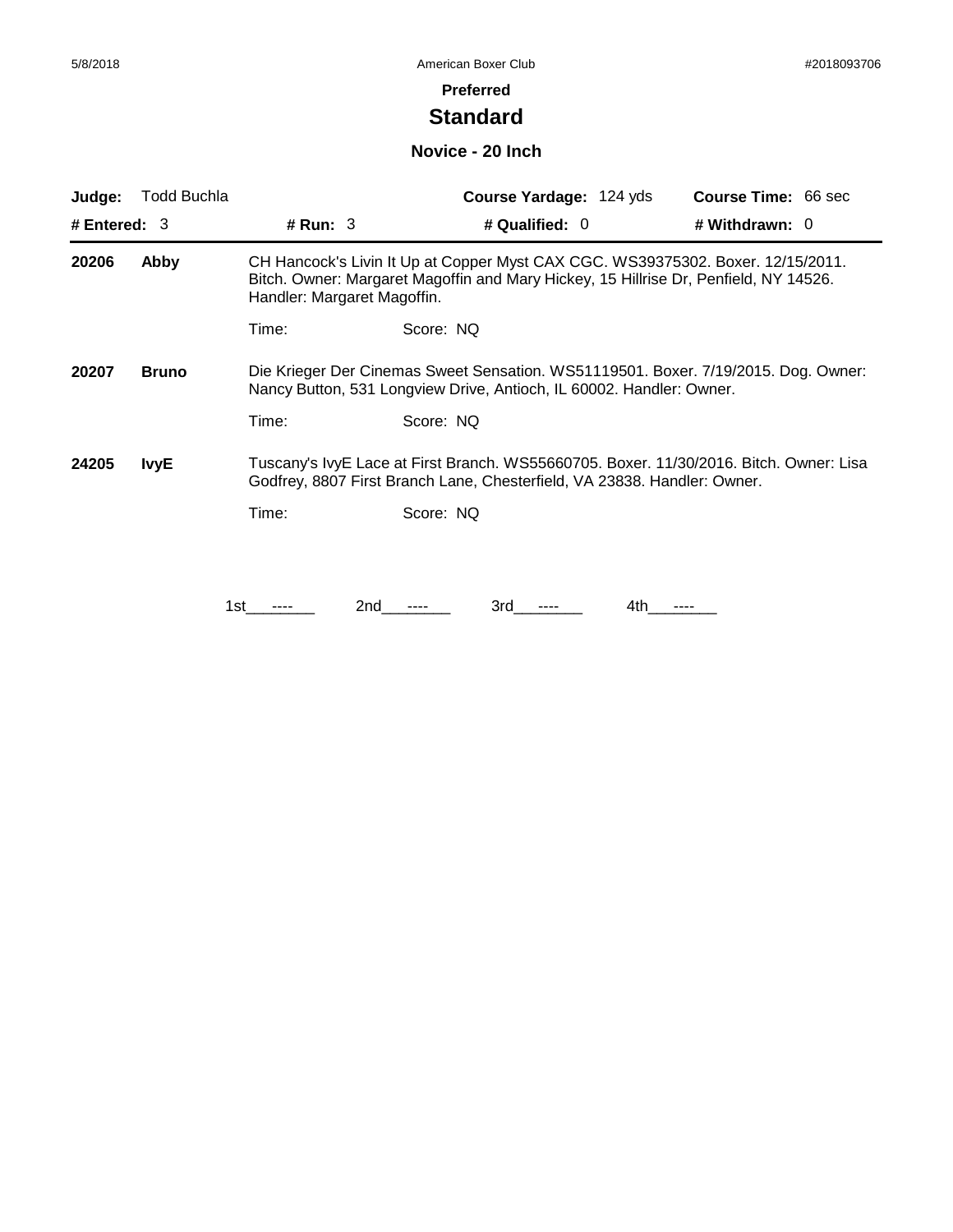# **Standard**

#### **Excellent - 16 Inch**

| Judge:         | <b>Todd Buchla</b> |                 |                                                                                                                                                                   | <b>Course Yardage: 187 yds</b> |      | <b>Course Time: 70 sec</b> |  |
|----------------|--------------------|-----------------|-------------------------------------------------------------------------------------------------------------------------------------------------------------------|--------------------------------|------|----------------------------|--|
| # Entered: $1$ |                    | # Run: 1        |                                                                                                                                                                   | # Qualified: $0$               |      | # Withdrawn: $0$           |  |
| 16402          | Emmie              | Handler: Owner. | GCH Regal's Midnight Madness BN RN OA OAJ NAP NF CA. WS35958303. Boxer.<br>11/19/2010. Bitch. Owner: Korinne Vanderpool, 9160 Fishtrap Rd, Cross Roads, TX 76227. |                                |      |                            |  |
|                |                    | Time:           | Score: NQ                                                                                                                                                         |                                |      |                            |  |
|                |                    | 1st.            | 2nd                                                                                                                                                               | 3rd<br>$- - - -$               | 4th. |                            |  |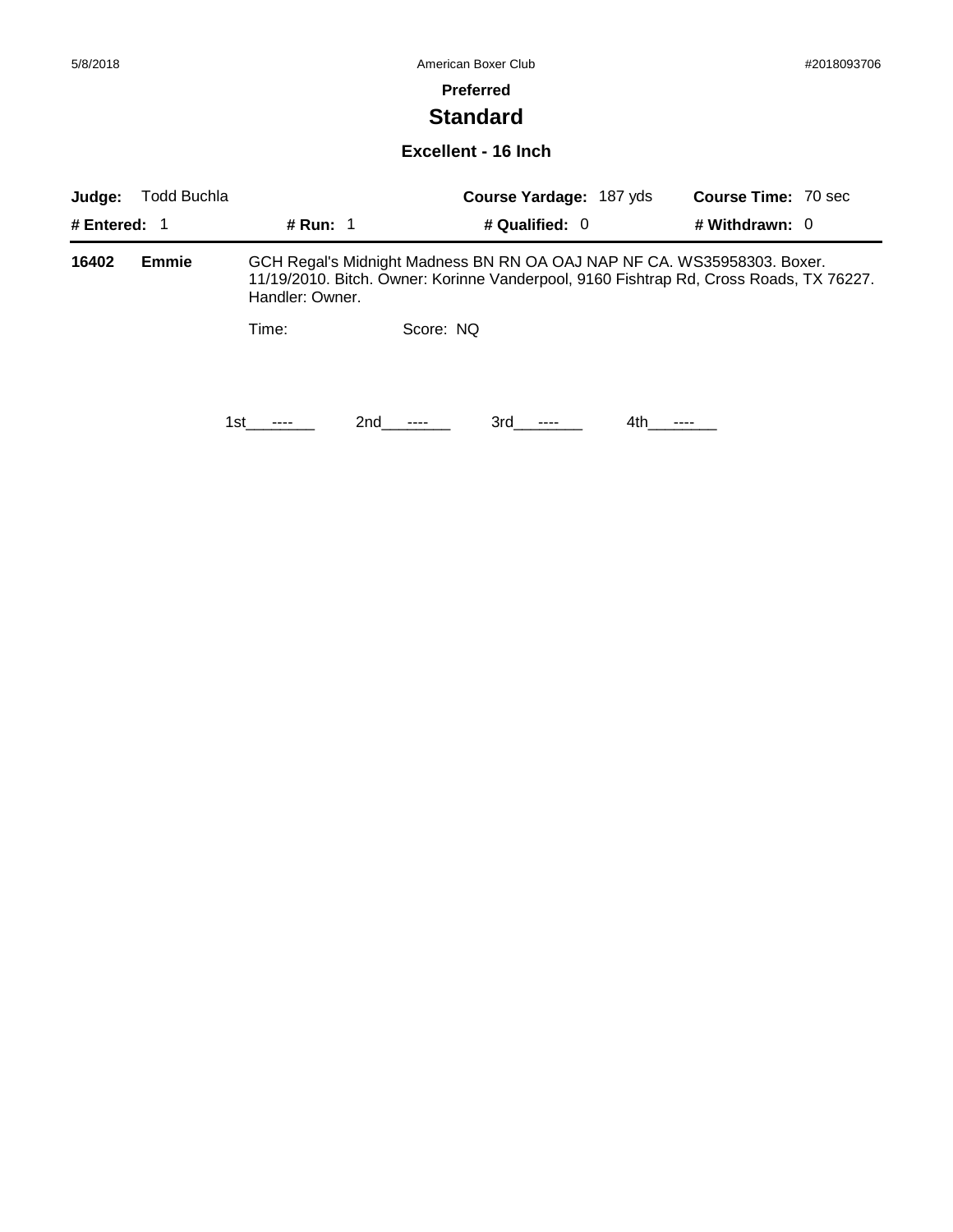# **Standard**

#### **Master - 16 Inch**

| Judge:         | Todd Buchla   |                       |                                                                                                                                                                                                                      | Course Yardage: 187 yds | <b>Course Time: 70 sec</b>                                                                                                                                                |
|----------------|---------------|-----------------------|----------------------------------------------------------------------------------------------------------------------------------------------------------------------------------------------------------------------|-------------------------|---------------------------------------------------------------------------------------------------------------------------------------------------------------------------|
| # Entered: $1$ |               | <b># Run: 1</b>       | # Qualified: 1                                                                                                                                                                                                       |                         | # Withdrawn: 1                                                                                                                                                            |
| 16808          | Kahlua        |                       | MACH Shira's Kahlua She's So Freakin Cute CDX GN RAE MXB MJB MXF MXP MJP.<br>WS23774602. Boxer. 11/3/2007. Bitch. Owner: Erin Rezmer and Tom Rezmer, 419 S<br>Highland Ave, Lombard, IL 60148. Handler: Erin Rezmer. |                         |                                                                                                                                                                           |
|                |               | Time: 53.98           | Score: 100                                                                                                                                                                                                           | <b>QUALIFIED</b>        |                                                                                                                                                                           |
| 16813          | <b>Debbie</b> | Handler: Cara Armour. |                                                                                                                                                                                                                      |                         | CH Brush Hill's Debutante at Sinnott AXP MJP OFP CAA CGC TKN, WS44650804, Boxer,<br>6/8/2013. Bitch. Owner: Cara Armour and Gerard Armour, 236 Main St, Bolton, MA 01740. |
|                |               | Time:                 | Score: AIS                                                                                                                                                                                                           |                         |                                                                                                                                                                           |
|                |               |                       |                                                                                                                                                                                                                      |                         |                                                                                                                                                                           |
|                |               | 1st 16808             | 3rd<br>2nd                                                                                                                                                                                                           | 4th                     |                                                                                                                                                                           |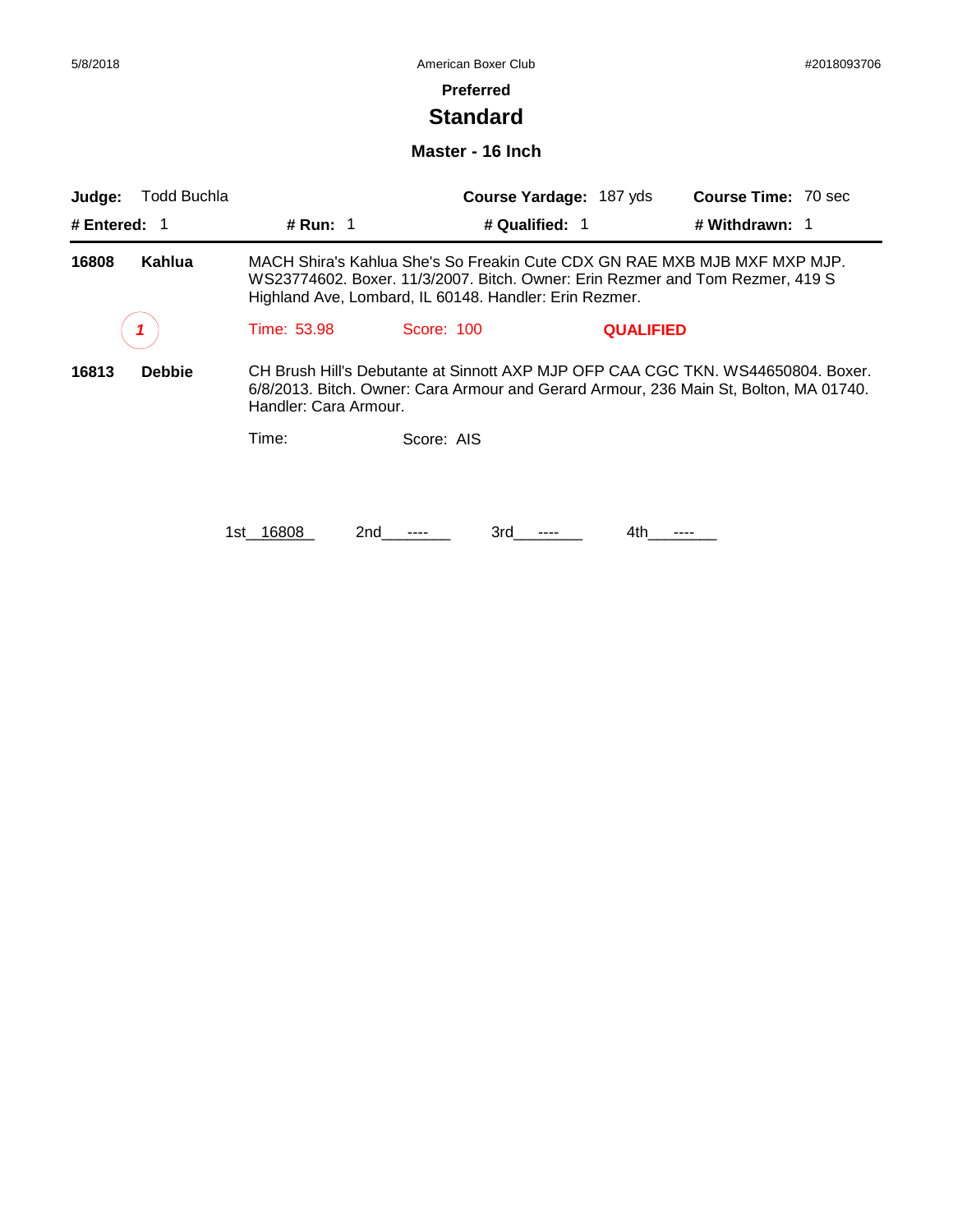# **Standard**

#### **Master - 20 Inch**

| Judge:       | <b>Todd Buchla</b> |                                 | Course Yardage: 187 yds                                                                                                                                     | Course Time: 74 sec                                                                                                                                                   |
|--------------|--------------------|---------------------------------|-------------------------------------------------------------------------------------------------------------------------------------------------------------|-----------------------------------------------------------------------------------------------------------------------------------------------------------------------|
| # Entered: 6 |                    | # Run: 6                        | # Qualified: 2                                                                                                                                              | # Withdrawn: 0                                                                                                                                                        |
| 20813        | Jet                | Handler: Owner.                 | Boxnen's Jet von Waldstat CDX BN RE MX MXB MXJ MJB AXP OJP. WS38247401.                                                                                     | Boxer. 7/22/2011. Dog. Owner: Renee Fulcer, 10170 Dickenson Rd, Winnebago, IL 61088.                                                                                  |
|              |                    | Time:                           | Score: NQ                                                                                                                                                   |                                                                                                                                                                       |
| 20814        | <b>Saber</b>       |                                 | Oxfordshire, Carrollton, TX 75007. Handler: Owner.                                                                                                          | Xcalibur Von Bachbett. WS41461305. Boxer. 5/24/2012. Dog. Owner: Jan Blevins, 1006                                                                                    |
|              |                    | Time: 61.28                     | Score: 100                                                                                                                                                  | <b>QUALIFIED</b>                                                                                                                                                      |
| 20815        | Carmel             | MO 64034. Handler: Janet Ewing. |                                                                                                                                                             | CH Galaroc N Ewing's Show Biz AXP AJP. WS37253804. Boxer. 4/5/2011. Bitch. Owner:<br>Janet Ewing and Mark Ewing, Michelle Roca, Donna Galante, PO Box 350, Greenwood, |
|              |                    | Time:                           | Score: NQ                                                                                                                                                   |                                                                                                                                                                       |
| 20816        | <b>Oscar</b>       |                                 | Caballero Vargas El Brujo NAP OJP NFP CGC. WS44460211. Boxer. 7/8/2013. Dog.<br>Owner: Nancy Button, 531 Longview Drive, Antioch, IL 60002. Handler: Owner. |                                                                                                                                                                       |
|              | 2                  | Time: 68.70                     | Score: 100                                                                                                                                                  | <b>QUALIFIED</b>                                                                                                                                                      |
| 20817        | Ziva               |                                 | 2nd Ave, Luther, IA 50152-0357. Handler: Debra L Owens.                                                                                                     | CH Peprhl's Life's a Dance with DebLyn VCD2 CDX BN GN RE TDX OA OAJ HT PT.<br>WS30844201. Boxer. 6/29/2009. Bitch. Owner: Debra L Owens and Caitlyn Owens, 508        |
|              |                    | Time:                           | Score: NQ                                                                                                                                                   |                                                                                                                                                                       |
| 20819        | Jim                |                                 | TealCrest's Bucnuts on Fire. WS32322502. Boxer. 10/27/2009. Dog. Owner: Sandra<br>Kistler, 214 Ranchview Dr, Vandalia, OH 45377. Handler: Owner.            |                                                                                                                                                                       |
|              |                    | Time:                           | Score: NQ                                                                                                                                                   |                                                                                                                                                                       |
|              |                    |                                 |                                                                                                                                                             |                                                                                                                                                                       |
|              |                    | 1st 20814                       | 2nd 20816<br>3rd                                                                                                                                            | 4th<br>$\cdots$                                                                                                                                                       |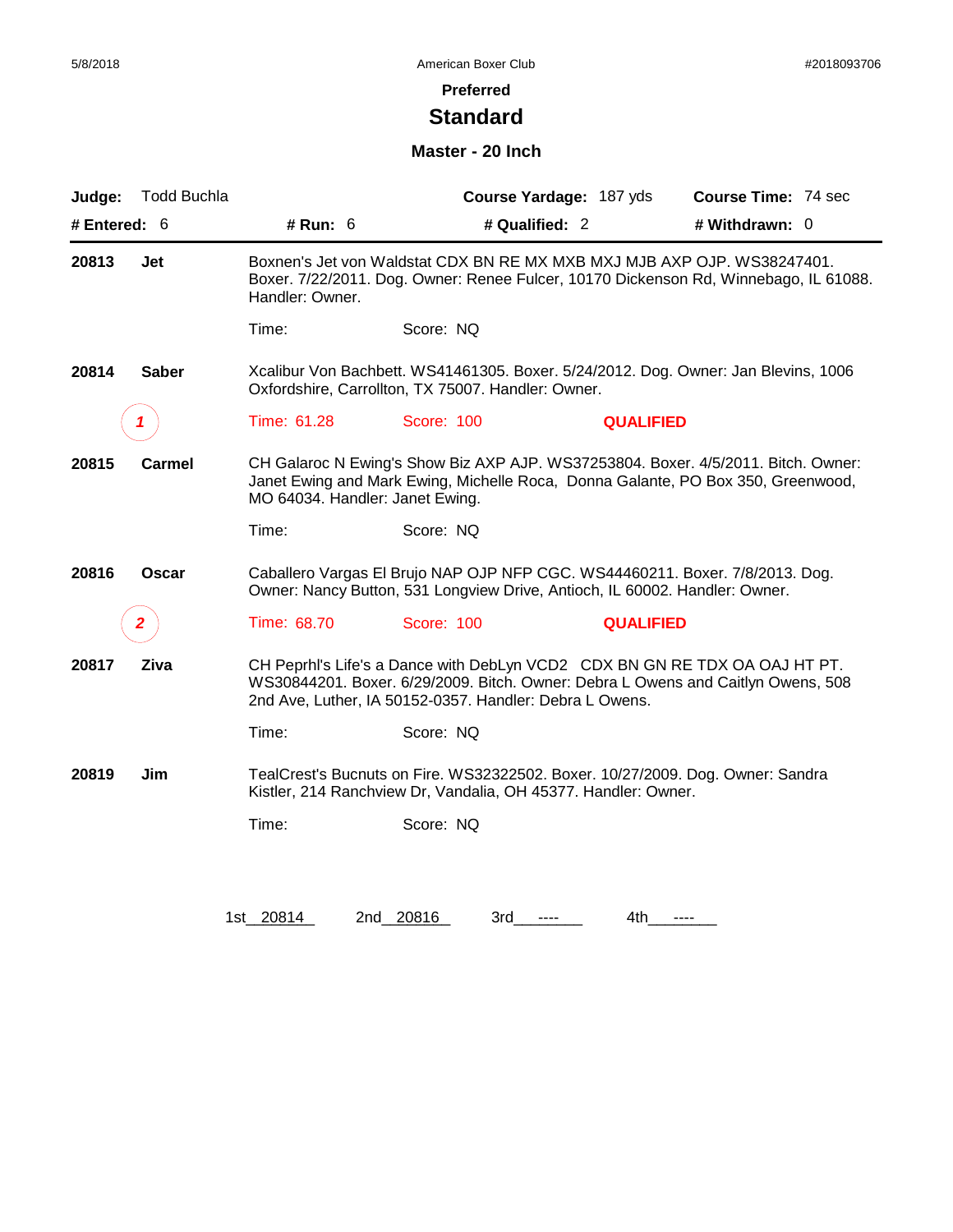### **Regular**

**JWW**

**Novice A - 24 Inch**

| Judge:         | Todd Buchla |                                                                                                                                                            |           | <b>Course Yardage: 121 yds</b> |     | <b>Course Time: 43 sec</b> |
|----------------|-------------|------------------------------------------------------------------------------------------------------------------------------------------------------------|-----------|--------------------------------|-----|----------------------------|
| # Entered: $1$ |             | # Run: 1                                                                                                                                                   |           | # Qualified: 0                 |     | # Withdrawn: $0$           |
| 24001          | Olis        | Phantom's Flash of Light ACT2. WS47453704. Boxer. 6/9/2014. Dog. Owner: Patricia J<br>Densten, 27 Fostertown Lane, Mullica Hill, NJ 08062. Handler: Owner. |           |                                |     |                            |
|                |             | Time:                                                                                                                                                      | Score: NQ |                                |     |                            |
|                |             | 1st.<br>----                                                                                                                                               | 2nd       | 3rd                            | 4th |                            |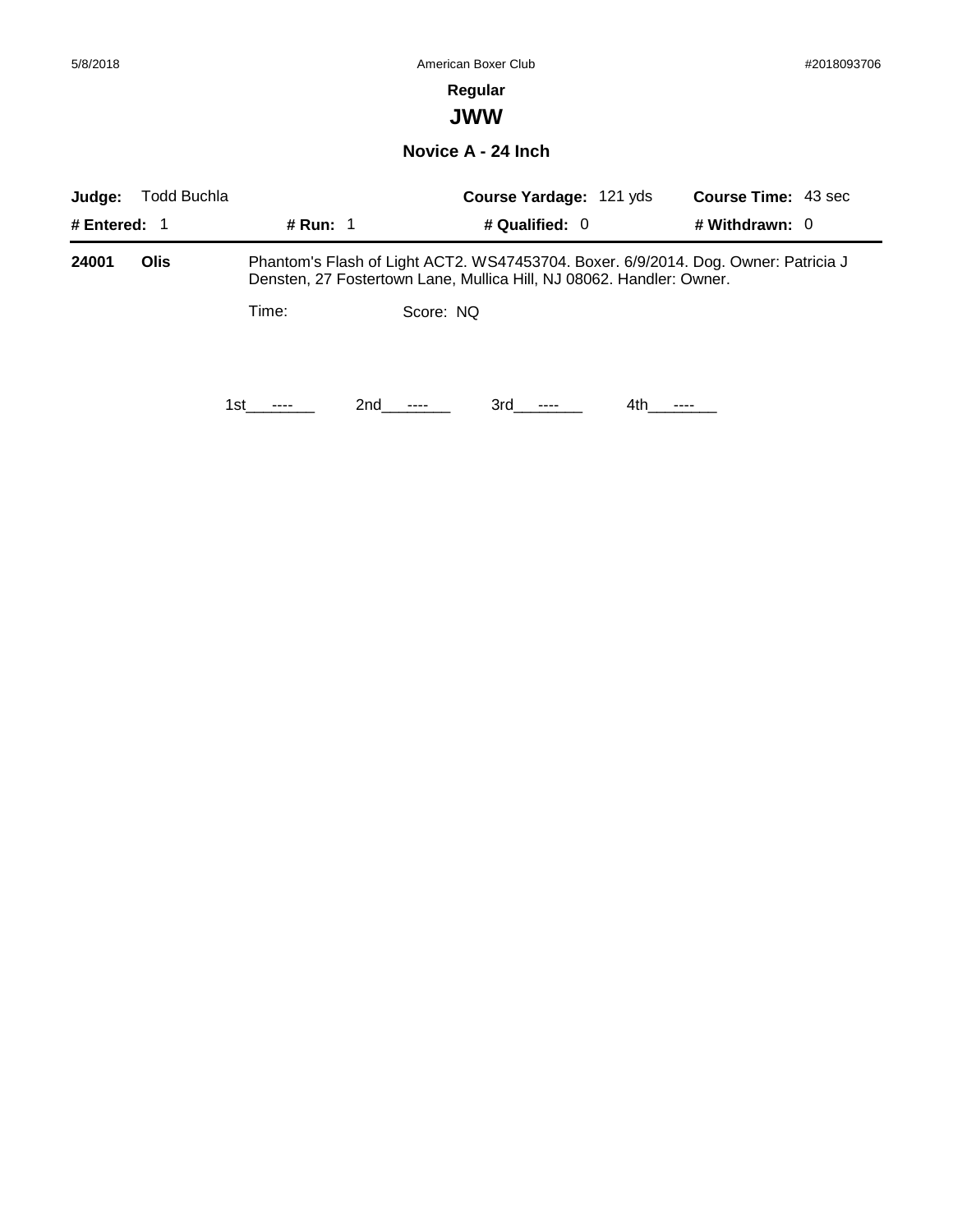# **Regular**

**JWW**

**Novice B - 20 Inch**

| Judge:                                                                                                                                                                                    | <b>Todd Buchla</b> |            | <b>Course Yardage: 121 yds</b>                                                                                                               | <b>Course Time: 40 sec</b> |
|-------------------------------------------------------------------------------------------------------------------------------------------------------------------------------------------|--------------------|------------|----------------------------------------------------------------------------------------------------------------------------------------------|----------------------------|
| # Entered: $3$                                                                                                                                                                            |                    | # Run: $2$ | # Qualified: 0                                                                                                                               | # Withdrawn: $0$           |
| 20201                                                                                                                                                                                     | <b>Polly</b>       |            | CH Winmere Painted Lady. WS38429901. Boxer. 7/10/2011. Bitch. Owner: Theresa<br>Garton, P.O. 13068, Oklahoma City, OK 73131. Handler: Owner. |                            |
|                                                                                                                                                                                           |                    | Time:      | Score: NQ                                                                                                                                    |                            |
| Altan's A Diamond is Forever v. Eurozone, WS56233403, Boxer, 12/27/2016, Bitch, Owner:<br>20202<br>Journey<br>Jennifer Yates, 6320 Little Elm St, N. Las Vegas, NV 89031. Handler: Owner. |                    |            |                                                                                                                                              |                            |
|                                                                                                                                                                                           |                    | Time:      | Score: NQ                                                                                                                                    |                            |
| CH Happy Tail's Blonde Nugget. WS51338901. Boxer. 9/14/2015. Bitch. Owner: Connie K<br>20204<br><b>Nugget</b><br>Hillquist, 14004 Cregs Rd, DeKalb, IL 60115. Handler: Owner.             |                    |            |                                                                                                                                              |                            |
|                                                                                                                                                                                           |                    | Time:      | Score: ABS                                                                                                                                   |                            |
|                                                                                                                                                                                           |                    |            |                                                                                                                                              |                            |
|                                                                                                                                                                                           |                    | 1st        | 3rd<br>2nd<br>4th                                                                                                                            | ----                       |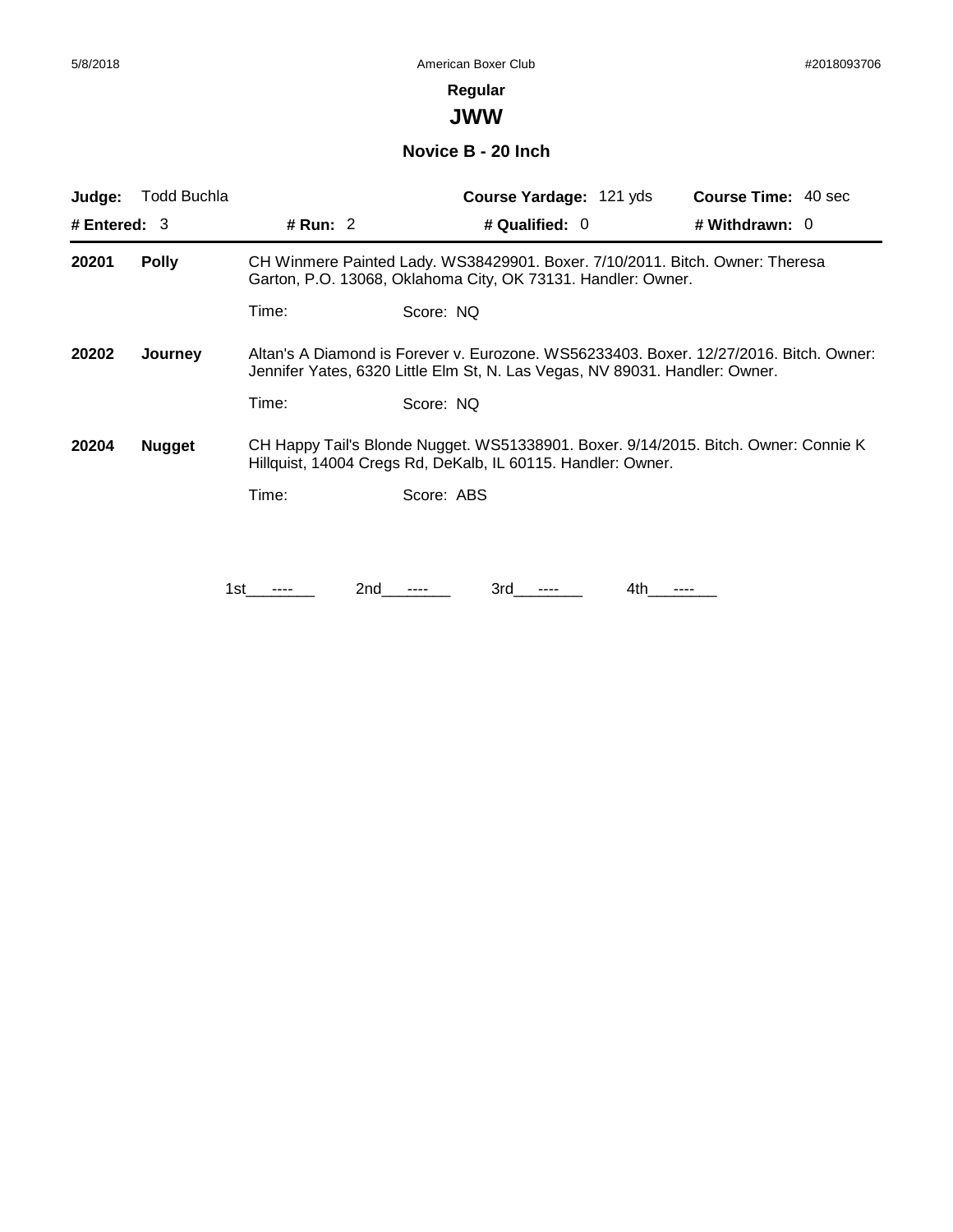#### **Regular**

**JWW**

**Novice B - 24 Inch**

| Judge:         | <b>Todd Buchla</b> |                    |            | Course Yardage: 121 yds | <b>Course Time: 43 sec</b>                                                                                                                                                 |
|----------------|--------------------|--------------------|------------|-------------------------|----------------------------------------------------------------------------------------------------------------------------------------------------------------------------|
| # Entered: $1$ |                    | # Run: $1$         |            | # Qualified: 1          | # Withdrawn: $0$                                                                                                                                                           |
| 24203          | Owynne             | Tracy Hendrickson. |            |                         | Sunchase's Signature Black CGC. WS55153002. Boxer. 9/17/2016. Dog. Owner: Tracy<br>Hendrickson and Rhoda Brouillette, 4412 W Kent Circle, Broken Arrow, OK 74012. Handler: |
|                |                    | Time: 35.32        | Score: 100 | <b>QUALIFIED</b>        |                                                                                                                                                                            |
|                |                    | 1st 24203          | 2nd        | 3rd<br>4th.             |                                                                                                                                                                            |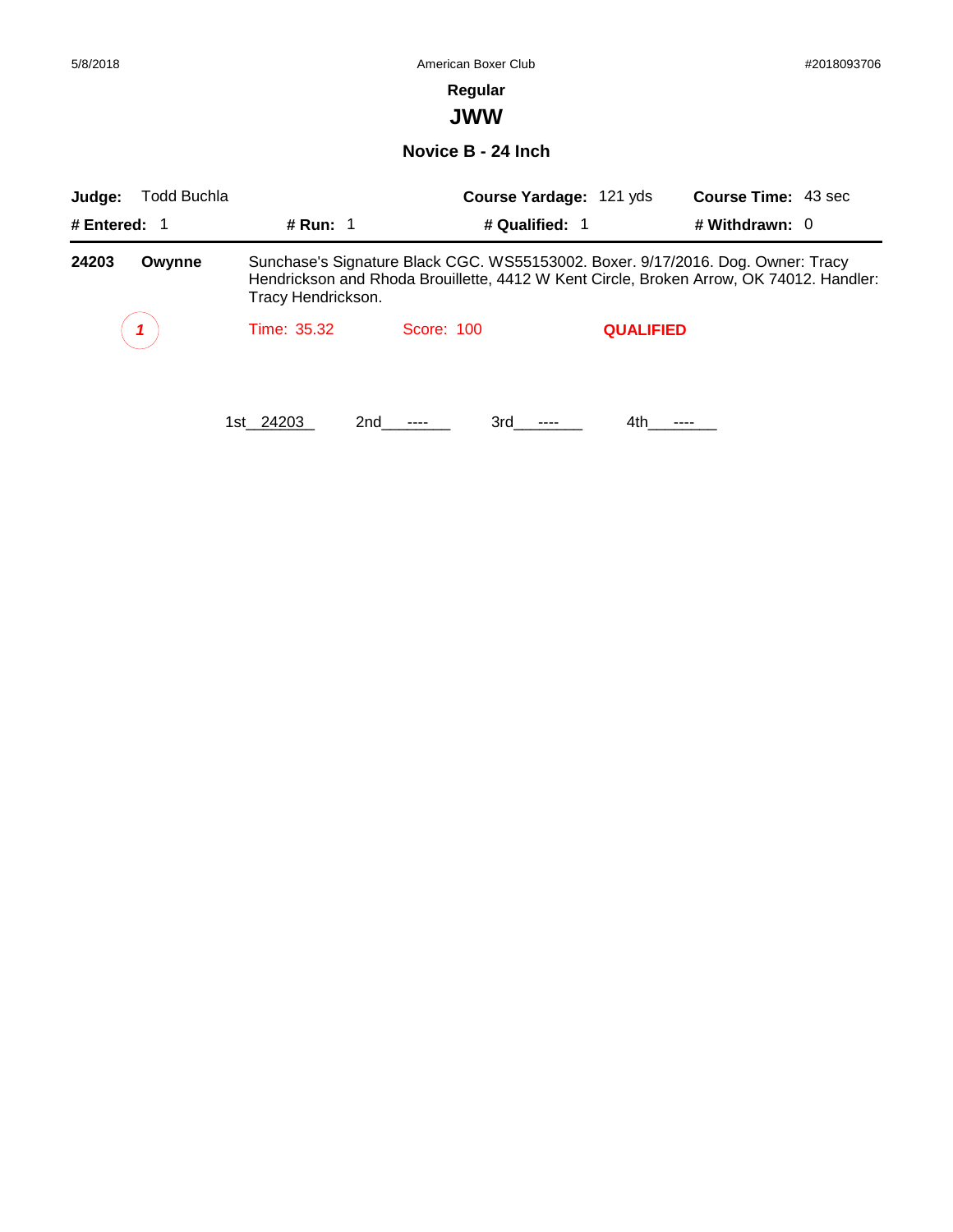**JWW**

# **Open - 20 Inch**

| Judge:         | Todd Buchla    |                              | <b>Course Yardage: 135 yds</b>                                                                                                                                           | <b>Course Time: 39 sec</b> |
|----------------|----------------|------------------------------|--------------------------------------------------------------------------------------------------------------------------------------------------------------------------|----------------------------|
| # Entered: $3$ |                | # Run: 2                     | # Qualified: 0                                                                                                                                                           | # Withdrawn: 0             |
| 20401          | Whoopie        | Handler: Korinne Vanderpool. | GCH Cpnch N Regal's Moon Pie NA NAJ NF. WS49203801. Boxer. 8/31/2014. Bitch.<br>Owner: Korinne Vanderpool and D. Vickers, 9160 Fishtrap Rd, Cross Roads, TX 76227.       |                            |
|                |                | Time:                        | Score: ABS                                                                                                                                                               |                            |
| 20601          | Izzy           |                              | Indigo's Wynning Iz Ez CDX GN RE NAJ CA. WS34020401. Boxer. 5/28/2010. Bitch.<br>Owner: Shirley Williams, PO Box 789, Fort Smith, AR 72902. Handler: Owner.              |                            |
|                |                | Time:                        | Score: NQ                                                                                                                                                                |                            |
| 20602          | <b>Brandee</b> | Owner.                       | Kacee's Crime of Passion @ Tealcrest CD BN RA OA NAJ DN. WS45403604. Boxer.<br>10/26/2013. Bitch. Owner: Jill Hootman, 171 Tylertown Rd, Clarksville, TN 37040. Handler: |                            |
|                |                | Time:                        | Score: NQ                                                                                                                                                                |                            |
|                |                |                              |                                                                                                                                                                          |                            |
|                |                | 2nd<br>1st                   | 3rd<br>4th                                                                                                                                                               |                            |
|                |                |                              |                                                                                                                                                                          |                            |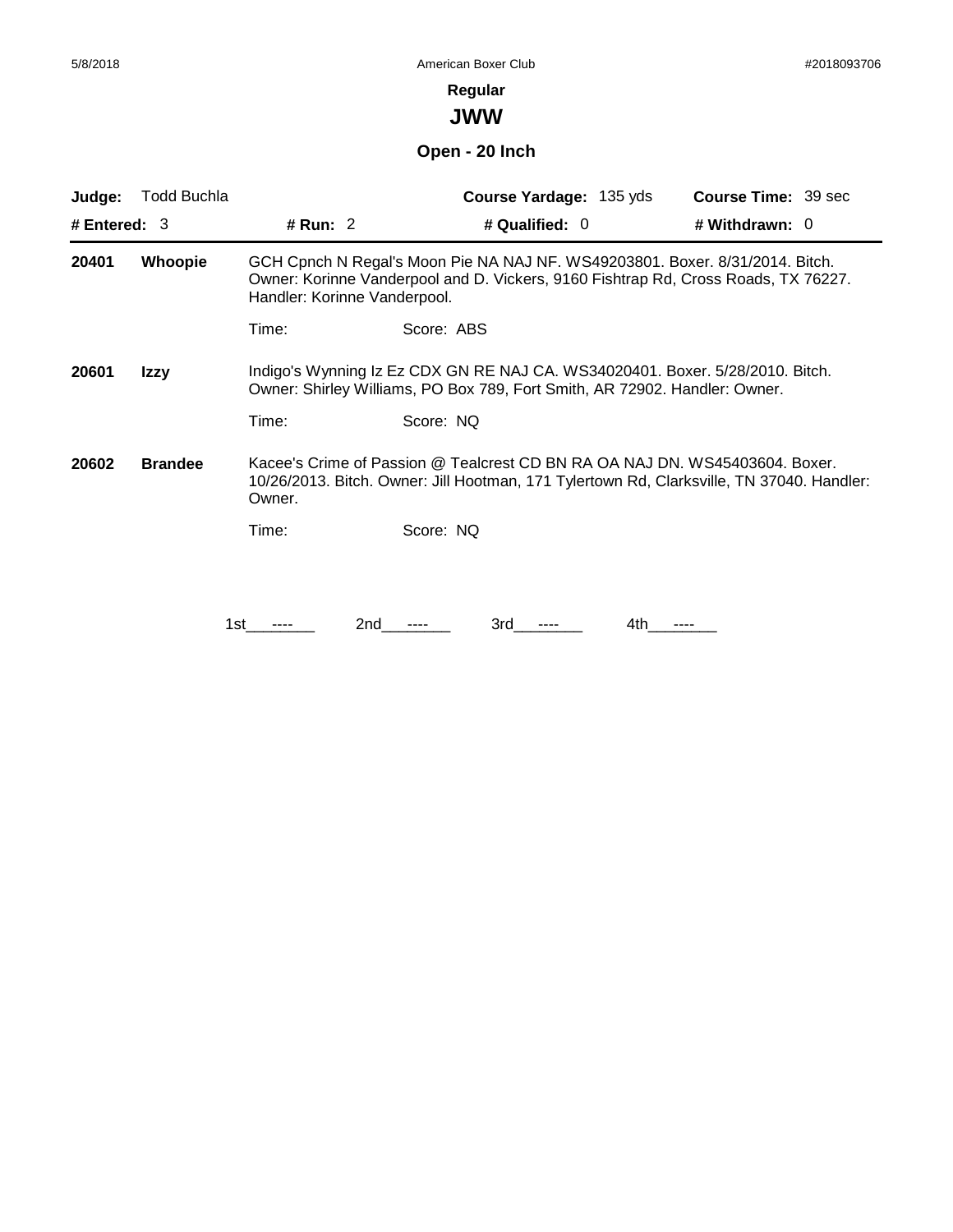**JWW**

# **Open - 24 Inch**

| Judge:         | <b>Todd Buchla</b> |                         | Course Yardage: 135 yds                                                      | <b>Course Time: 41 sec</b>                                                                                                                                                |
|----------------|--------------------|-------------------------|------------------------------------------------------------------------------|---------------------------------------------------------------------------------------------------------------------------------------------------------------------------|
| # Entered: $5$ |                    | # Run: $5$              | # Qualified: $0$                                                             | # Withdrawn: $0$                                                                                                                                                          |
| 24201          | <b>Titan</b>       | Tom Rezmer.             |                                                                              | Prairie Hill's Strong as Titanium BN RA NAJ CGC. WS50245502. Boxer. 4/29/2015. Dog.<br>Owner: Erin Rezmer and Tom Rezmer, 419 S Highland Ave, Lombard, IL 60148. Handler: |
|                |                    | Time:                   | Score: NQ                                                                    |                                                                                                                                                                           |
| 24401          | Sam                |                         | Owner: Shirley Williams, PO Box 789, Fort Smith, AR 72902. Handler: Owner.   | Sunchase's Man in Black CDX BN GN RE CA DN. WS35563704. Boxer. 10/14/2010. Dog.                                                                                           |
|                |                    | Time:                   | Score: NQ                                                                    |                                                                                                                                                                           |
| 24402          | <b>SooiE</b>       |                         | Owner: Robin Vaughan, 24 Riverwood Ave, West Fork, AR 72774. Handler: Owner. | Dixie's Lil' Sweetheart RN NA NAJ FDC RATN. WS49433901. Boxer. 2/9/2015. Bitch.                                                                                           |
|                |                    | Time:                   | Score: NQ                                                                    |                                                                                                                                                                           |
| 24403          | <b>Jeannie</b>     | Handler: Denise Snyder. |                                                                              | CinnRhee's Run for the Roses. WS43801901. Boxer. 8/13/2012. Bitch. Owner: Denise<br>Snyder and Medley Small & Brenda Vrooman, 13467 E State Rd 160, Henryville, IN 47128. |
|                |                    | Time:                   | Score: NQ                                                                    |                                                                                                                                                                           |
| 24202          | <b>Walter</b>      |                         | Armour, 236 Main St, Bolton, MA 01740. Handler: Owner.                       | Sinnott's Eagle Spirit CGC CAA TKN. WS52166003. Boxer. 11/24/2015. Dog. Owner: Cara                                                                                       |
|                |                    | Time:                   | Score: NQ                                                                    |                                                                                                                                                                           |
|                |                    |                         |                                                                              |                                                                                                                                                                           |
|                |                    |                         |                                                                              |                                                                                                                                                                           |
|                |                    | 1st<br>2nd              | 3rd                                                                          | 4th                                                                                                                                                                       |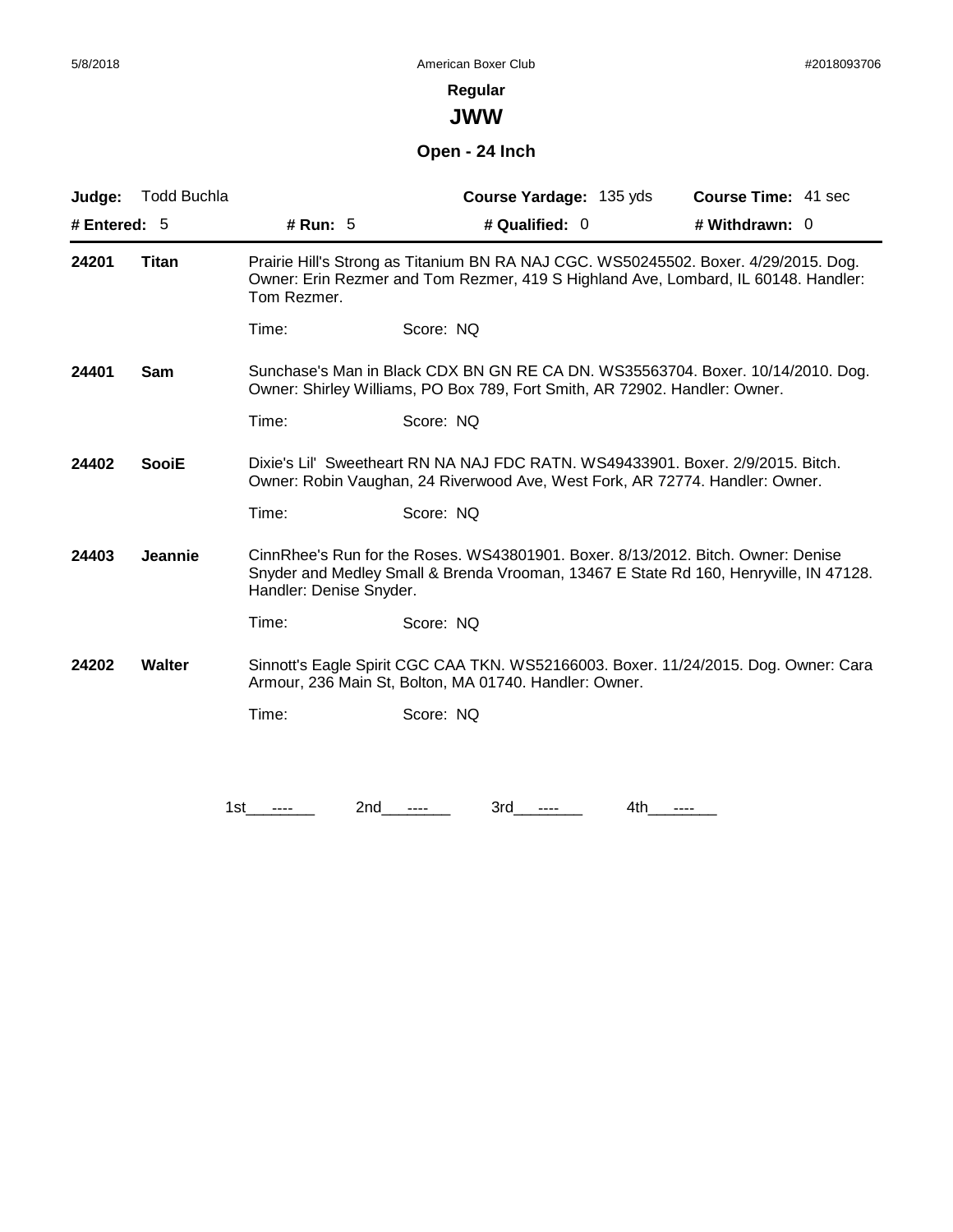**JWW**

**Excellent - 20 Inch**

| Judge:       | Todd Buchla |             |           | Course Yardage: 159 yds                                           |                  | <b>Course Time: 42 sec</b>                                                                                                                                            |
|--------------|-------------|-------------|-----------|-------------------------------------------------------------------|------------------|-----------------------------------------------------------------------------------------------------------------------------------------------------------------------|
| # Entered: 1 |             | # Run: $1$  |           | # Qualified: 1                                                    |                  | # Withdrawn: $0$                                                                                                                                                      |
| 20402        | Fred        |             |           | 734 San Dieguito Drive, Encinatas, CA 92024. Handler: Reegan Ray. |                  | CH CT Great Expectations's Winifred Will Do! VCD1 BN RE OAJ NF PT HSBs HIAs FDC<br>TKP CGCA. WS39438202. Boxer. 9/2/2011. Bitch. Owner: Reegan Ray and Bill Polonsky, |
|              |             | Time: 47.84 | Score: 85 |                                                                   | <b>QUALIFIED</b> |                                                                                                                                                                       |
|              |             | 1st 20402   | 2nd       | 3rd                                                               | 4th.             |                                                                                                                                                                       |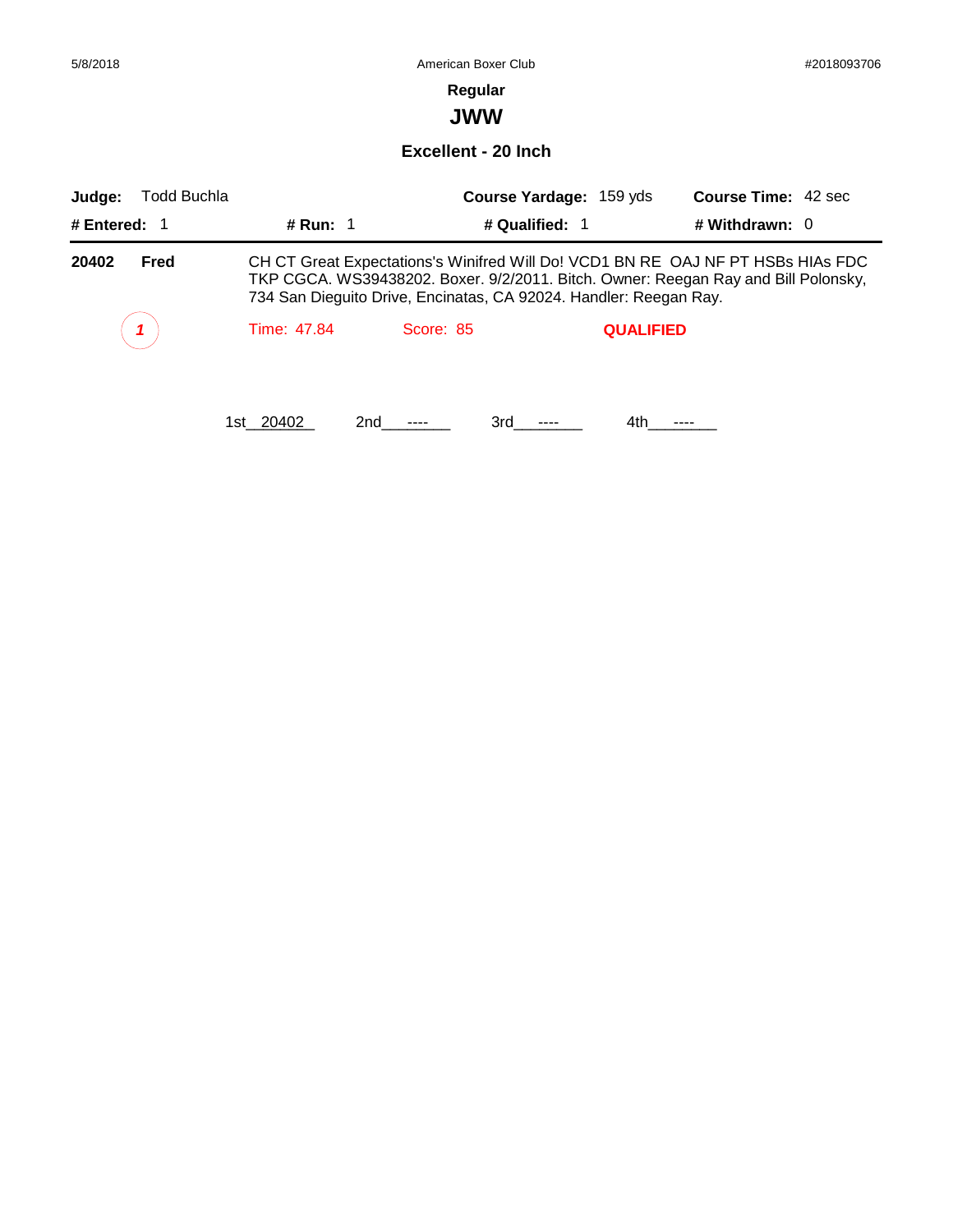**JWW**

#### **Excellent - 24 Inch**

| Judge:         | Todd Buchla  |                                                                                                                                                                                                   | <b>Course Yardage: 159 yds</b>                                                                                                                                          | <b>Course Time: 45 sec</b> |  |
|----------------|--------------|---------------------------------------------------------------------------------------------------------------------------------------------------------------------------------------------------|-------------------------------------------------------------------------------------------------------------------------------------------------------------------------|----------------------------|--|
| # Entered: $3$ |              | # Run: $3$                                                                                                                                                                                        | # Qualified: 0                                                                                                                                                          | # Withdrawn: 0             |  |
| 24405          | <b>Rocco</b> | Handler: Elizabeth Petko.                                                                                                                                                                         | Rocco di Palma CDX BN RA NA OAJ OF THDA CGC. WS35839207. Boxer. 11/13/2010.<br>Dog. Owner: Elizabeth Petko and Michael Petko, 754 Peach Valley Lane, Ft Mill, SC 29715. |                            |  |
|                |              | Time:                                                                                                                                                                                             | Score: NQ                                                                                                                                                               |                            |  |
| 24601          | <b>Bilbo</b> |                                                                                                                                                                                                   | Em's Unexpected Journey CD NA OAJ CGC. WS41963403. Boxer. 8/12/2012. Dog.<br>Owner: Emily Reiser, 5433 Meadow Ln, Manitowoc, WI 54220. Handler: Owner.                  |                            |  |
|                |              | Time:                                                                                                                                                                                             | Score: NQ                                                                                                                                                               |                            |  |
| 24404          | Chyppe       | Sunchase's Fifth Ace NA NAJ CGC. WS55153003. Boxer. 9/17/2016. Dog. Owner: Tracy<br>Hendrickson and Rhoda Brouillette, 4412 W Kent Circle, Broken Arrow, OK 74012. Handler:<br>Tracy Hendrickson. |                                                                                                                                                                         |                            |  |
|                |              | Time:                                                                                                                                                                                             | Score: NQ                                                                                                                                                               |                            |  |
|                |              |                                                                                                                                                                                                   |                                                                                                                                                                         |                            |  |
|                |              | 1st                                                                                                                                                                                               | 2nd<br>3rd<br>4th                                                                                                                                                       |                            |  |
|                |              |                                                                                                                                                                                                   |                                                                                                                                                                         |                            |  |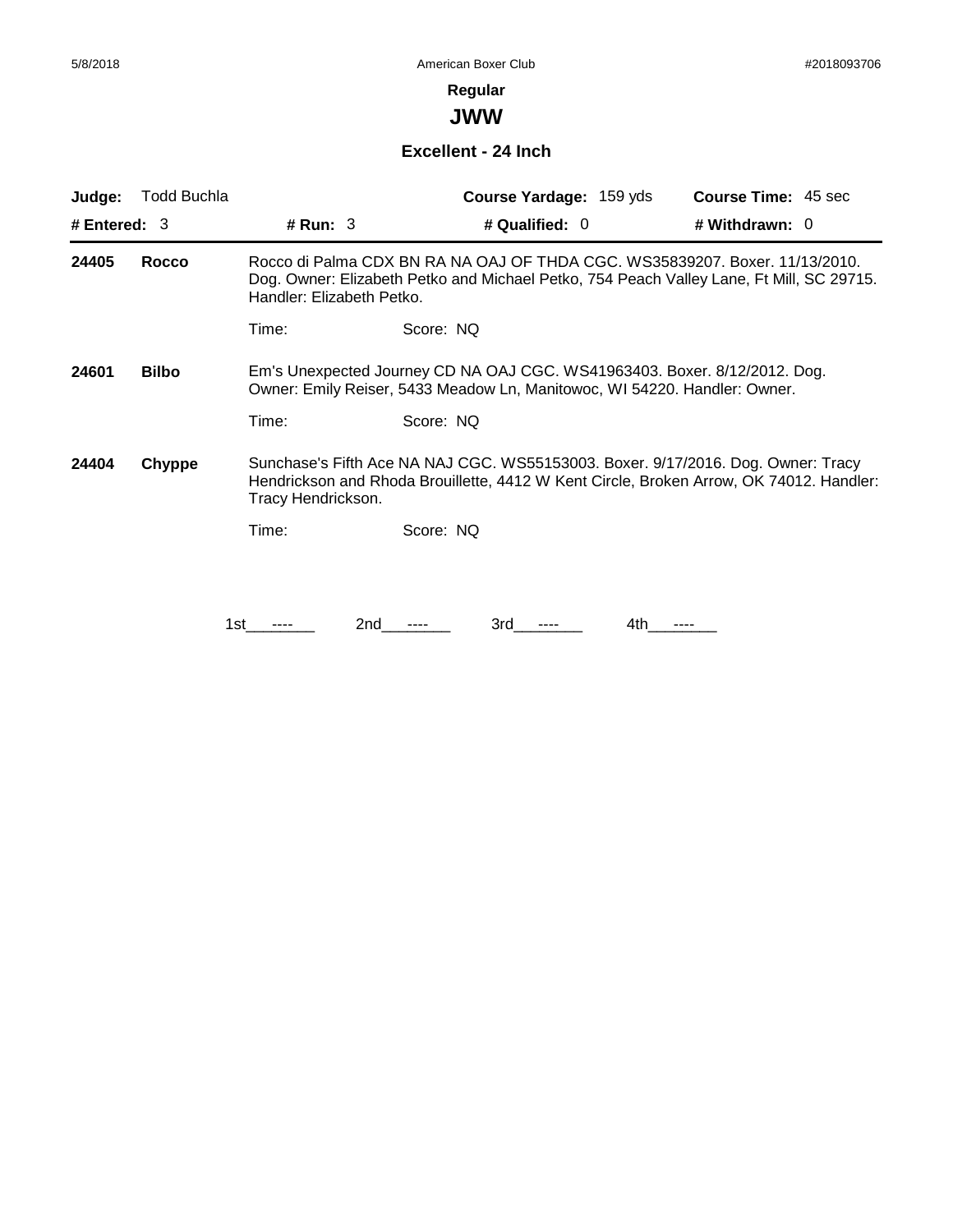# **Regular**

**JWW**

#### **Master - 20 Inch**

| Judge:         | <b>Todd Buchla</b> |                                       | Course Yardage: 159 yds                                                                                                                                                                                                  |                  | <b>Course Time: 42 sec</b> |
|----------------|--------------------|---------------------------------------|--------------------------------------------------------------------------------------------------------------------------------------------------------------------------------------------------------------------------|------------------|----------------------------|
| # Entered: $9$ |                    | # Run: $6$                            | # Qualified: 4                                                                                                                                                                                                           |                  | # Withdrawn: 0             |
| 20605          | <b>Phoenix</b>     |                                       | Sinnott's Rise of the Phoenix OA AXJ OF CA CGC TKN. WS52166004. Boxer. 11/24/2015.<br>Bitch. Owner: Cara Armour, 236 Main St, Bolton, MA 01740. Handler: Owner.                                                          |                  |                            |
|                |                    | Time:                                 | Score: ABS                                                                                                                                                                                                               |                  |                            |
| 20801          | Amber              | 60449. Handler: Eugenia Koshiol.      | GCH Jokar's N Happy Tails Blonde Moments CD R AX MXJ. WS41571902. Boxer.<br>6/22/2012. Bitch. Owner: Eugenia Koshiol and Amy Bieri, 27434 Wildwood Dr, Monee, IL                                                         |                  |                            |
|                |                    | Time:                                 | Score: ABS                                                                                                                                                                                                               |                  |                            |
| 20802          | <b>Jyllie</b>      |                                       | MACH Sunchase's Running the Red UD BN RAE MX S MJS CA CGC OF TKA.<br>WS35563706. Boxer. 10/14/2010. Bitch. Owner: Tracy Hendrickson, 4412 W Kent Circle,<br>Broken Arrow, OK 74012. Handler: Owner.                      |                  |                            |
|                | 2                  | Time: 37.08                           | Score: 100                                                                                                                                                                                                               | <b>QUALIFIED</b> |                            |
| 20803          | <b>Shiloh</b>      | MO 64034. Handler: Mark Ewing.        | CH Galaroc N Ewing's Show Off MX MXJ. WS37253803. Boxer. 4/5/2011. Bitch. Owner:<br>Janet Ewing and Mark Ewing, Michelle Roca, Donna Galante, PO Box 350, Greenwood,                                                     |                  |                            |
|                |                    | Time:                                 | Score: NQ                                                                                                                                                                                                                |                  |                            |
| 20806          | <b>Brice</b>       | IL 62208-3521. Handler: Jill Hootman. | MACH Tealcrest's Beck and Call UD X OM MX MXJ MXB MJB RN. WS40917801. Boxer.<br>3/12/2012. Bitch. Owner: Mary Nee and Jill Hootman, 5300 Pontiac Drive, Fairview Heights,                                                |                  |                            |
|                |                    | Time:                                 | Score: NQ                                                                                                                                                                                                                |                  |                            |
| 20808          | <b>Sprite</b>      | 52317. Handler: Owner.                | CH DebLyn's Peprhl Wicked CDX BN RE MX MXJ NF CGC. WS45881505. Boxer.<br>12/2/2013. Bitch. Owner: Sue Ann Thompson, 1858 Curtis Bridge Rd NE, North Liberty, IA                                                          |                  |                            |
|                | 3                  | Time: 37.37                           | <b>Score: 100</b>                                                                                                                                                                                                        | <b>QUALIFIED</b> |                            |
| 20809          | Leia               |                                       | Rocket N' Focal Point's Written in the Stars NA OF. WS41415505. Boxer. 7/2/2012. Bitch.<br>Owner: Kerry Rodgers, 4101 CR 239, Georgetown, TX 78633. Handler: Owner.                                                      |                  |                            |
|                |                    | Time: 32.52                           | <b>Score: 100</b>                                                                                                                                                                                                        | <b>QUALIFIED</b> |                            |
| 20811          | <b>Pixie</b>       |                                       | GCH Happy Tail's Faith, Trust & Pixie Dust CD BN RN AX AXJ. WS43505001. Boxer.<br>2/27/2013. Bitch. Owner: Eugenia Koshiol and Lori McClain, Amy Bieri, 27434 Wildwood<br>Dr, Monee, IL 60449. Handler: Eugenia Koshiol. |                  |                            |
|                |                    | Time:                                 | Score: ABS                                                                                                                                                                                                               |                  |                            |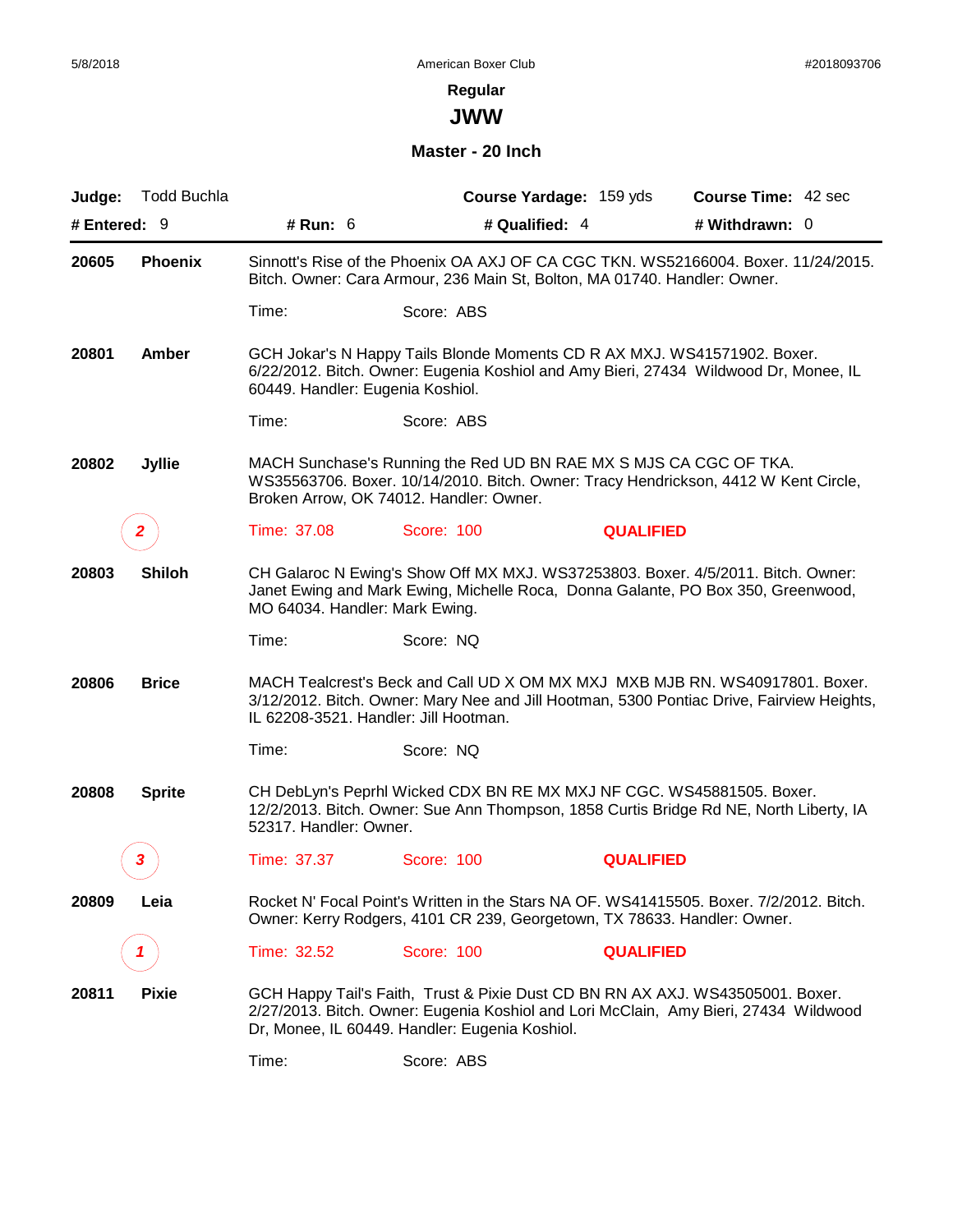#### **JWW**

**20812 Prymme** Sunchase's Little Pink Ribbon UDX2 OM2 MXJS MXS OF RAE CA CGCA TKA. WS35563707. Boxer. 10/14/2010. Bitch. Owner: Tracy Hendrickson, 4412 W Kent Circle, Broken Arrow, OK 74012. Handler: Owner.

*4* Time: 40.71 Score: 100 **QUALIFIED**

1st\_\_\_\_\_\_\_\_ 20809 2nd\_\_\_\_\_\_\_\_ 20802 3rd\_\_\_\_\_\_\_\_ 20808 4th\_\_\_\_\_\_\_\_ 20812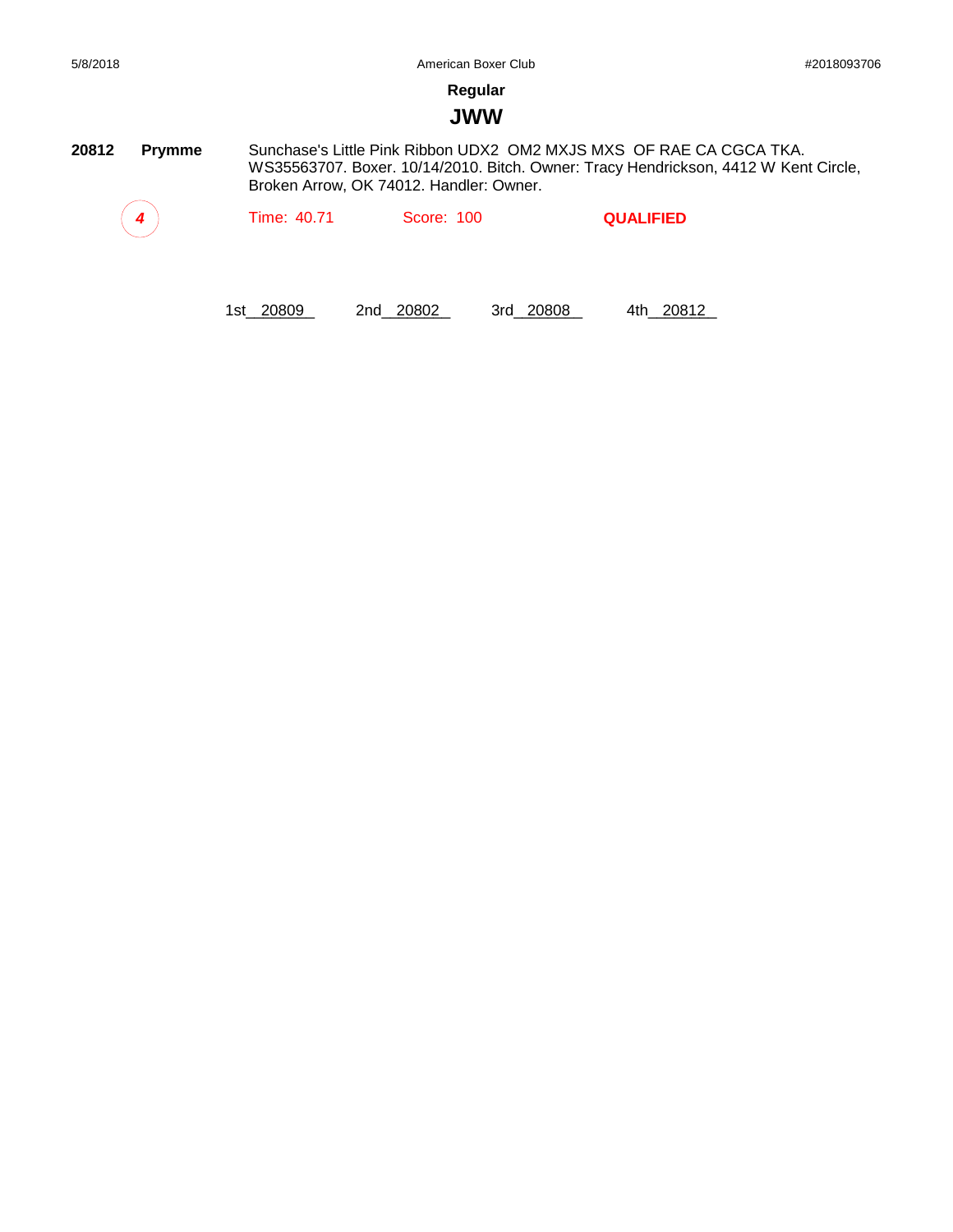**JWW**

#### **Master - 24 Inch**

| Judge:        | <b>Todd Buchla</b> |                                  |                                                                          | Course Yardage: 159 yds | <b>Course Time: 45 sec</b>                                                                                                                                             |
|---------------|--------------------|----------------------------------|--------------------------------------------------------------------------|-------------------------|------------------------------------------------------------------------------------------------------------------------------------------------------------------------|
| # Entered: 11 |                    | # Run: 11                        |                                                                          | # Qualified: 6          | # Withdrawn: 0                                                                                                                                                         |
| 24602         | <b>Stratton</b>    | 49120. Handler: Ellen M. Gruber. | Cinnarhee's By A Nose CD BN RE OA AXJ NAP NJP OF. WS43801902. Boxer.     |                         | 6/13/2012. Dog. Owner: Ellen M. Gruber and H Medley Small, 227 Morris Dr, Niles, MI                                                                                    |
|               |                    | Time:                            | Score: NQ                                                                |                         |                                                                                                                                                                        |
| 24801         | <b>Brando</b>      | Handler: Owner.                  |                                                                          |                         | Pheasant Hollow's Offer You Can't Refuse AX AXJ NF TKP. WS49355804. Boxer.<br>7/5/2014. Dog. Owner: Nina A.B. Daniel, 1556 Robert Young Rd, Starksboro, VT 05487.      |
|               |                    | Time:                            | Score: NQ                                                                |                         |                                                                                                                                                                        |
| 24802         | <b>Mitchyll</b>    |                                  | Broken Arrow, OK 74012. Handler: Tracy Hendrickson.                      |                         | CH Sunchase's Trade Secret CD RA BN AX AXJ CGCA TKA. WS49906102. Boxer.<br>3/3/2015. Dog. Owner: Tracy Hendrickson and Rhoda Brouillette, 4412 W Kent Circle,          |
|               |                    | Time:                            | Score: NQ                                                                |                         |                                                                                                                                                                        |
| 24803         | <b>Tommy</b>       |                                  | Dickenson Rd, Winnebago, IL 61088. Handler: Owner.                       |                         | Boxnen's Overdrive. WS48715207. Boxer. 10/24/2014. Dog. Owner: Renee Fulcer, 10170                                                                                     |
|               | z                  | Time: 34.99                      | Score: 100                                                               | <b>QUALIFIED</b>        |                                                                                                                                                                        |
| 24805         | <b>Brie</b>        |                                  | Brie. PAL261556. Boxer. 6/25/2011. Dog. Owner: Patrick LaFond and        |                         | Marine LaFond, 1319 Snapdragon Ct, Saint Louis, MO 63146. Handler: Patrick LaFond.                                                                                     |
|               |                    | Time: 39.57                      | Score: 100                                                               | <b>QUALIFIED</b>        |                                                                                                                                                                        |
| 24806         | <b>Blitz</b>       |                                  | Dog. Owner: Caitlyn Owens, 508 2nd St, Luther, IA 50152. Handler: Owner. |                         | DebLyn Gotta Be A BlackNBlue CD BN RE AX AXJ CGC. WS45881507. Boxer. 12/2/2013.                                                                                        |
|               |                    | Time: 40.03                      | Score: 100                                                               | <b>QUALIFIED</b>        |                                                                                                                                                                        |
| 24807         | Cannon             |                                  | 1809 Carlisle Ave, Richmond, VA 23231. Handler: Owner.                   |                         | Cannon Von Bachbett. WS52326803. Boxer. 11/19/2015. Dog. Owner: Sarah Osborne,                                                                                         |
|               |                    | Time:                            | Score: NQ                                                                |                         |                                                                                                                                                                        |
| 24808         | <b>Rock</b>        |                                  | Paris, OH 43072. Handler: Leta McCulla.                                  |                         | GC-Schmidt's One Foundation at Lemac NA NAJ. WS45750302. Boxer. 11/22/2013. Dog.<br>Owner: Leta McCulla and Julie Schmidt, Glen & Cindy Yaeger, 110 N Heck Hill Rd, St |
|               |                    | Time: 34.93                      | <b>Score: 100</b>                                                        | <b>QUALIFIED</b>        |                                                                                                                                                                        |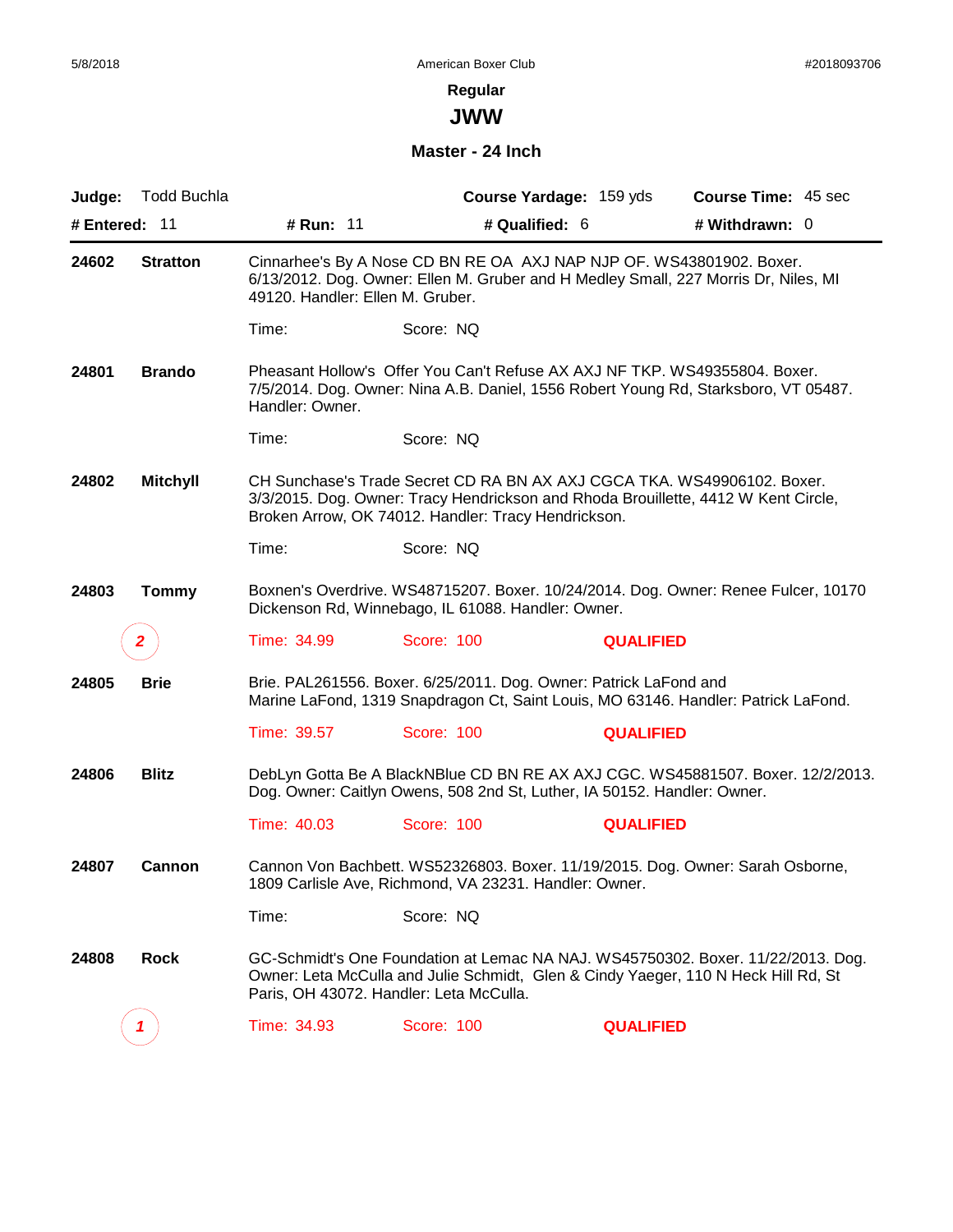#### **JWW**

**24810 Blizzard** Kaitlin's White Gold of Summer at First Branch MX MXJ XF MXB MJB CGC. WS47418702. Boxer. 5/16/2014. Dog. Owner: Lisa Godfrey, 8807 First Branch Lane, Chesterfield, VA 23838. Handler: Owner.

*4* Time: 39.17 Score: 100 **QUALIFIED**

**24813 Jack Daniel** PACH Pheasant Hollow's Jack Daniel CD RN MX MXJ MXPS MJPS MXPB MJPB XFP T2BP PAX CGCA TKP FDC. WS38474908. Boxer. 7/20/2011. Dog. Owner: Nina A.B. Daniel and Truman W. Daniel, 1556 Robert Young Rd, Starksboro, VT 05487. Handler: Nina A.B. Daniel.

Time: Score: NQ

**24814 Blayke** Sunchase's Spin the Bottle UD MX MXJ OF RA BN CA CGCA TKA. WS45539505. Boxer. 10/23/2013. Dog. Owner: Tracy Hendrickson and Rhoda Brouillette, 4412 W Kent Circle, Broken Arrow, OK 74012. Handler: Tracy Hendrickson.

*3* Time: 35.93 Score: 100 **QUALIFIED**

1st\_24808 2nd\_24803 3rd\_24814 4th\_24810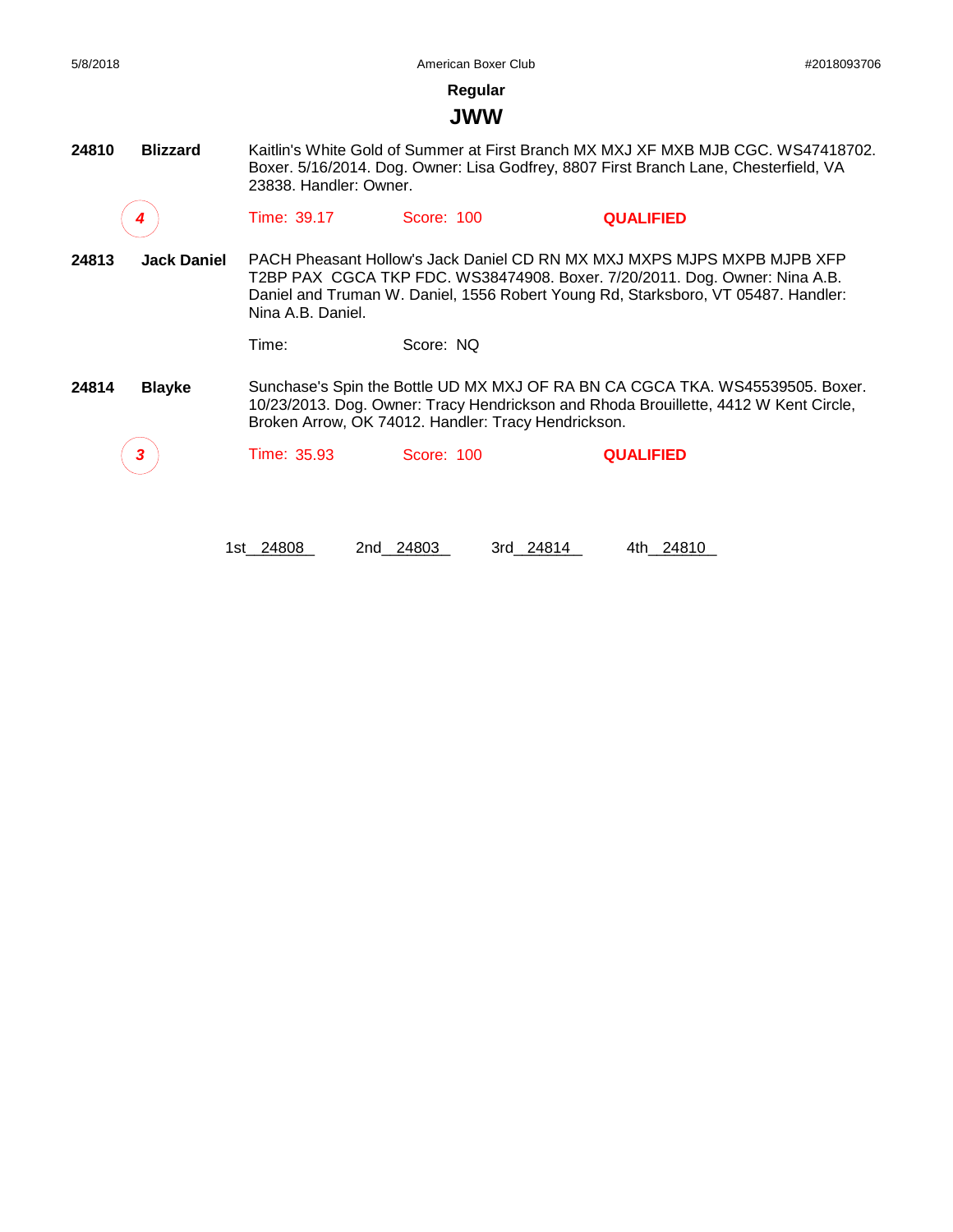#### **Preferred**

**JWW**

#### **Novice - 16 Inch**

| Judge:         | <b>Todd Buchla</b> |                                                                                                                                                                                                                      | Course Yardage: 121 yds                                                     | Course Time: 45 sec                                                                  |  |
|----------------|--------------------|----------------------------------------------------------------------------------------------------------------------------------------------------------------------------------------------------------------------|-----------------------------------------------------------------------------|--------------------------------------------------------------------------------------|--|
| # Entered: $4$ |                    | # Run: $3$                                                                                                                                                                                                           | # Qualified: 1                                                              | # Withdrawn: $0$                                                                     |  |
| 16201          | Mikki              |                                                                                                                                                                                                                      | Snyder, 13467 E State Rd 160, Henryville, IN 47128. Handler: Denise Snyder. | CinnRhee U R So Fine Ravencrest. WS58648201. Boxer. 8/18/2015. Bitch. Owner: Denise  |  |
|                |                    | Time:                                                                                                                                                                                                                | Score: NQ                                                                   |                                                                                      |  |
| 16202          | Remy               |                                                                                                                                                                                                                      | 1006 Oxfordshire, Carrollton, TX 75007. Handler: Owner.                     | Dreamcatcher von Bachbett. WS54702602. Boxer. 7/21/2016. Bitch. Owner: Jan Blevins.  |  |
|                |                    | Time:                                                                                                                                                                                                                | Score: NQ                                                                   |                                                                                      |  |
| 16203          | Tia                | Olympic's Take It Away CD PCD BN RE CA CGCA CGCU TKN. WS49995002. Boxer.<br>2/20/2015. Bitch. Owner: Debora Hall and Randall Hall & Julie Wilmore, 1414 Girard Dr,<br>Louisville, KY 40222. Handler: Jennifer Yates. |                                                                             |                                                                                      |  |
|                |                    | Time: 32.66                                                                                                                                                                                                          | Score: 100                                                                  | <b>QUALIFIED</b>                                                                     |  |
| 16204          | Lexi               |                                                                                                                                                                                                                      | Sandra Kistler, 214 Ranchview Dr, Vandalia, OH 45377. Handler: Owner.       | Schmidt's GC You Are The One That I Want. WS51535604. Boxer. 9/1/2015. Bitch. Owner: |  |
|                |                    | Time:                                                                                                                                                                                                                | Score: ABS                                                                  |                                                                                      |  |
|                |                    |                                                                                                                                                                                                                      |                                                                             |                                                                                      |  |
|                |                    | 1st 16203<br>2nd                                                                                                                                                                                                     | 3rd                                                                         | 4th                                                                                  |  |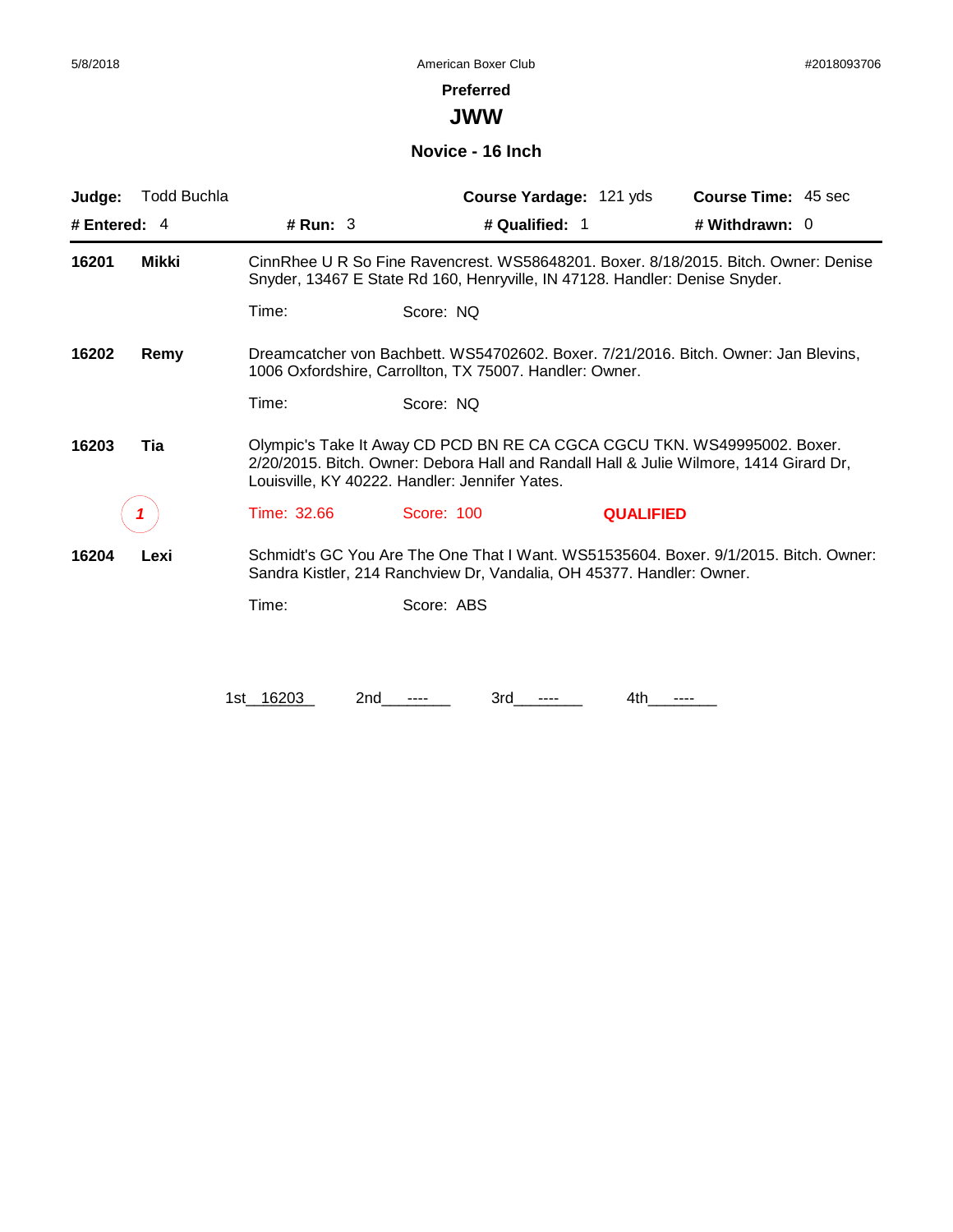#### **Preferred**

**JWW**

**Novice - 20 Inch**

| Judge:         | <b>Todd Buchla</b> |                             |                                                                          | Course Yardage: 121 yds |                  | <b>Course Time: 48 sec</b>                                                                                                                                              |
|----------------|--------------------|-----------------------------|--------------------------------------------------------------------------|-------------------------|------------------|-------------------------------------------------------------------------------------------------------------------------------------------------------------------------|
| # Entered: $2$ |                    | # Run: $2$                  |                                                                          | # Qualified: 1          |                  | # Withdrawn: $0$                                                                                                                                                        |
| 20206          | Abby               | Handler: Margaret Magoffin. |                                                                          |                         |                  | CH Hancock's Livin It Up at Copper Myst CAX CGC. WS39375302. Boxer. 12/15/2011.<br>Bitch. Owner: Margaret Magoffin and Mary Hickey, 15 Hillrise Dr, Penfield, NY 14526. |
|                |                    | Time: 45.75                 | Score: 90                                                                |                         | <b>QUALIFIED</b> |                                                                                                                                                                         |
| 24205          | <b>IvyE</b>        |                             | Godfrey, 8807 First Branch Lane, Chesterfield, VA 23838. Handler: Owner. |                         |                  | Tuscany's IvyE Lace at First Branch. WS55660705. Boxer. 11/30/2016. Bitch. Owner: Lisa                                                                                  |
|                |                    | Time:                       | Score: NQ                                                                |                         |                  |                                                                                                                                                                         |
|                |                    | 20206<br>1st                | 2nd                                                                      | 3rd                     | 4th              |                                                                                                                                                                         |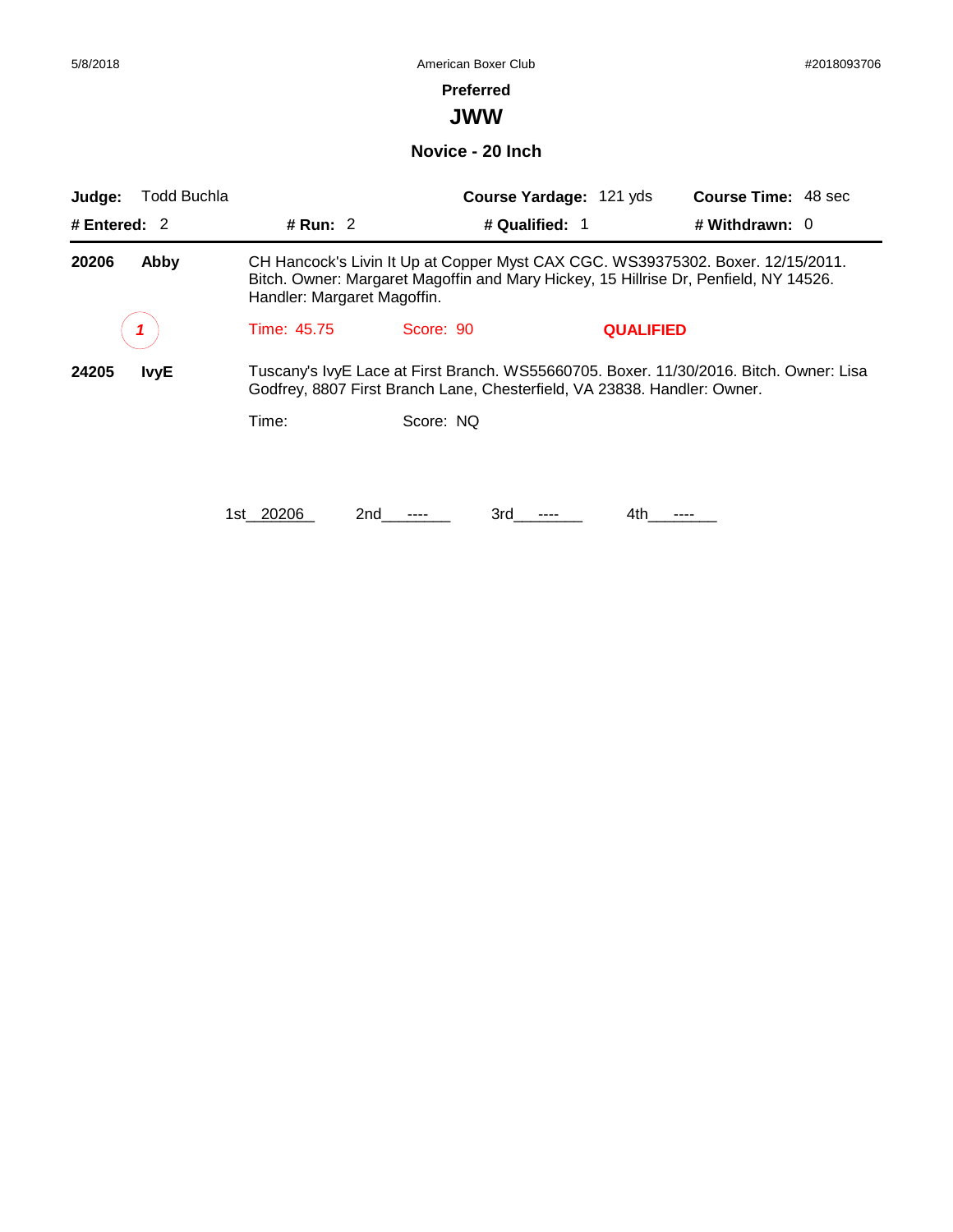| 5/8/2018                                                                                                                                                                                                      | American Boxer Club |                  |                         |                            |  |
|---------------------------------------------------------------------------------------------------------------------------------------------------------------------------------------------------------------|---------------------|------------------|-------------------------|----------------------------|--|
|                                                                                                                                                                                                               |                     | <b>Preferred</b> |                         |                            |  |
|                                                                                                                                                                                                               |                     | <b>JWW</b>       |                         |                            |  |
|                                                                                                                                                                                                               |                     | Open - 16 Inch   |                         |                            |  |
| <b>Todd Buchla</b><br>Judge:                                                                                                                                                                                  |                     |                  | Course Yardage: 135 yds | <b>Course Time: 44 sec</b> |  |
| # Entered: 1                                                                                                                                                                                                  | # Run: 1            | # Qualified: 1   |                         | # Withdrawn: $0$           |  |
| GCH Regal's Midnight Madness BN RN OA OAJ NAP NF CA. WS35958303. Boxer.<br>16402<br><b>Emmie</b><br>11/19/2010. Bitch. Owner: Korinne Vanderpool, 9160 Fishtrap Rd, Cross Roads, TX 76227.<br>Handler: Owner. |                     |                  |                         |                            |  |
|                                                                                                                                                                                                               | Time: 44.89         | Score: 95        | <b>QUALIFIED</b>        |                            |  |
|                                                                                                                                                                                                               | 1st 16402<br>2nd    | 3rd<br>----      | 4th                     | ----                       |  |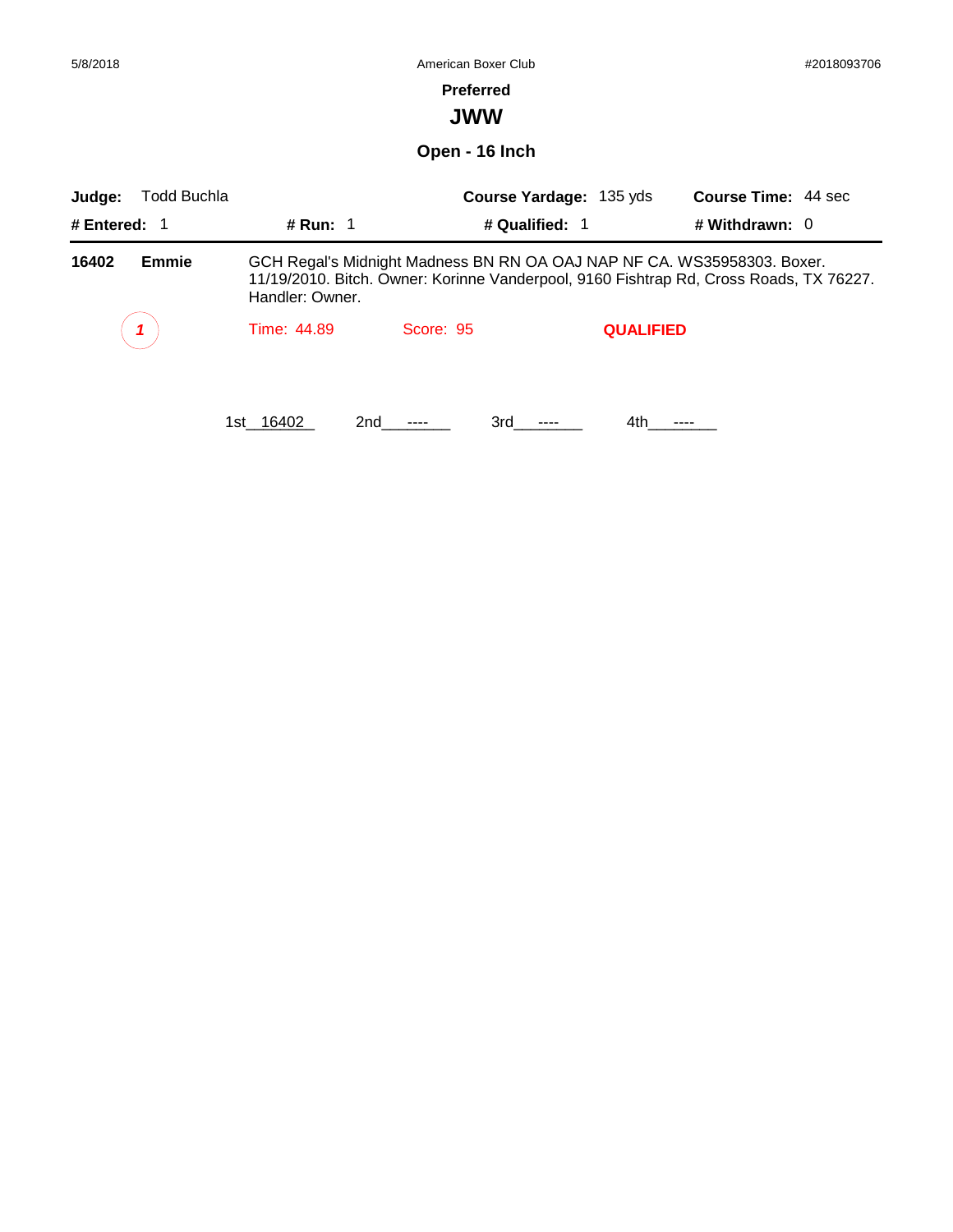### **Preferred**

# **JWW**

# **Open - 20 Inch**

| Judge:         | Todd Buchla  |             | <b>Course Yardage: 135 yds</b>                                       | <b>Course Time: 46 sec</b>                                                         |
|----------------|--------------|-------------|----------------------------------------------------------------------|------------------------------------------------------------------------------------|
| # Entered: $1$ |              | # Run: $1$  | # Qualified: $0$                                                     | # Withdrawn: 0                                                                     |
| 20207          | <b>Bruno</b> |             | Nancy Button, 531 Longview Drive, Antioch, IL 60002. Handler: Owner. | Die Krieger Der Cinemas Sweet Sensation. WS51119501. Boxer. 7/19/2015. Dog. Owner: |
|                |              | Time:       | Score: NQ                                                            |                                                                                    |
|                |              | 2nd<br>1st. | 3rd -<br>$\cdots$<br>$\cdots$                                        | 4th.<br>----                                                                       |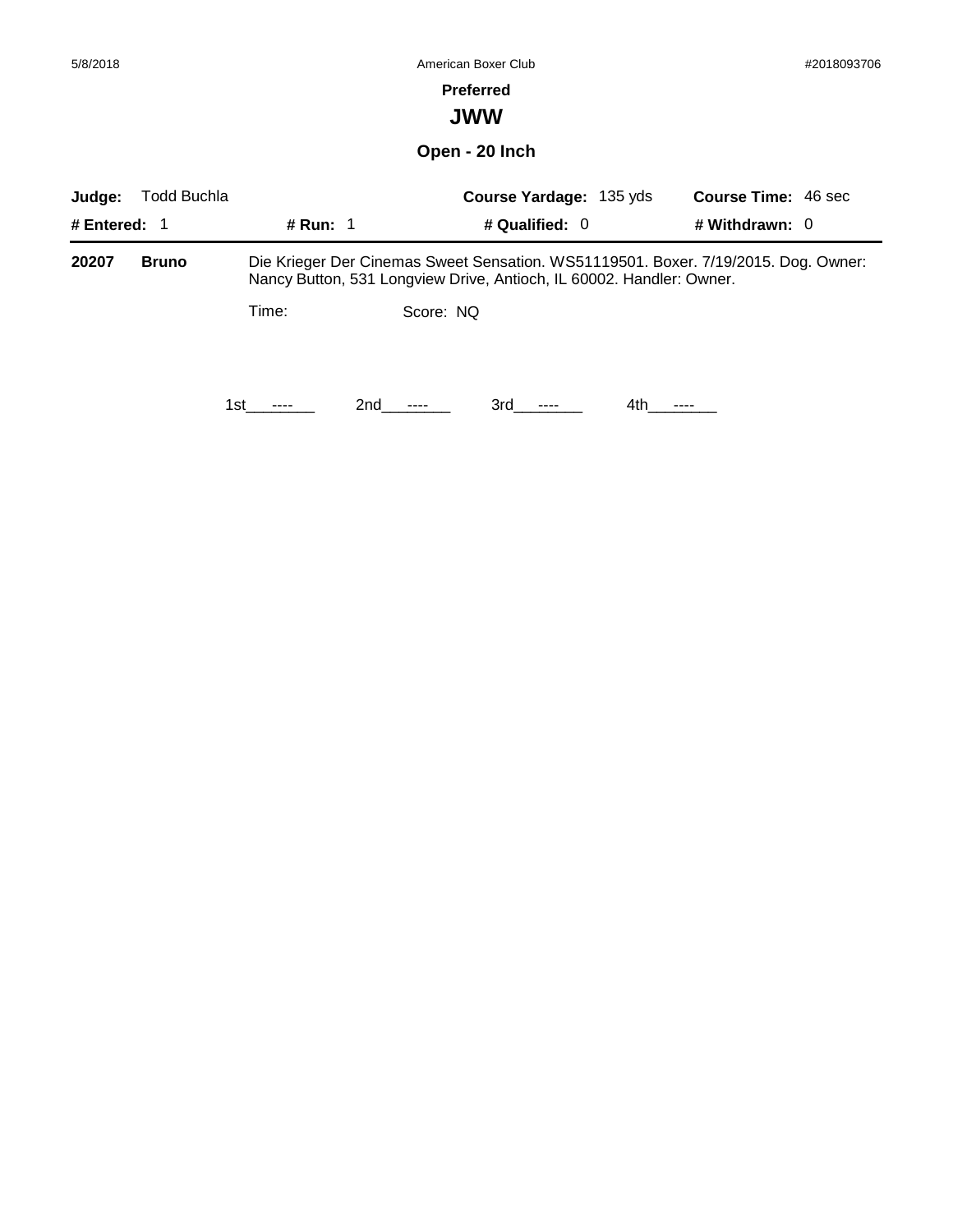**JWW**

#### **Master - 16 Inch**

| Judge:         | Todd Buchla   |                       | <b>Course Yardage: 159 yds</b>                                                                                                                                                                                       | <b>Course Time: 47 sec</b> |
|----------------|---------------|-----------------------|----------------------------------------------------------------------------------------------------------------------------------------------------------------------------------------------------------------------|----------------------------|
| # Entered: $2$ |               | # Run: 2              | # Qualified: 0                                                                                                                                                                                                       | # Withdrawn: 1             |
| 16808          | Kahlua        |                       | MACH Shira's Kahlua She's So Freakin Cute CDX GN RAE MXB MJB MXF MXP MJP.<br>WS23774602. Boxer. 11/3/2007. Bitch. Owner: Erin Rezmer and Tom Rezmer, 419 S<br>Highland Ave, Lombard, IL 60148. Handler: Erin Rezmer. |                            |
|                |               | Time:                 | Score: NQ                                                                                                                                                                                                            |                            |
| 16811          | Celia         | Rebecca Gilchrist.    | Cedarlin's Graceful Beginnings AXP AJP. WS30892103. Boxer. 6/15/2009. Bitch. Owner:<br>Rebecca Gilchrist and Eric Gilchrist, 210 Hackberry St, North Liberty, IA 52317. Handler:                                     |                            |
|                |               | Time:                 | Score: NQ                                                                                                                                                                                                            |                            |
| 16813          | <b>Debbie</b> | Handler: Cara Armour. | CH Brush Hill's Debutante at Sinnott AXP MJP OFP CAA CGC TKN. WS44650804. Boxer.<br>6/8/2013. Bitch. Owner: Cara Armour and Gerard Armour, 236 Main St, Bolton, MA 01740.                                            |                            |
|                |               | Time:                 | Score: AIS                                                                                                                                                                                                           |                            |
|                |               |                       |                                                                                                                                                                                                                      |                            |
|                |               | 2nd<br>1st.           | 3rd<br>4th                                                                                                                                                                                                           |                            |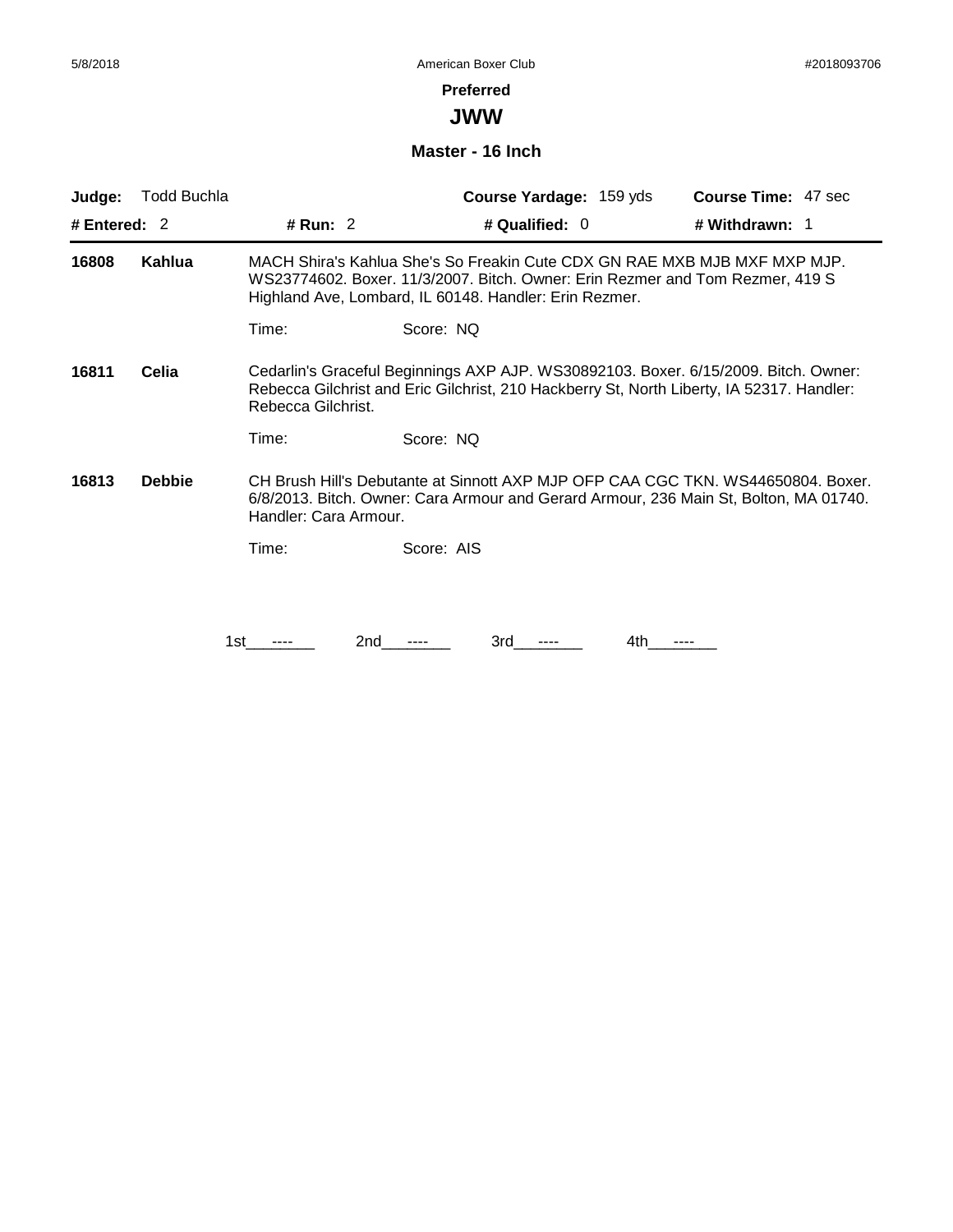**JWW**

#### **Master - 20 Inch**

| Judge:       | <b>Todd Buchla</b> |                                 |                                                                                                                                                             | Course Yardage: 159 yds | Course Time: 50 sec                                                                                                                                                   |
|--------------|--------------------|---------------------------------|-------------------------------------------------------------------------------------------------------------------------------------------------------------|-------------------------|-----------------------------------------------------------------------------------------------------------------------------------------------------------------------|
| # Entered: 6 |                    | # Run: 6                        | # Qualified: 5                                                                                                                                              |                         | # Withdrawn: 0                                                                                                                                                        |
| 20813        | Jet                | Handler: Owner.                 | Boxnen's Jet von Waldstat CDX BN RE MX MXB MXJ MJB AXP OJP. WS38247401.                                                                                     |                         | Boxer. 7/22/2011. Dog. Owner: Renee Fulcer, 10170 Dickenson Rd, Winnebago, IL 61088.                                                                                  |
|              | 1                  | Time: 30.43                     | Score: 100                                                                                                                                                  | <b>QUALIFIED</b>        |                                                                                                                                                                       |
| 20814        | <b>Saber</b>       |                                 | Oxfordshire, Carrollton, TX 75007. Handler: Owner.                                                                                                          |                         | Xcalibur Von Bachbett. WS41461305. Boxer. 5/24/2012. Dog. Owner: Jan Blevins, 1006                                                                                    |
|              |                    | Time:                           | Score: NQ                                                                                                                                                   |                         |                                                                                                                                                                       |
| 20815        | Carmel             | MO 64034. Handler: Janet Ewing. |                                                                                                                                                             |                         | CH Galaroc N Ewing's Show Biz AXP AJP. WS37253804. Boxer. 4/5/2011. Bitch. Owner:<br>Janet Ewing and Mark Ewing, Michelle Roca, Donna Galante, PO Box 350, Greenwood, |
|              |                    | Time: 46.25                     | Score: 100                                                                                                                                                  | <b>QUALIFIED</b>        |                                                                                                                                                                       |
| 20816        | Oscar              |                                 | Caballero Vargas El Brujo NAP OJP NFP CGC. WS44460211. Boxer. 7/8/2013. Dog.<br>Owner: Nancy Button, 531 Longview Drive, Antioch, IL 60002. Handler: Owner. |                         |                                                                                                                                                                       |
|              |                    | Time: 46.09                     | Score: 100                                                                                                                                                  | <b>QUALIFIED</b>        |                                                                                                                                                                       |
| 20817        | Ziva               |                                 | 2nd Ave, Luther, IA 50152-0357. Handler: Debra L Owens.                                                                                                     |                         | CH Peprhl's Life's a Dance with DebLyn VCD2 CDX BN GN RE TDX OA OAJ HT PT.<br>WS30844201. Boxer. 6/29/2009. Bitch. Owner: Debra L Owens and Caitlyn Owens, 508        |
|              | 3                  | Time: 41.56                     | Score: 100                                                                                                                                                  | <b>QUALIFIED</b>        |                                                                                                                                                                       |
| 20819        | Jim                |                                 | TealCrest's Bucnuts on Fire. WS32322502. Boxer. 10/27/2009. Dog. Owner: Sandra<br>Kistler, 214 Ranchview Dr, Vandalia, OH 45377. Handler: Owner.            |                         |                                                                                                                                                                       |
|              | 2                  | Time: 38.56                     | Score: 100                                                                                                                                                  | <b>QUALIFIED</b>        |                                                                                                                                                                       |
|              |                    |                                 |                                                                                                                                                             |                         |                                                                                                                                                                       |
|              |                    |                                 |                                                                                                                                                             |                         |                                                                                                                                                                       |
|              |                    | 1st 20813                       | 2nd 20819<br>3rd 20817                                                                                                                                      | 4th 20816               |                                                                                                                                                                       |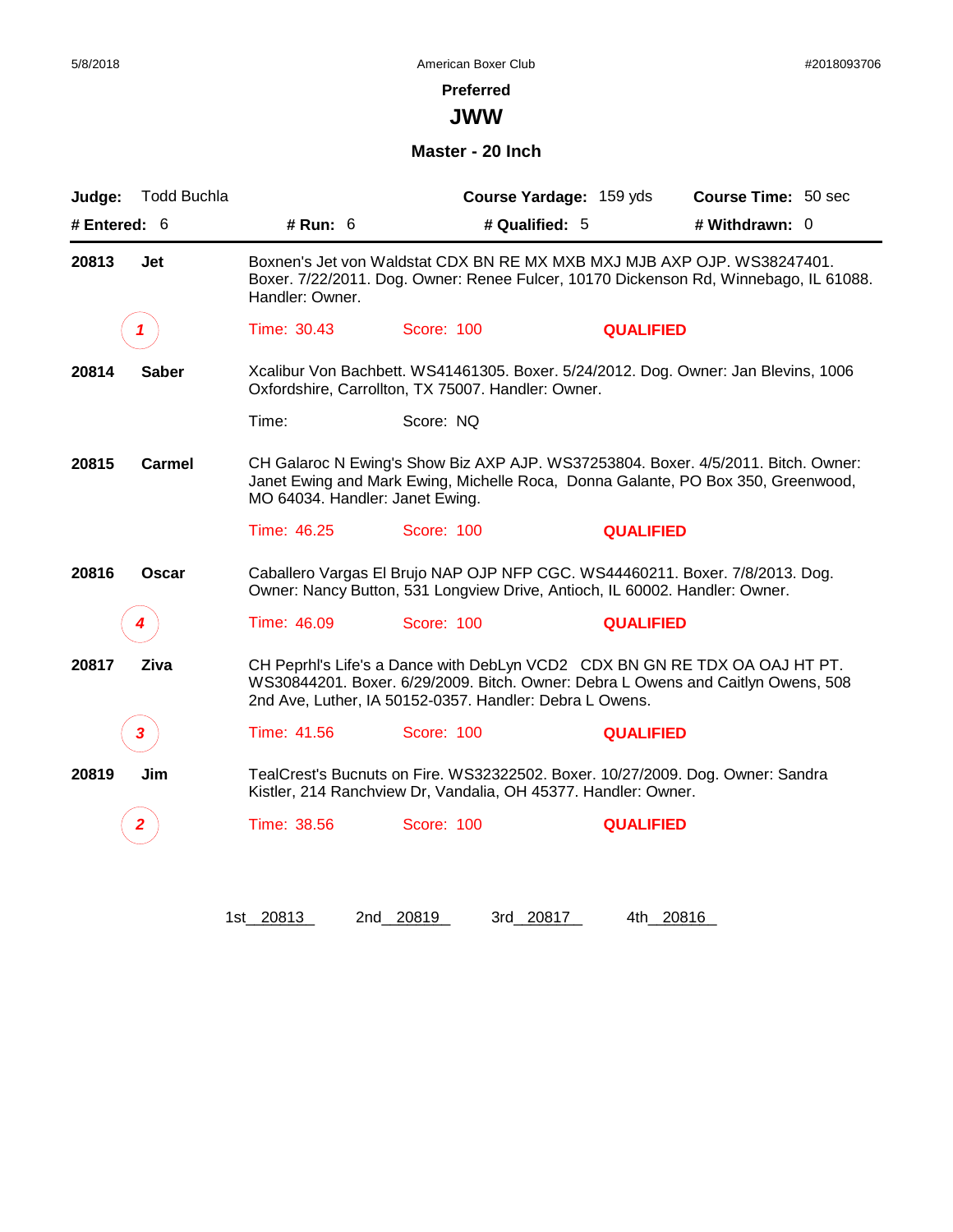# **Regular**

# **Time 2 Beat**

# **20 Inch**

| Judge:         | <b>Todd Buchla</b> |          |                                                                                                                                                                                                                                            | <b>Course Time: 00.00 sec</b> |
|----------------|--------------------|----------|--------------------------------------------------------------------------------------------------------------------------------------------------------------------------------------------------------------------------------------------|-------------------------------|
| # Entered: $3$ |                    | # Run: 2 | # Qualified: 0                                                                                                                                                                                                                             | # Withdrawn: 1                |
| 20402          | Fred               |          | CH CT Great Expectations's Winifred Will Do! VCD1 BN RE OAJ NF PT HSBs HIAs FDC<br>TKP CGCA. WS39438202. Boxer. 9/2/2011. Bitch. Owner: Reegan Ray and Bill Polonsky,<br>734 San Dieguito Drive, Encinatas, CA 92024. Handler: Reegan Ray. |                               |
|                |                    | Time:    | Score: NQ                                                                                                                                                                                                                                  |                               |
| 20601          | Izzy               |          | Indigo's Wynning Iz Ez CDX GN RE NAJ CA. WS34020401. Boxer. 5/28/2010. Bitch.<br>Owner: Shirley Williams, PO Box 789, Fort Smith, AR 72902. Handler: Owner.                                                                                |                               |
|                |                    | Time:    | Score: ABS                                                                                                                                                                                                                                 |                               |
| 20605          | <b>Phoenix</b>     |          | Sinnott's Rise of the Phoenix OA AXJ OF CA CGC TKN. WS52166004. Boxer. 11/24/2015.<br>Bitch. Owner: Cara Armour, 236 Main St, Bolton, MA 01740. Handler: Owner.                                                                            |                               |
|                |                    | Time:    | Score: AIS                                                                                                                                                                                                                                 |                               |
| 20809          | Leia               |          | Rocket N' Focal Point's Written in the Stars NA OF, WS41415505, Boxer, 7/2/2012, Bitch.<br>Owner: Kerry Rodgers, 4101 CR 239, Georgetown, TX 78633. Handler: Owner.                                                                        |                               |
|                |                    | Time:    | Score: NQ                                                                                                                                                                                                                                  |                               |

 $1st$  ----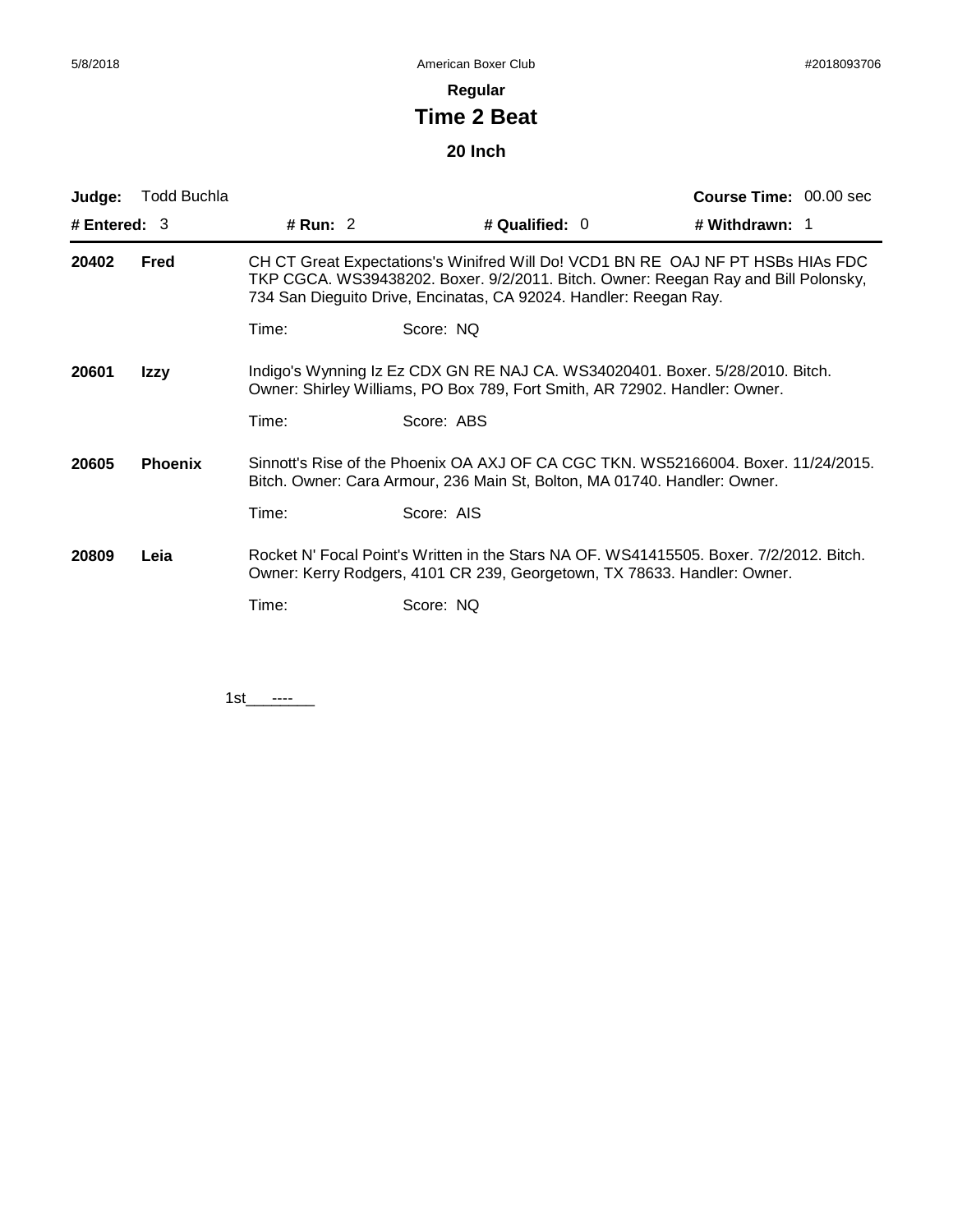# **Regular**

# **Time 2 Beat**

# **24 Inch**

| Judge:        | <b>Todd Buchla</b> |                         |                                                                                                                                                        | <b>Course Time: 34.28 sec</b>                                                                                                                                             |
|---------------|--------------------|-------------------------|--------------------------------------------------------------------------------------------------------------------------------------------------------|---------------------------------------------------------------------------------------------------------------------------------------------------------------------------|
| # Entered: 12 |                    | # Run: 11               | # Qualified: 4                                                                                                                                         | # Withdrawn: 0                                                                                                                                                            |
| 24001         | Olis               |                         | Densten, 27 Fostertown Lane, Mullica Hill, NJ 08062. Handler: Owner.                                                                                   | Phantom's Flash of Light ACT2. WS47453704. Boxer. 6/9/2014. Dog. Owner: Patricia J                                                                                        |
|               |                    | Time:                   | Score: NQ                                                                                                                                              |                                                                                                                                                                           |
| 24201         | <b>Titan</b>       | Tom Rezmer.             |                                                                                                                                                        | Prairie Hill's Strong as Titanium BN RA NAJ CGC. WS50245502. Boxer. 4/29/2015. Dog.<br>Owner: Erin Rezmer and Tom Rezmer, 419 S Highland Ave, Lombard, IL 60148. Handler: |
|               |                    | Time: 46.91             |                                                                                                                                                        | <b>QUALIFIED</b>                                                                                                                                                          |
| 24202         | <b>Walter</b>      |                         | Armour, 236 Main St, Bolton, MA 01740. Handler: Owner.                                                                                                 | Sinnott's Eagle Spirit CGC CAA TKN. WS52166003. Boxer. 11/24/2015. Dog. Owner: Cara                                                                                       |
|               |                    | Time:                   | Score: NQ                                                                                                                                              |                                                                                                                                                                           |
| 24401         | Sam                |                         | Owner: Shirley Williams, PO Box 789, Fort Smith, AR 72902. Handler: Owner.                                                                             | Sunchase's Man in Black CDX BN GN RE CA DN. WS35563704. Boxer. 10/14/2010. Dog.                                                                                           |
|               |                    | Time:                   | Score: ABS                                                                                                                                             |                                                                                                                                                                           |
| 24403         | Jeannie            | Handler: Denise Snyder. | CinnRhee's Run for the Roses. WS43801901. Boxer. 8/13/2012. Bitch. Owner: Denise                                                                       | Snyder and Medley Small & Brenda Vrooman, 13467 E State Rd 160, Henryville, IN 47128.                                                                                     |
|               |                    | Time:                   | Score: NQ                                                                                                                                              |                                                                                                                                                                           |
| 24601         | <b>Bilbo</b>       |                         | Em's Unexpected Journey CD NA OAJ CGC. WS41963403. Boxer. 8/12/2012. Dog.<br>Owner: Emily Reiser, 5433 Meadow Ln, Manitowoc, WI 54220. Handler: Owner. |                                                                                                                                                                           |
|               |                    | Time:                   | Score: NQ                                                                                                                                              |                                                                                                                                                                           |
| 24801         | <b>Brando</b>      | Handler: Owner.         | Pheasant Hollow's Offer You Can't Refuse AX AXJ NF TKP. WS49355804. Boxer.                                                                             | 7/5/2014. Dog. Owner: Nina A.B. Daniel, 1556 Robert Young Rd, Starksboro, VT 05487.                                                                                       |
|               |                    | Time:                   | Score: NQ                                                                                                                                              |                                                                                                                                                                           |
| 24803         | <b>Tommy</b>       |                         | Dickenson Rd, Winnebago, IL 61088. Handler: Owner.                                                                                                     | Boxnen's Overdrive. WS48715207. Boxer. 10/24/2014. Dog. Owner: Renee Fulcer, 10170                                                                                        |
|               |                    | Time:                   | Score: NQ                                                                                                                                              |                                                                                                                                                                           |
| 24805         | <b>Brie</b>        |                         | Brie. PAL261556. Boxer. 6/25/2011. Dog. Owner: Patrick LaFond and                                                                                      | Marine LaFond, 1319 Snapdragon Ct, Saint Louis, MO 63146. Handler: Patrick LaFond.                                                                                        |
|               |                    | Time: 37.67             |                                                                                                                                                        | <b>QUALIFIED</b>                                                                                                                                                          |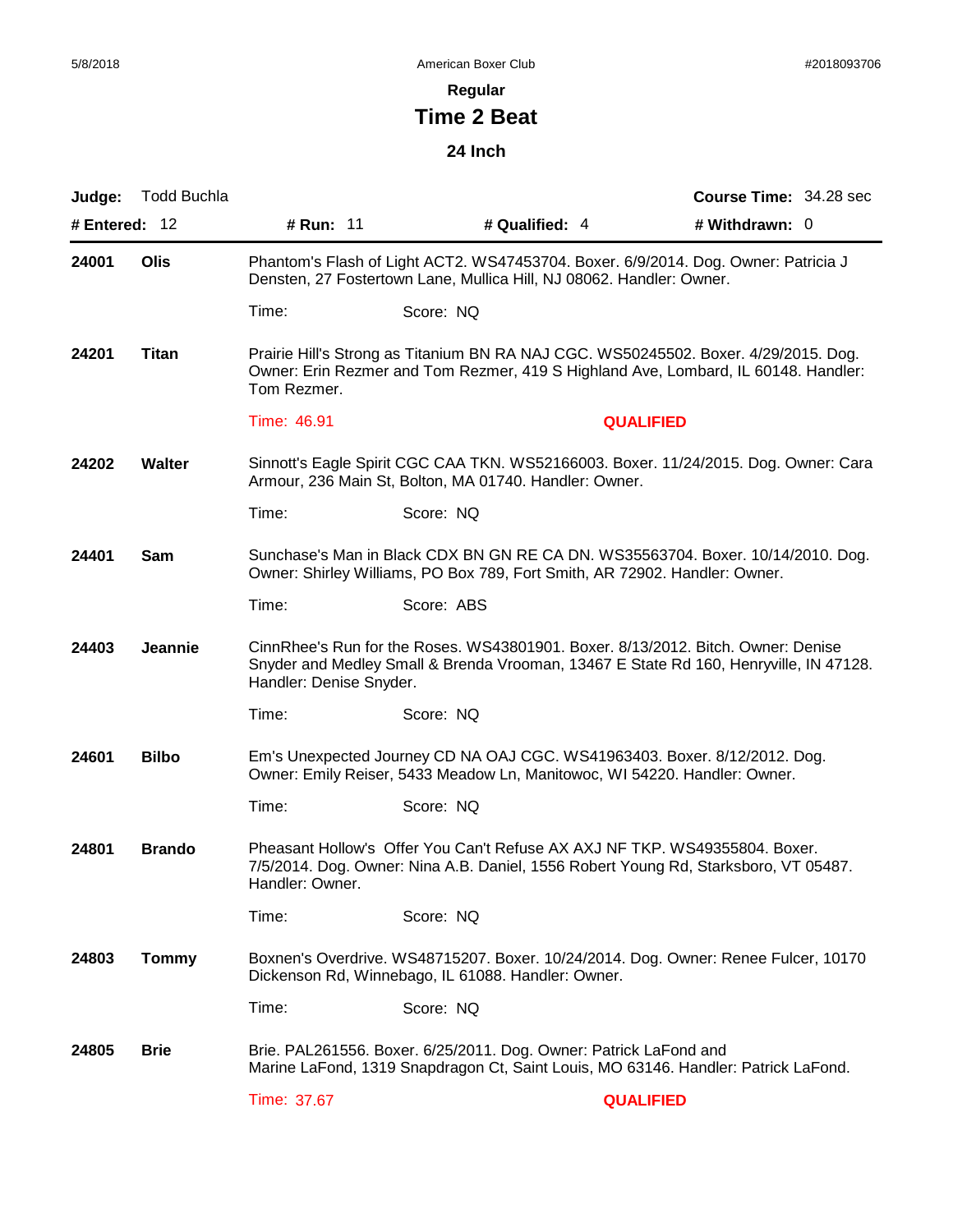**Regular**

#### **Time 2 Beat**

**24807 Cannon** Cannon Von Bachbett. WS52326803. Boxer. 11/19/2015. Dog. Owner: Sarah Osborne, 1809 Carlisle Ave, Richmond, VA 23231. Handler: Owner.

Time: Score: NQ

**24808 Rock** GC-Schmidt's One Foundation at Lemac NA NAJ. WS45750302. Boxer. 11/22/2013. Dog. Owner: Leta McCulla and Julie Schmidt, Glen & Cindy Yaeger, 110 N Heck Hill Rd, St Paris, OH 43072. Handler: Leta McCulla.

*1* Time: 34.28 **QUALIFIED**

**24813 Jack Daniel** PACH Pheasant Hollow's Jack Daniel CD RN MX MXJ MXPS MJPS MXPB MJPB XFP T2BP PAX CGCA TKP FDC. WS38474908. Boxer. 7/20/2011. Dog. Owner: Nina A.B. Daniel and Truman W. Daniel, 1556 Robert Young Rd, Starksboro, VT 05487. Handler: Nina A.B. Daniel.

Time: 38.11 **QUALIFIED**

1st\_\_\_\_\_\_\_\_ 24808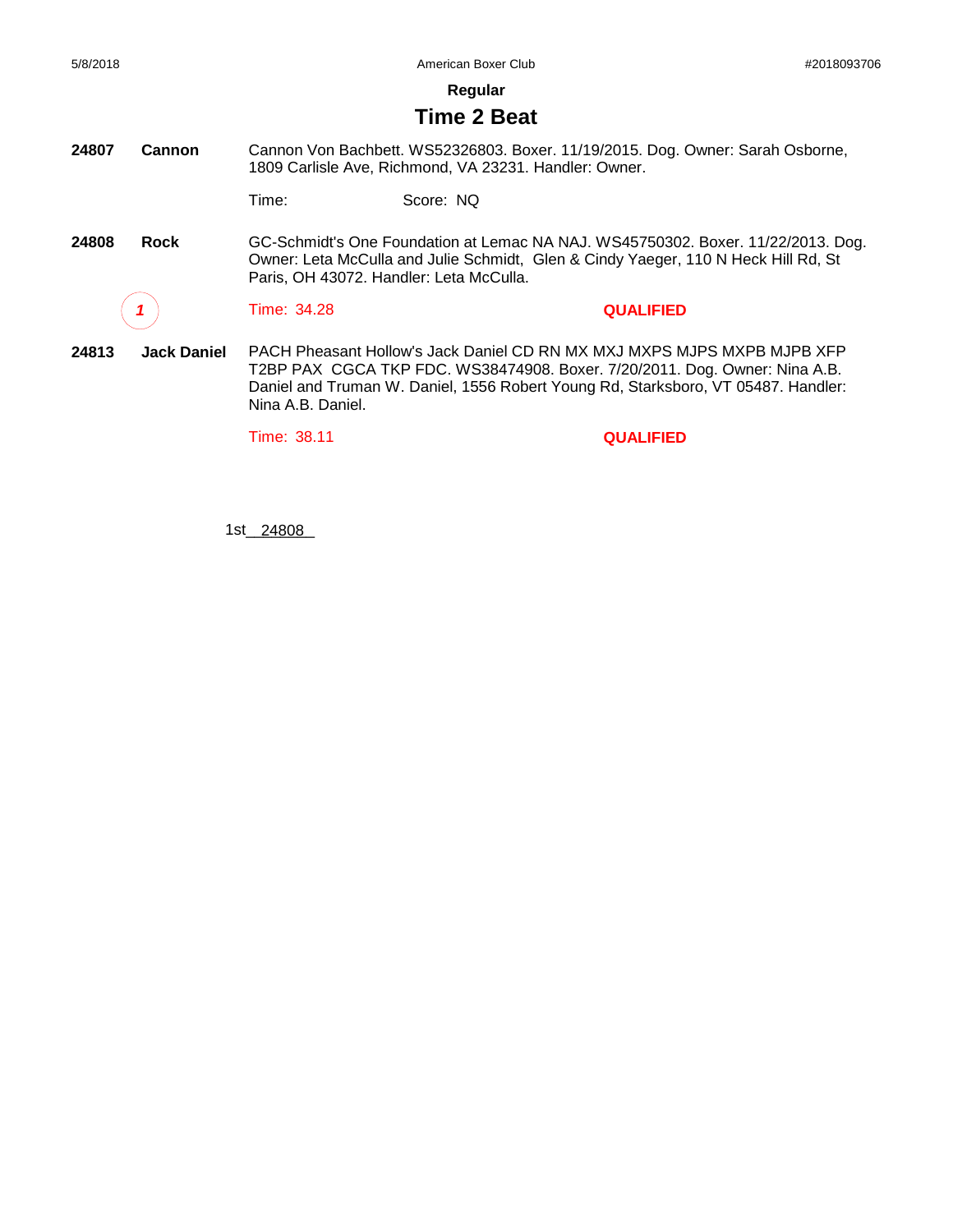#### **Preferred**

# **Time 2 Beat**

# **16 Inch**

| Judge:         | <b>Todd Buchla</b> |                                                                                                                                                                                                                      |                  | <b>Course Time: 00.00 sec</b> |  |
|----------------|--------------------|----------------------------------------------------------------------------------------------------------------------------------------------------------------------------------------------------------------------|------------------|-------------------------------|--|
| # Entered: $2$ |                    | # Run: $2$                                                                                                                                                                                                           | # Qualified: $0$ | # Withdrawn: $0$              |  |
| Mikki<br>16201 |                    | CinnRhee U R So Fine Ravencrest. WS58648201. Boxer. 8/18/2015. Bitch. Owner: Denise<br>Snyder, 13467 E State Rd 160, Henryville, IN 47128. Handler: Denise Snyder.                                                   |                  |                               |  |
|                |                    | Time:                                                                                                                                                                                                                | Score: NO        |                               |  |
| 16203          | Tia                | Olympic's Take It Away CD PCD BN RE CA CGCA CGCU TKN. WS49995002. Boxer.<br>2/20/2015. Bitch. Owner: Debora Hall and Randall Hall & Julie Wilmore, 1414 Girard Dr,<br>Louisville, KY 40222. Handler: Jennifer Yates. |                  |                               |  |
|                |                    | Time:                                                                                                                                                                                                                | Score: NO        |                               |  |
|                |                    |                                                                                                                                                                                                                      |                  |                               |  |

1st\_\_\_\_\_\_\_\_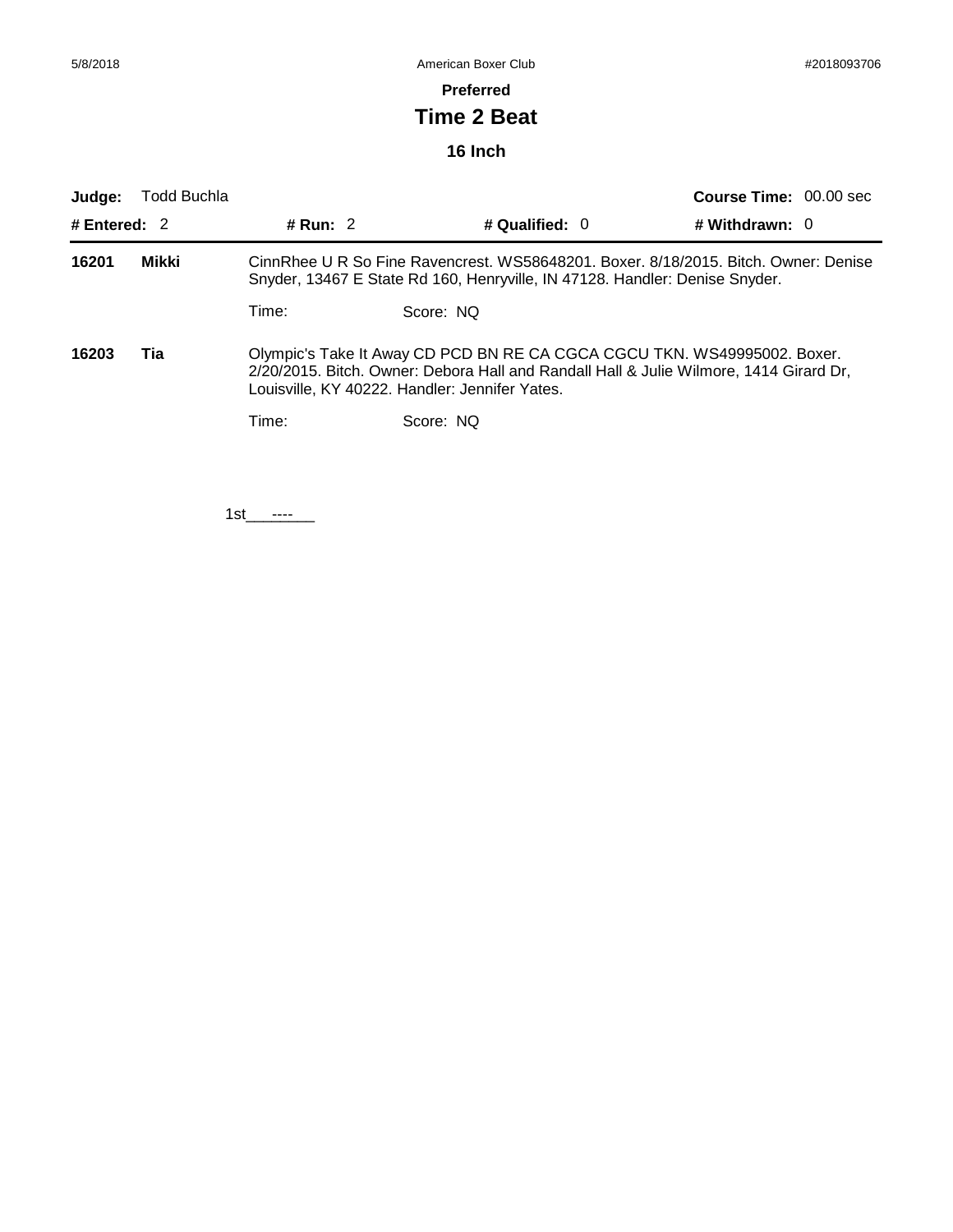#### **Preferred**

# **Time 2 Beat**

#### **20 Inch**

| Judge:         | Todd Buchla  |                 |                                                                                                                                                                    | <b>Course Time: 49.68 sec</b> |
|----------------|--------------|-----------------|--------------------------------------------------------------------------------------------------------------------------------------------------------------------|-------------------------------|
| # Entered: $6$ |              | # Run: $5$      | # Qualified: 1                                                                                                                                                     | # Withdrawn: 0                |
| 20207          | <b>Bruno</b> |                 | Die Krieger Der Cinemas Sweet Sensation. WS51119501. Boxer. 7/19/2015. Dog. Owner:<br>Nancy Button, 531 Longview Drive, Antioch, IL 60002. Handler: Owner.         |                               |
|                |              | Time:           | Score: NQ                                                                                                                                                          |                               |
| 20813          | Jet          | Handler: Owner. | Boxnen's Jet von Waldstat CDX BN RE MX MXB MXJ MJB AXP OJP. WS38247401.<br>Boxer. 7/22/2011. Dog. Owner: Renee Fulcer, 10170 Dickenson Rd, Winnebago, IL 61088.    |                               |
|                |              | Time:           | Score: NQ                                                                                                                                                          |                               |
| 20814          | <b>Saber</b> |                 | Xcalibur Von Bachbett. WS41461305. Boxer. 5/24/2012. Dog. Owner: Jan Blevins, 1006<br>Oxfordshire, Carrollton, TX 75007. Handler: Owner.                           |                               |
|                |              | Time:           | Score: ABS                                                                                                                                                         |                               |
| 20816          | Oscar        |                 | Caballero Vargas El Brujo NAP OJP NFP CGC. WS44460211. Boxer. 7/8/2013. Dog.<br>Owner: Nancy Button, 531 Longview Drive, Antioch, IL 60002. Handler: Owner.        |                               |
|                | 7            | Time: 49.68     | <b>QUALIFIED</b>                                                                                                                                                   |                               |
| 20819          | Jim          |                 | TealCrest's Bucnuts on Fire. WS32322502. Boxer. 10/27/2009. Dog. Owner: Sandra<br>Kistler, 214 Ranchview Dr, Vandalia, OH 45377. Handler: Owner.                   |                               |
|                |              | Time:           | Score: NQ                                                                                                                                                          |                               |
| 24205          | <b>IvyE</b>  |                 | Tuscany's IvyE Lace at First Branch. WS55660705. Boxer. 11/30/2016. Bitch. Owner: Lisa<br>Godfrey, 8807 First Branch Lane, Chesterfield, VA 23838. Handler: Owner. |                               |
|                |              | Time:           | Score: NQ                                                                                                                                                          |                               |

1st\_20816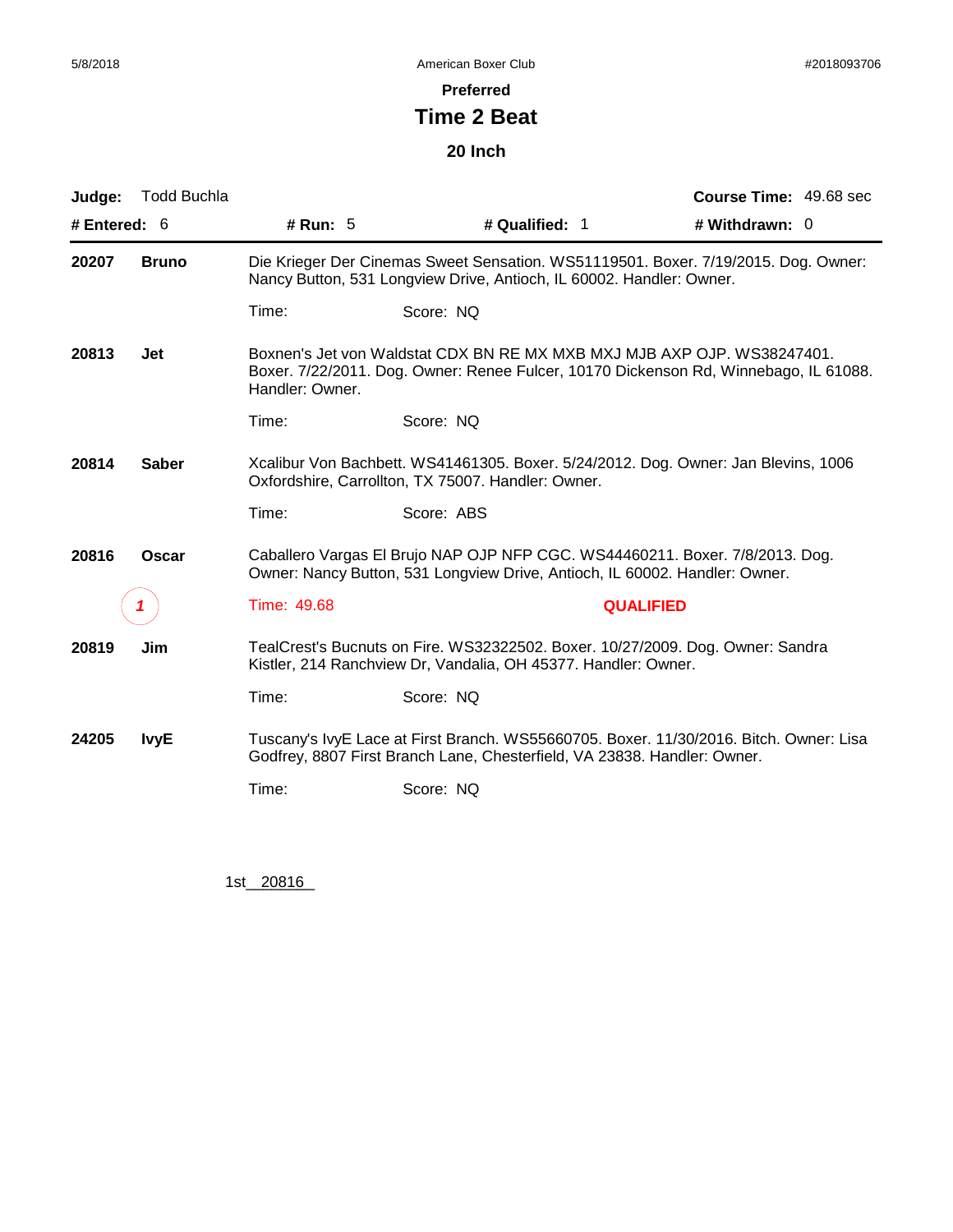**FAST**

**Novice A - 24 Inch**

| Judge:       | Todd Buchla |            |           |                  |                                                                                                                                                            |
|--------------|-------------|------------|-----------|------------------|------------------------------------------------------------------------------------------------------------------------------------------------------------|
| # Entered: 1 |             | # Run: $1$ |           | # Qualified: $0$ | # Withdrawn: $0$                                                                                                                                           |
| 24001        | Olis        |            |           |                  | Phantom's Flash of Light ACT2. WS47453704. Boxer. 6/9/2014. Dog. Owner: Patricia J<br>Densten, 27 Fostertown Lane, Mullica Hill, NJ 08062. Handler: Owner. |
|              |             | Time:      | Score: NO |                  |                                                                                                                                                            |
|              |             | 1st.       | 2nd       | 3rd -            | 4th                                                                                                                                                        |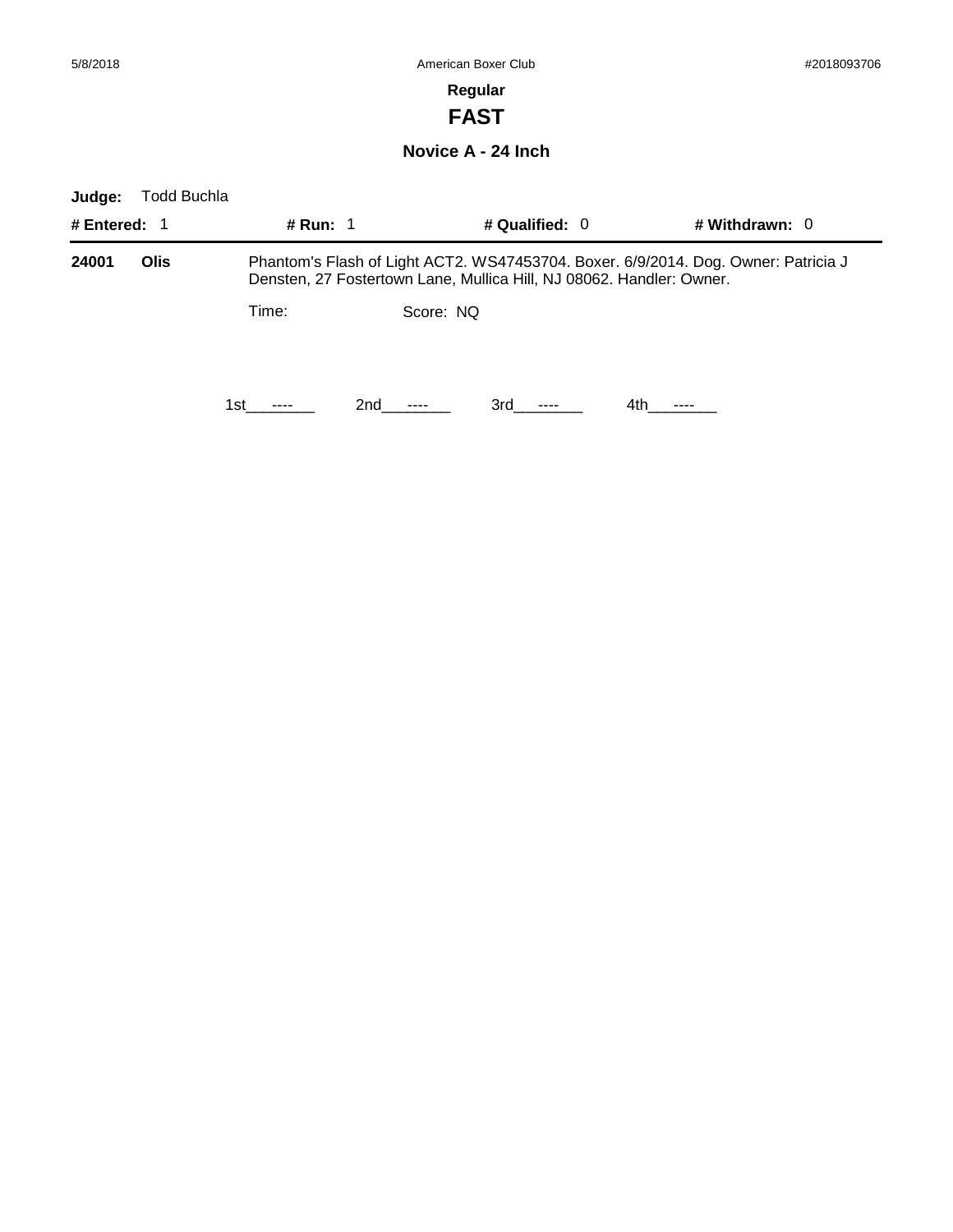**FAST**

**Novice B - 20 Inch**

| Judge:         | <b>Todd Buchla</b> |             |                                                                             |                  |                                                                                                                                                                             |
|----------------|--------------------|-------------|-----------------------------------------------------------------------------|------------------|-----------------------------------------------------------------------------------------------------------------------------------------------------------------------------|
| # Entered: $5$ |                    | # Run: $5$  |                                                                             | # Qualified: 3   | # Withdrawn: 0                                                                                                                                                              |
| 20202          | Journey            |             | Jennifer Yates, 6320 Little Elm St, N. Las Vegas, NV 89031. Handler: Owner. |                  | Altan's A Diamond is Forever v. Eurozone. WS56233403. Boxer. 12/27/2016. Bitch. Owner:                                                                                      |
|                |                    | Time: 30.52 | Score: 68                                                                   | <b>QUALIFIED</b> |                                                                                                                                                                             |
| 20205          | <b>Jasmine</b>     | Shoultz.    |                                                                             |                  | Cinnrhee's All That Jazz. WS5620401. Boxer. 10/3/2016. Bitch. Owner: Tayla Shoultz and<br>Medley Small & Denise Snyder, 6045 E State Rd 60, Pekin, IL 47165. Handler: Tayla |
|                |                    | Time:       | Score: NO                                                                   |                  |                                                                                                                                                                             |
| 20601          | <b>Izzy</b>        |             | Owner: Shirley Williams, PO Box 789, Fort Smith, AR 72902. Handler: Owner.  |                  | Indigo's Wynning Iz Ez CDX GN RE NAJ CA. WS34020401. Boxer. 5/28/2010. Bitch.                                                                                               |
|                | 2                  | Time: 29.26 | Score: 64                                                                   | <b>QUALIFIED</b> |                                                                                                                                                                             |
| 20602          | <b>Brandee</b>     | Owner.      |                                                                             |                  | Kacee's Crime of Passion @ Tealcrest CD BN RA OA NAJ DN. WS45403604. Boxer.<br>10/26/2013. Bitch. Owner: Jill Hootman, 171 Tylertown Rd, Clarksville, TN 37040. Handler:    |
|                |                    | Time:       | Score: NO                                                                   |                  |                                                                                                                                                                             |
| 20806          | <b>Brice</b>       |             | IL 62208-3521. Handler: Jill Hootman.                                       |                  | MACH Tealcrest's Beck and Call UD X OM MX MXJ MXB MJB RN, WS40917801, Boxer,<br>3/12/2012. Bitch. Owner: Mary Nee and Jill Hootman, 5300 Pontiac Drive, Fairview Heights,   |
|                | З                  | Time: 30.36 | Score: 60                                                                   | <b>QUALIFIED</b> |                                                                                                                                                                             |
|                |                    | 1st 20202   | 2nd 20601                                                                   | 3rd 20806<br>4th |                                                                                                                                                                             |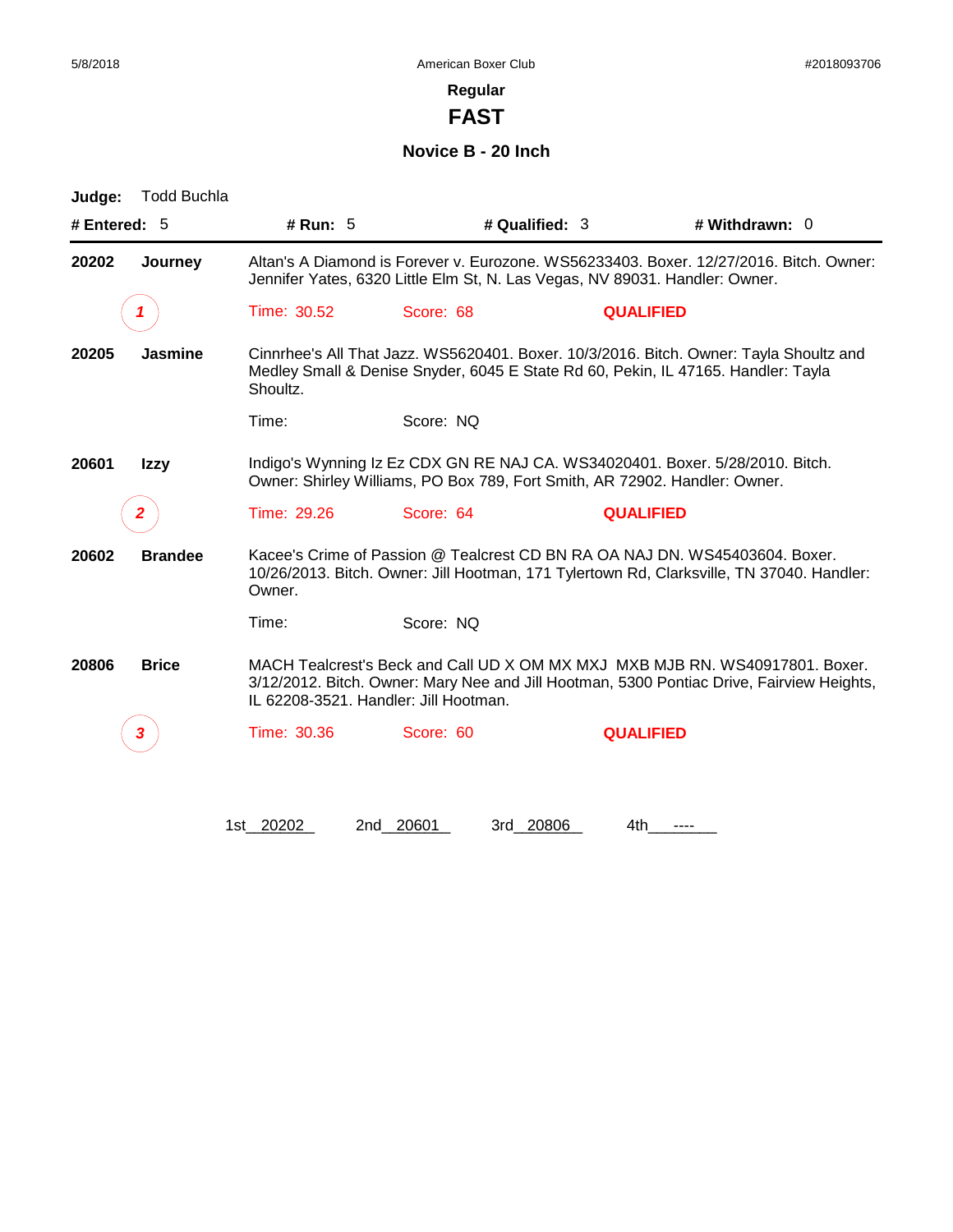**FAST**

# **Novice B - 24 Inch**

| Judge:                  | <b>Todd Buchla</b> |                         |                                                                                                                                                                                                                   |                                                                                       |
|-------------------------|--------------------|-------------------------|-------------------------------------------------------------------------------------------------------------------------------------------------------------------------------------------------------------------|---------------------------------------------------------------------------------------|
| # Entered: $5$          |                    | # Run: $5$              | # Qualified: 1                                                                                                                                                                                                    | # Withdrawn: 0                                                                        |
| 24201                   | Titan              | Tom Rezmer.             | Prairie Hill's Strong as Titanium BN RA NAJ CGC. WS50245502. Boxer. 4/29/2015. Dog.<br>Owner: Erin Rezmer and Tom Rezmer, 419 S Highland Ave, Lombard, IL 60148. Handler:                                         |                                                                                       |
|                         |                    | Time:                   | Score: NQ                                                                                                                                                                                                         |                                                                                       |
| 24202                   | Walter             |                         | Armour, 236 Main St, Bolton, MA 01740. Handler: Owner.                                                                                                                                                            | Sinnott's Eagle Spirit CGC CAA TKN. WS52166003. Boxer. 11/24/2015. Dog. Owner: Cara   |
|                         |                    | Time:                   | Score: NQ                                                                                                                                                                                                         |                                                                                       |
| 24401<br>Sam            |                    |                         | Sunchase's Man in Black CDX BN GN RE CA DN. WS35563704. Boxer. 10/14/2010. Dog.<br>Owner: Shirley Williams, PO Box 789, Fort Smith, AR 72902. Handler: Owner.                                                     |                                                                                       |
|                         |                    | Time:                   | Score: NQ                                                                                                                                                                                                         |                                                                                       |
| <b>Jeannie</b><br>24403 |                    | Handler: Denise Snyder. | CinnRhee's Run for the Roses. WS43801901. Boxer. 8/13/2012. Bitch. Owner: Denise                                                                                                                                  | Snyder and Medley Small & Brenda Vrooman, 13467 E State Rd 160, Henryville, IN 47128. |
|                         |                    | Time:                   | Score: NQ                                                                                                                                                                                                         |                                                                                       |
| 24808                   | <b>Rock</b>        |                         | GC-Schmidt's One Foundation at Lemac NA NAJ. WS45750302. Boxer. 11/22/2013. Dog.<br>Owner: Leta McCulla and Julie Schmidt, Glen & Cindy Yaeger, 110 N Heck Hill Rd, St<br>Paris, OH 43072. Handler: Leta McCulla. |                                                                                       |
|                         |                    | Time: 18.26             | Score: 65                                                                                                                                                                                                         | <b>QUALIFIED</b>                                                                      |
|                         |                    |                         |                                                                                                                                                                                                                   |                                                                                       |
|                         |                    | 1st 24808<br>2nd        | 3rd                                                                                                                                                                                                               | 4th                                                                                   |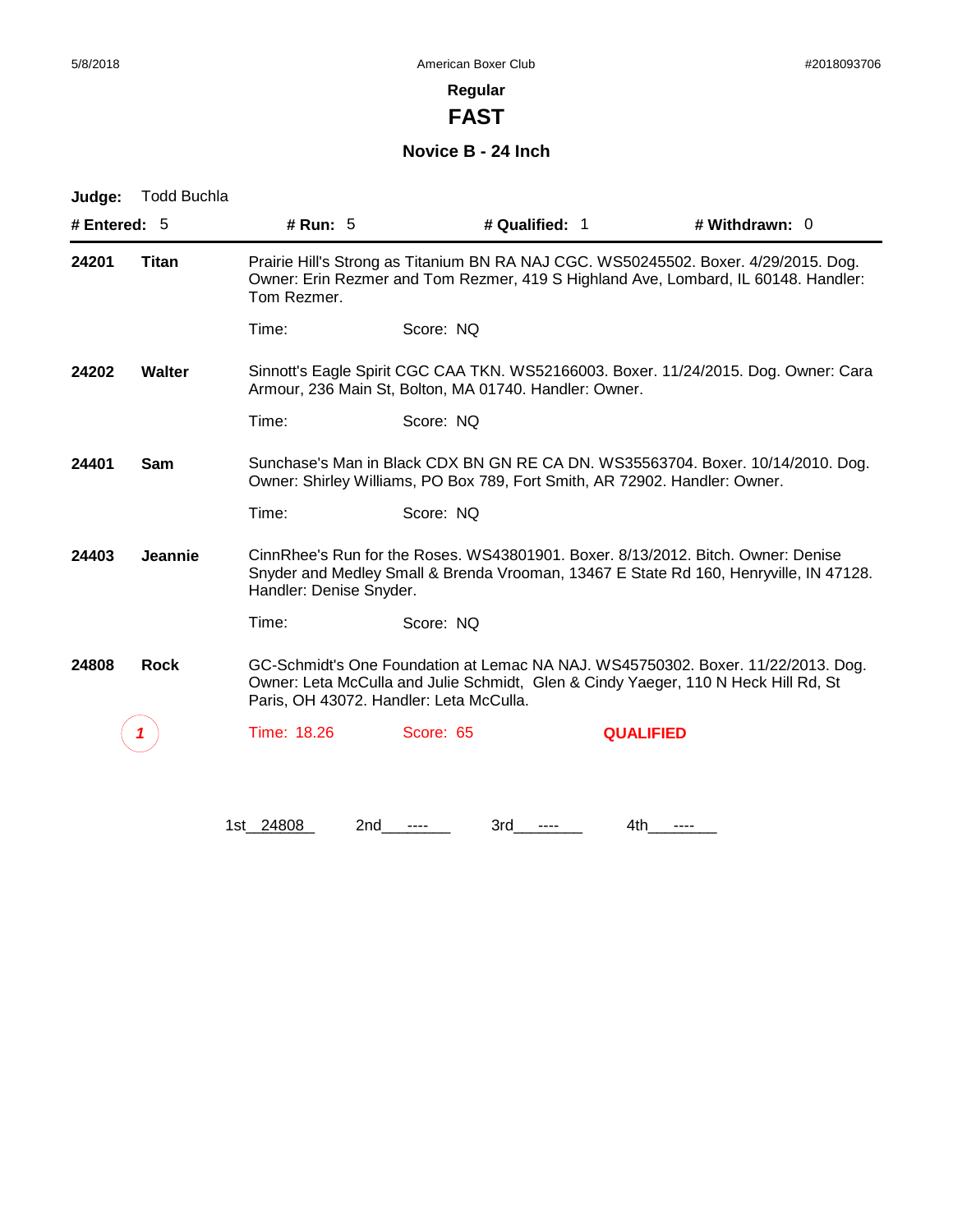**FAST**

**Open - 20 Inch**

| Judge:         | Todd Buchla |                 |                                                                   |                  |     |                                                                                                                                                                       |
|----------------|-------------|-----------------|-------------------------------------------------------------------|------------------|-----|-----------------------------------------------------------------------------------------------------------------------------------------------------------------------|
| # Entered: $2$ |             | <b># Run: 1</b> |                                                                   | # Qualified: $0$ |     | # Withdrawn: $0$                                                                                                                                                      |
| 20401          | Whoopie     |                 | Handler: Korinne Vanderpool.                                      |                  |     | GCH Cpnch N Regal's Moon Pie NA NAJ NF. WS49203801. Boxer. 8/31/2014. Bitch.<br>Owner: Korinne Vanderpool and D. Vickers, 9160 Fishtrap Rd, Cross Roads, TX 76227.    |
|                |             | Time:           | Score: ABS                                                        |                  |     |                                                                                                                                                                       |
| 20402          | Fred        |                 | 734 San Dieguito Drive, Encinatas, CA 92024. Handler: Reegan Ray. |                  |     | CH CT Great Expectations's Winifred Will Do! VCD1 BN RE OAJ NF PT HSBs HIAs FDC<br>TKP CGCA. WS39438202. Boxer. 9/2/2011. Bitch. Owner: Reegan Ray and Bill Polonsky, |
|                |             | Time:           | Score: NQ                                                         |                  |     |                                                                                                                                                                       |
|                |             |                 |                                                                   |                  |     |                                                                                                                                                                       |
|                |             | 1st             | 2nd                                                               | 3rd              | 4th |                                                                                                                                                                       |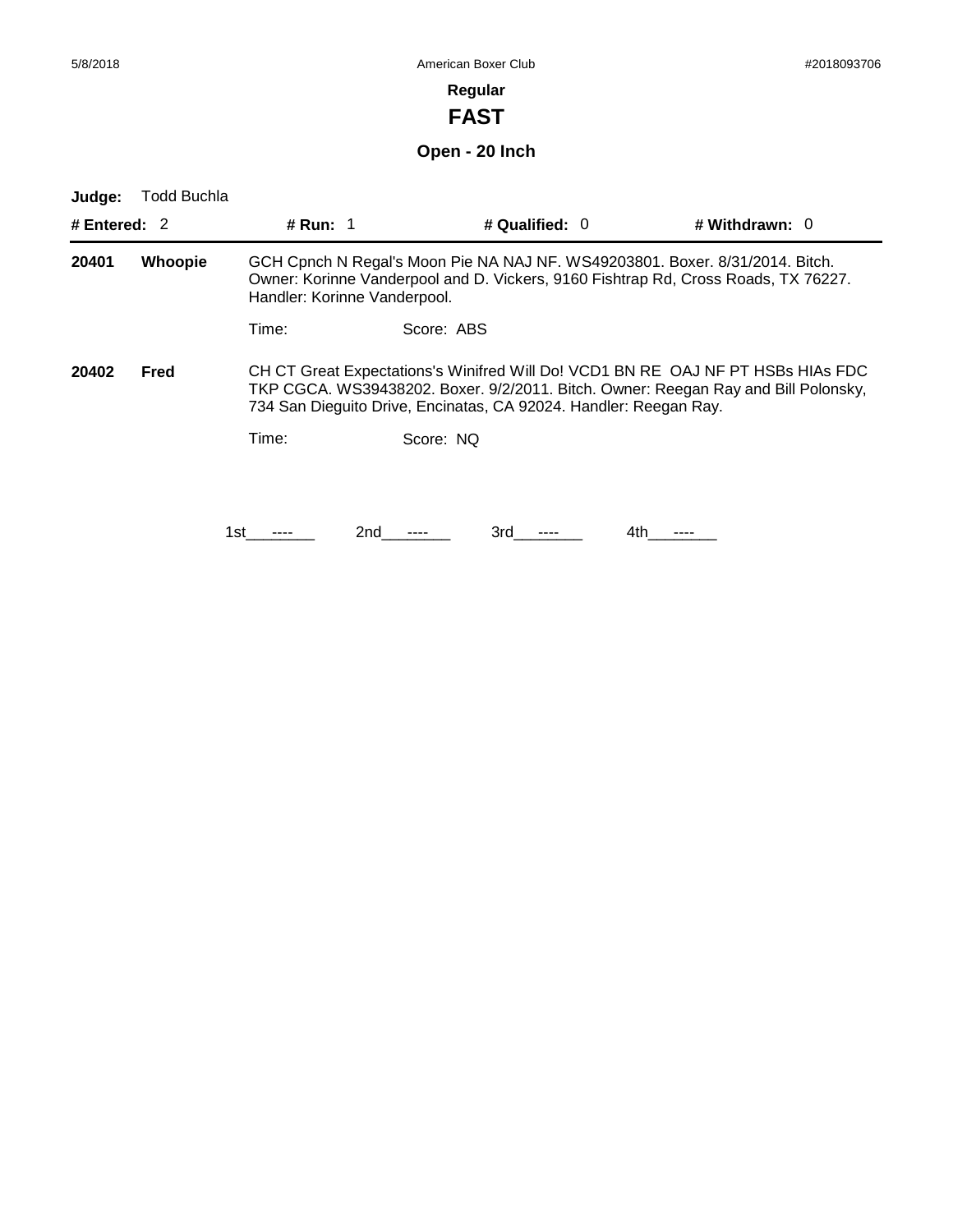۰

# **Regular**

**FAST**

**Open - 24 Inch**

| Judge:         | Todd Buchla   |                  |                                                                                                                                                                   |                  |                                                                                                                                                                 |  |  |
|----------------|---------------|------------------|-------------------------------------------------------------------------------------------------------------------------------------------------------------------|------------------|-----------------------------------------------------------------------------------------------------------------------------------------------------------------|--|--|
| # Entered: $3$ |               | # Run: $3$       |                                                                                                                                                                   | # Qualified: 1   | # Withdrawn: $0$                                                                                                                                                |  |  |
| 24601          | <b>Bilbo</b>  |                  | Owner: Emily Reiser, 5433 Meadow Ln, Manitowoc, WI 54220. Handler: Owner.                                                                                         |                  | Em's Unexpected Journey CD NA OAJ CGC. WS41963403. Boxer. 8/12/2012. Dog.                                                                                       |  |  |
|                |               | Time:            | Score: NO                                                                                                                                                         |                  |                                                                                                                                                                 |  |  |
| 24801          | <b>Brando</b> | Handler: Owner.  | Pheasant Hollow's Offer You Can't Refuse AX AXJ NF TKP. WS49355804. Boxer.<br>7/5/2014. Dog. Owner: Nina A.B. Daniel, 1556 Robert Young Rd, Starksboro, VT 05487. |                  |                                                                                                                                                                 |  |  |
|                |               | Time: 38.03      | Score: 57                                                                                                                                                         | <b>QUALIFIED</b> |                                                                                                                                                                 |  |  |
| 24402          | <b>SooiE</b>  |                  |                                                                                                                                                                   |                  | Dixie's Lil' Sweetheart RN NA NAJ FDC RATN, WS49433901, Boxer, 2/9/2015, Bitch.<br>Owner: Robin Vaughan, 24 Riverwood Ave, West Fork, AR 72774. Handler: Owner. |  |  |
|                |               | Time:            | Score: NO                                                                                                                                                         |                  |                                                                                                                                                                 |  |  |
|                |               |                  |                                                                                                                                                                   |                  |                                                                                                                                                                 |  |  |
|                |               | 1st 24801<br>2nd | 3rd                                                                                                                                                               | 4th              |                                                                                                                                                                 |  |  |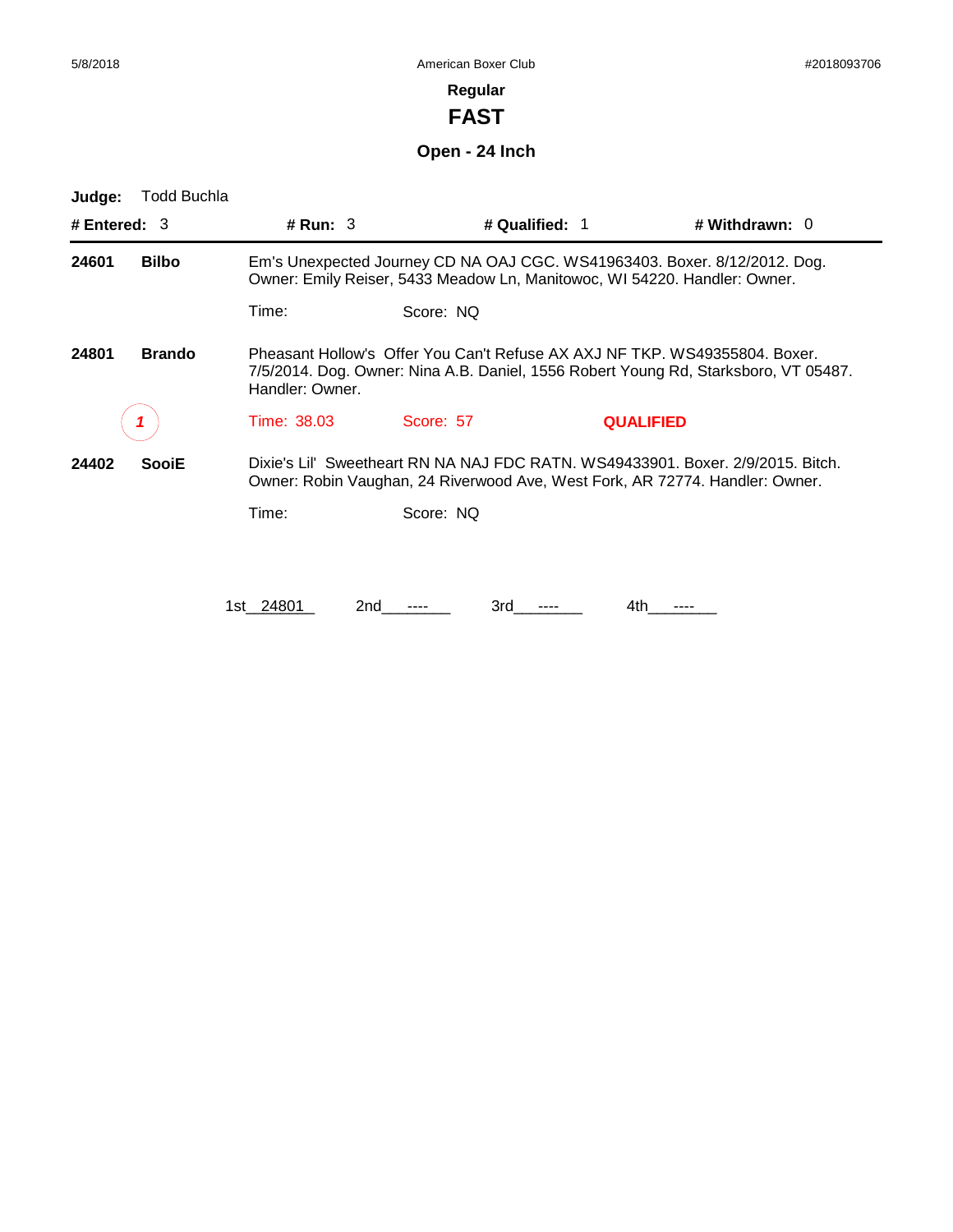**FAST**

### **Excellent - 20 Inch**

| Judge:       | Todd Buchla    |                        |            |                  |                                                                                                                                                                 |
|--------------|----------------|------------------------|------------|------------------|-----------------------------------------------------------------------------------------------------------------------------------------------------------------|
| # Entered: 1 |                | # Run: 1               |            | # Qualified: $0$ | # Withdrawn: 1                                                                                                                                                  |
| 20605        | <b>Phoenix</b> |                        |            |                  | Sinnott's Rise of the Phoenix OA AXJ OF CA CGC TKN. WS52166004. Boxer. 11/24/2015.<br>Bitch. Owner: Cara Armour, 236 Main St, Bolton, MA 01740. Handler: Owner. |
|              |                | Time:                  | Score: AIS |                  |                                                                                                                                                                 |
| 20808        | <b>Sprite</b>  | 52317. Handler: Owner. |            |                  | CH DebLyn's Peprhl Wicked CDX BN RE MX MXJ NF CGC. WS45881505. Boxer.<br>12/2/2013. Bitch. Owner: Sue Ann Thompson, 1858 Curtis Bridge Rd NE, North Liberty, IA |
|              |                | Time:                  | Score: NO  |                  |                                                                                                                                                                 |
|              |                |                        |            |                  |                                                                                                                                                                 |
|              |                | 1st                    | 2nd        | 3rd              | 4th                                                                                                                                                             |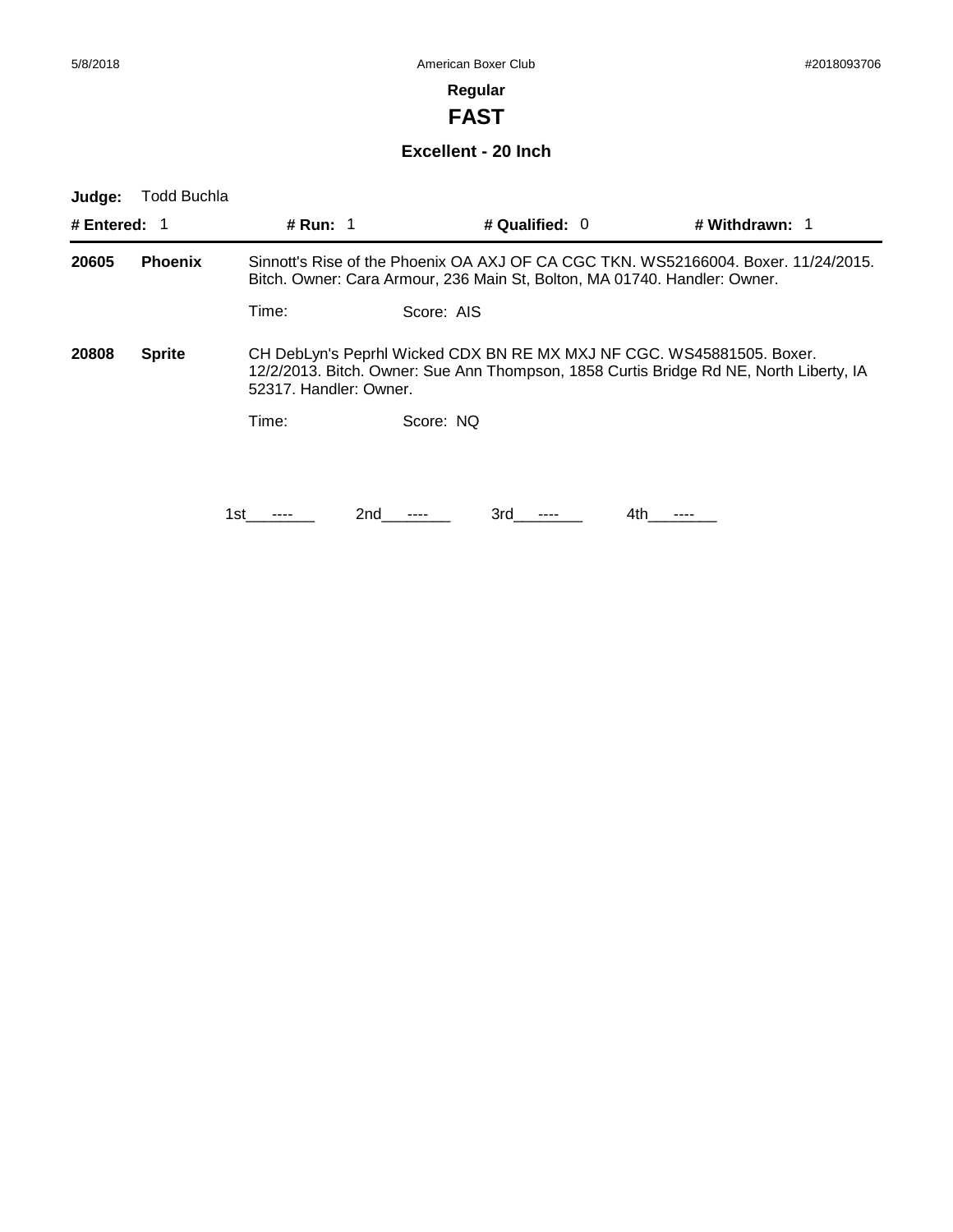**FAST**

#### **Excellent - 24 Inch**

| Judge:         | <b>Todd Buchla</b> |                                                                                                                                                                                                                                                                 |                                                    |                                                                                    |  |
|----------------|--------------------|-----------------------------------------------------------------------------------------------------------------------------------------------------------------------------------------------------------------------------------------------------------------|----------------------------------------------------|------------------------------------------------------------------------------------|--|
| # Entered: $4$ |                    | # Run: $4$                                                                                                                                                                                                                                                      | # Qualified: 1                                     | # Withdrawn: $0$                                                                   |  |
| 24405          | Rocco              | Rocco di Palma CDX BN RA NA OAJ OF THDA CGC, WS35839207, Boxer, 11/13/2010.<br>Dog. Owner: Elizabeth Petko and Michael Petko, 754 Peach Valley Lane, Ft Mill, SC 29715.<br>Handler: Elizabeth Petko.                                                            |                                                    |                                                                                    |  |
|                |                    | Time:                                                                                                                                                                                                                                                           | Score: NQ                                          |                                                                                    |  |
| 24602          | <b>Stratton</b>    | Cinnarhee's By A Nose CD BN RE OA AXJ NAP NJP OF. WS43801902. Boxer.<br>6/13/2012. Dog. Owner: Ellen M. Gruber and H Medley Small, 227 Morris Dr, Niles, MI<br>49120. Handler: Ellen M. Gruber.                                                                 |                                                    |                                                                                    |  |
|                |                    | Time:                                                                                                                                                                                                                                                           | Score: NO                                          |                                                                                    |  |
| 24803          | <b>Tommy</b>       |                                                                                                                                                                                                                                                                 | Dickenson Rd, Winnebago, IL 61088. Handler: Owner. | Boxnen's Overdrive. WS48715207. Boxer. 10/24/2014. Dog. Owner: Renee Fulcer, 10170 |  |
|                |                    | Time:                                                                                                                                                                                                                                                           | Score: NQ                                          |                                                                                    |  |
| 24813          | <b>Jack Daniel</b> | PACH Pheasant Hollow's Jack Daniel CD RN MX MXJ MXPS MJPS MXPB MJPB XFP<br>T2BP PAX CGCA TKP FDC. WS38474908. Boxer. 7/20/2011. Dog. Owner: Nina A.B.<br>Daniel and Truman W. Daniel, 1556 Robert Young Rd, Starksboro, VT 05487. Handler:<br>Nina A.B. Daniel. |                                                    |                                                                                    |  |
|                |                    | Time: 31.70                                                                                                                                                                                                                                                     | Score: 66                                          | <b>QUALIFIED</b>                                                                   |  |
|                |                    |                                                                                                                                                                                                                                                                 |                                                    |                                                                                    |  |
|                |                    |                                                                                                                                                                                                                                                                 |                                                    |                                                                                    |  |

1st\_24813 2nd\_\_\_\_\_\_ 3rd\_\_\_\_\_\_ 4th\_\_\_\_\_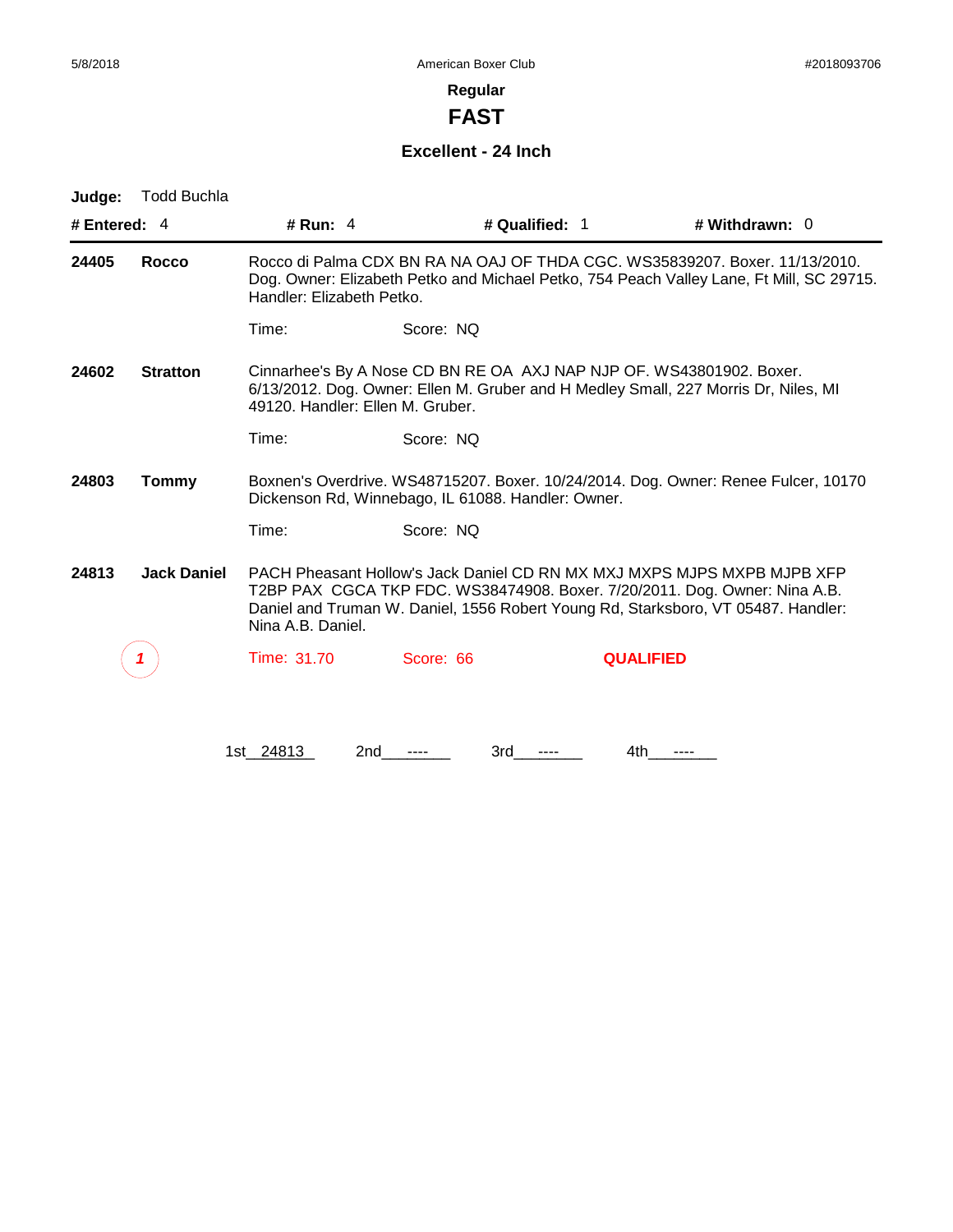**FAST**

**Master - 20 Inch**

| Judge:       | Todd Buchla |          |           |                  |                                                                                                                                                                     |
|--------------|-------------|----------|-----------|------------------|---------------------------------------------------------------------------------------------------------------------------------------------------------------------|
| # Entered: 1 |             | # Run: 1 |           | # Qualified: $0$ | # Withdrawn: $0$                                                                                                                                                    |
| 20809        | Leia        |          |           |                  | Rocket N' Focal Point's Written in the Stars NA OF, WS41415505, Boxer, 7/2/2012, Bitch.<br>Owner: Kerry Rodgers, 4101 CR 239, Georgetown, TX 78633. Handler: Owner. |
|              |             | Time:    | Score: NO |                  |                                                                                                                                                                     |
|              |             | 1st.     | 2nd       | 3rd              | 4th                                                                                                                                                                 |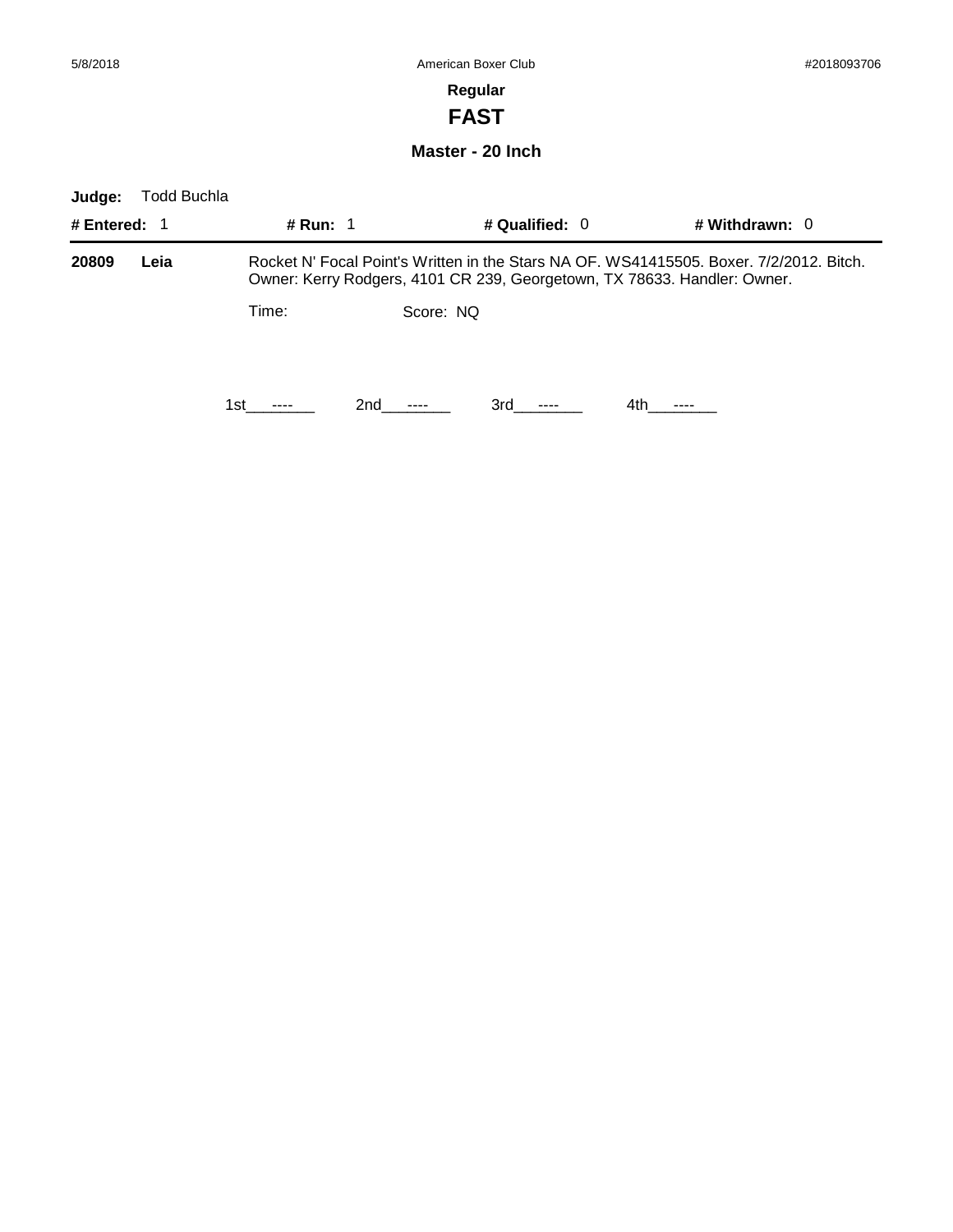# **Regular FAST**

### **Master - 24 Inch**

| Judge:         | Todd Buchla |            |           |                  |                                                                                                                                                         |
|----------------|-------------|------------|-----------|------------------|---------------------------------------------------------------------------------------------------------------------------------------------------------|
| # Entered: $1$ |             | # Run: $1$ |           | # Qualified: $0$ | # Withdrawn: $0$                                                                                                                                        |
| 24805          | <b>Brie</b> |            |           |                  | Brie. PAL261556. Boxer. 6/25/2011. Dog. Owner: Patrick LaFond and<br>Marine LaFond, 1319 Snapdragon Ct, Saint Louis, MO 63146. Handler: Patrick LaFond. |
|                |             | Time:      | Score: NQ |                  |                                                                                                                                                         |
|                |             | 1st        | 2nd       | 3rd              | 4th.                                                                                                                                                    |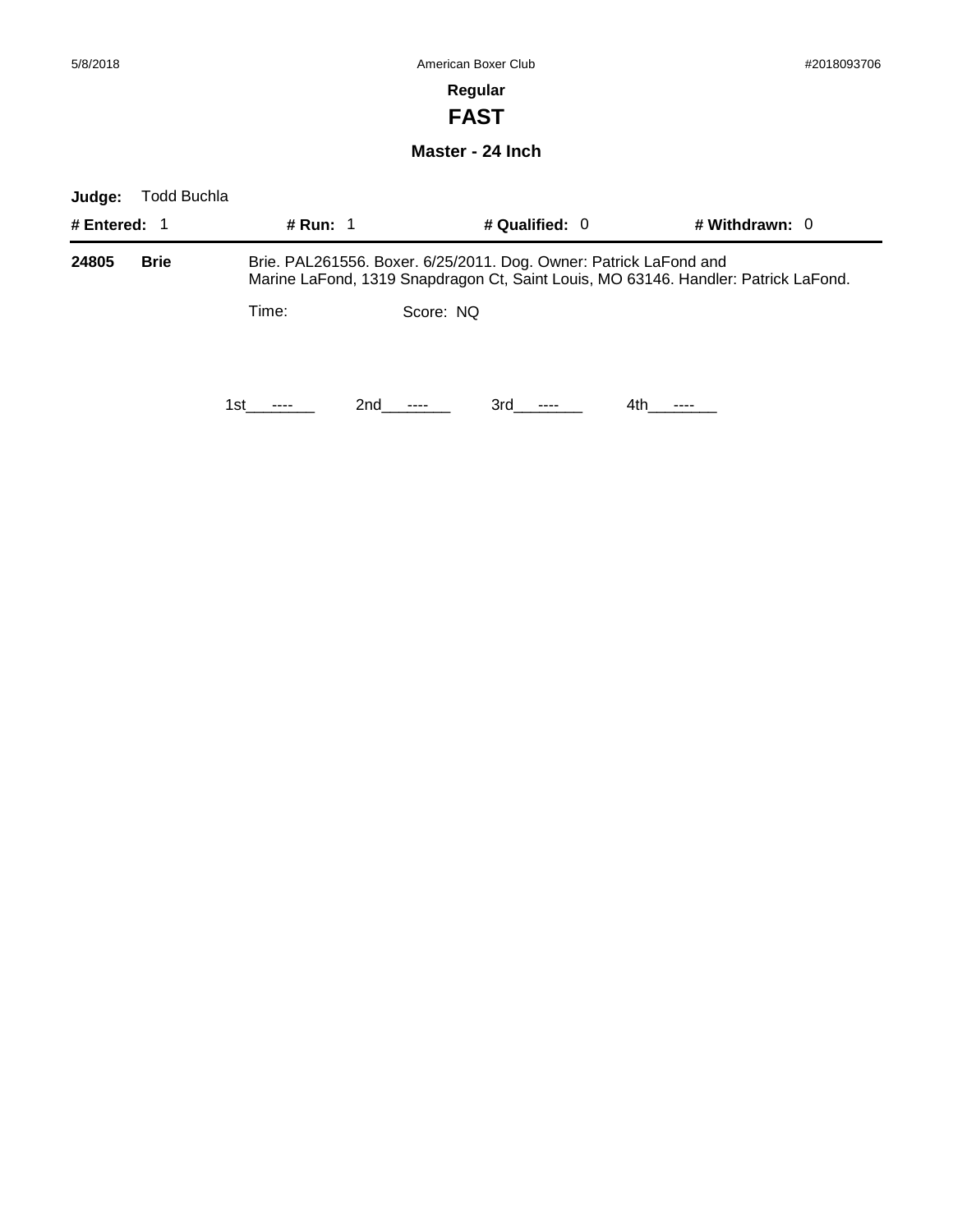-

#### **Preferred**

**FAST**

#### **Novice - 16 Inch**

| Judge:         | Todd Buchla |                                                                                                                                                                                                                      |                                                         |                                                                                                                                                                                  |  |  |
|----------------|-------------|----------------------------------------------------------------------------------------------------------------------------------------------------------------------------------------------------------------------|---------------------------------------------------------|----------------------------------------------------------------------------------------------------------------------------------------------------------------------------------|--|--|
| # Entered: $3$ |             | # Run: $3$                                                                                                                                                                                                           | # Qualified: 3                                          | # Withdrawn: $0$                                                                                                                                                                 |  |  |
| 16202          | Remy        |                                                                                                                                                                                                                      | 1006 Oxfordshire, Carrollton, TX 75007. Handler: Owner. | Dreamcatcher von Bachbett. WS54702602. Boxer. 7/21/2016. Bitch. Owner: Jan Blevins,                                                                                              |  |  |
|                |             | Time: 26.19                                                                                                                                                                                                          | Score: 72                                               | <b>QUALIFIED</b>                                                                                                                                                                 |  |  |
| 16203          | Tia         | Olympic's Take It Away CD PCD BN RE CA CGCA CGCU TKN. WS49995002. Boxer.<br>2/20/2015. Bitch. Owner: Debora Hall and Randall Hall & Julie Wilmore, 1414 Girard Dr,<br>Louisville, KY 40222. Handler: Jennifer Yates. |                                                         |                                                                                                                                                                                  |  |  |
|                |             | Time: 27.84                                                                                                                                                                                                          | Score: 67                                               | <b>QUALIFIED</b>                                                                                                                                                                 |  |  |
| 16811          | Celia       | Rebecca Gilchrist.                                                                                                                                                                                                   |                                                         | Cedarlin's Graceful Beginnings AXP AJP. WS30892103. Boxer. 6/15/2009. Bitch. Owner:<br>Rebecca Gilchrist and Eric Gilchrist, 210 Hackberry St, North Liberty, IA 52317. Handler: |  |  |
|                |             | Time: 24.80                                                                                                                                                                                                          | Score: 57                                               | <b>QUALIFIED</b>                                                                                                                                                                 |  |  |
|                |             | 1st 16202                                                                                                                                                                                                            | 3rd 16811<br>2nd 16203                                  | 4th                                                                                                                                                                              |  |  |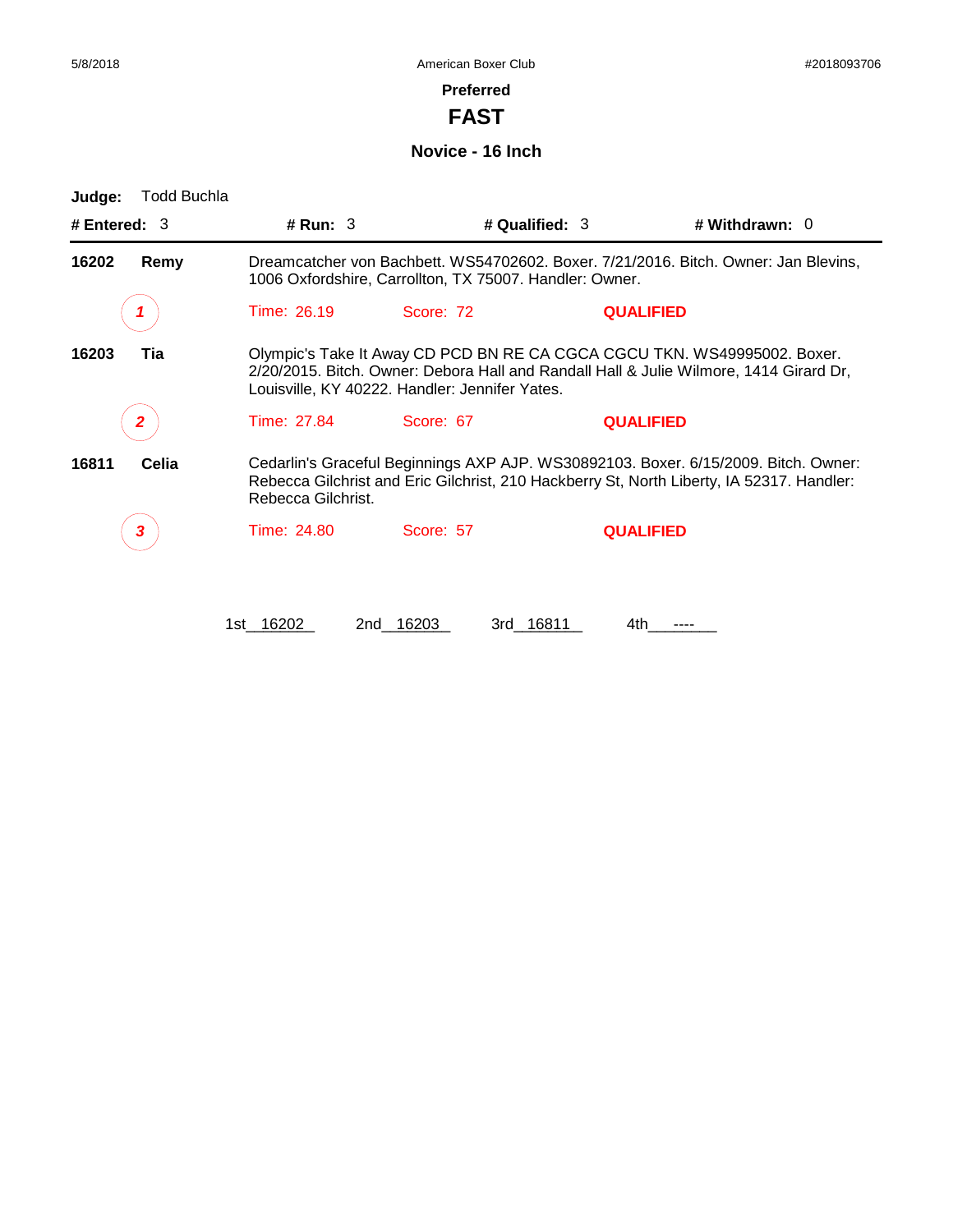**FAST**

**Novice - 20 Inch**

| Judge:         | <b>Todd Buchla</b> |                                                                                                                                                            |                                                                          |                |                  |                                                                                                                                                                         |
|----------------|--------------------|------------------------------------------------------------------------------------------------------------------------------------------------------------|--------------------------------------------------------------------------|----------------|------------------|-------------------------------------------------------------------------------------------------------------------------------------------------------------------------|
| # Entered: $3$ |                    | # Run: $3$                                                                                                                                                 |                                                                          | # Qualified: 1 |                  | # Withdrawn: 0                                                                                                                                                          |
| 20206          | Abby               | Handler: Margaret Magoffin.                                                                                                                                |                                                                          |                |                  | CH Hancock's Livin It Up at Copper Myst CAX CGC. WS39375302. Boxer. 12/15/2011.<br>Bitch. Owner: Margaret Magoffin and Mary Hickey, 15 Hillrise Dr, Penfield, NY 14526. |
|                |                    | Time:                                                                                                                                                      | Score: NQ                                                                |                |                  |                                                                                                                                                                         |
| 20207          | <b>Bruno</b>       | Die Krieger Der Cinemas Sweet Sensation. WS51119501. Boxer. 7/19/2015. Dog. Owner:<br>Nancy Button, 531 Longview Drive, Antioch, IL 60002. Handler: Owner. |                                                                          |                |                  |                                                                                                                                                                         |
|                |                    | Time: 39.22                                                                                                                                                | Score: 61                                                                |                | <b>QUALIFIED</b> |                                                                                                                                                                         |
| 24205          | <b>IvyE</b>        |                                                                                                                                                            | Godfrey, 8807 First Branch Lane, Chesterfield, VA 23838. Handler: Owner. |                |                  | Tuscany's IvyE Lace at First Branch. WS55660705. Boxer. 11/30/2016. Bitch. Owner: Lisa                                                                                  |
|                |                    | Time:                                                                                                                                                      | Score: NQ                                                                |                |                  |                                                                                                                                                                         |
|                |                    |                                                                                                                                                            |                                                                          |                |                  |                                                                                                                                                                         |
|                |                    | 1st 20207                                                                                                                                                  | 2nd                                                                      | 3rd            | 4th              |                                                                                                                                                                         |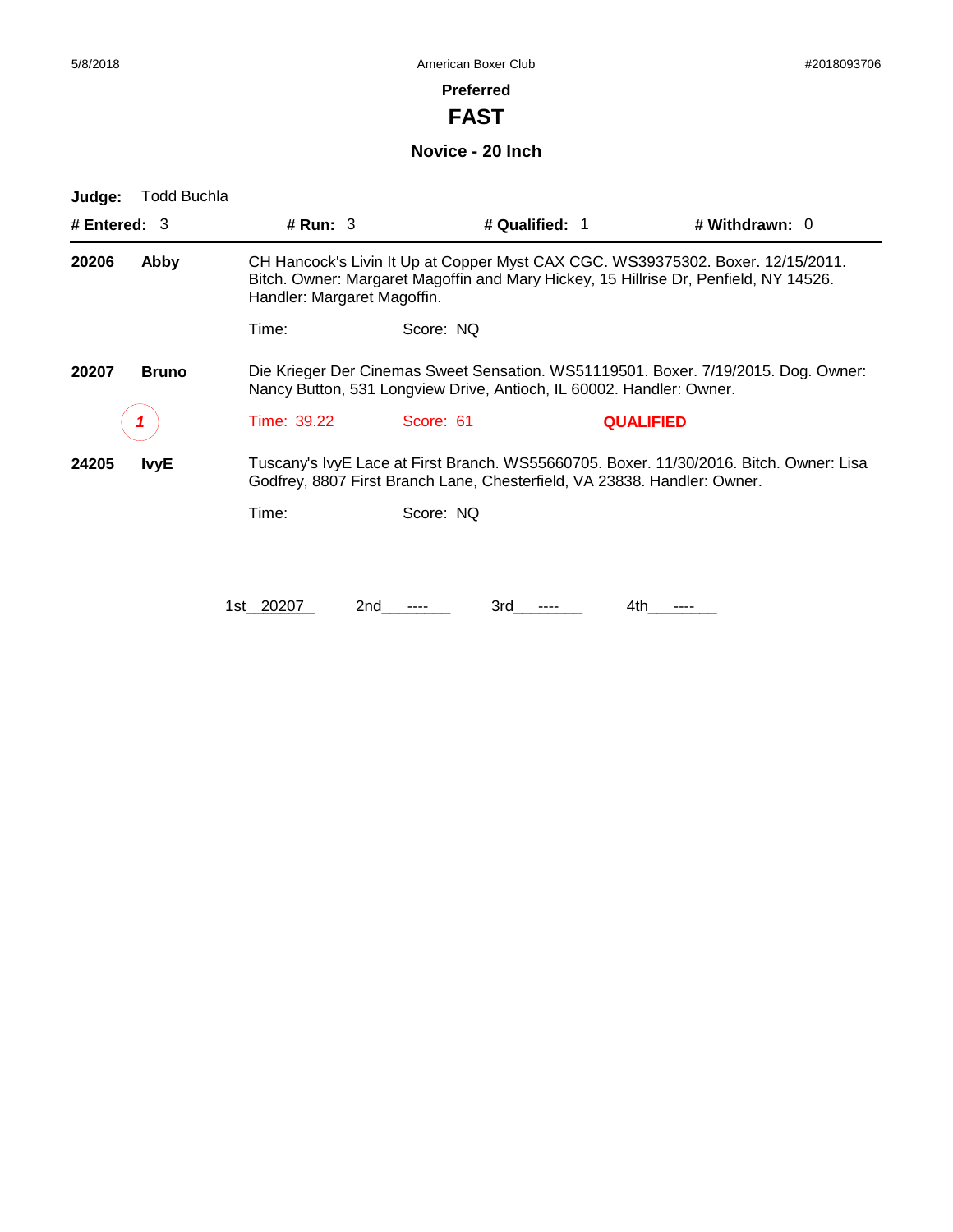# **Preferred**

**FAST**

**Open - 16 Inch**

| Judge:       | <b>Todd Buchla</b> |                 |            |                                                                                                                                                                   |                  |  |
|--------------|--------------------|-----------------|------------|-------------------------------------------------------------------------------------------------------------------------------------------------------------------|------------------|--|
| # Entered: 1 |                    | # Run: 1        |            | # Qualified: 1                                                                                                                                                    | # Withdrawn: $0$ |  |
| 16402        | <b>Emmie</b>       | Handler: Owner. |            | GCH Regal's Midnight Madness BN RN OA OAJ NAP NF CA. WS35958303. Boxer.<br>11/19/2010. Bitch. Owner: Korinne Vanderpool, 9160 Fishtrap Rd, Cross Roads, TX 76227. |                  |  |
|              |                    | Time: 19.71     | Score: 61  | <b>QUALIFIED</b>                                                                                                                                                  |                  |  |
|              |                    | 1st 16402       | 3rd<br>2nd | 4th.                                                                                                                                                              |                  |  |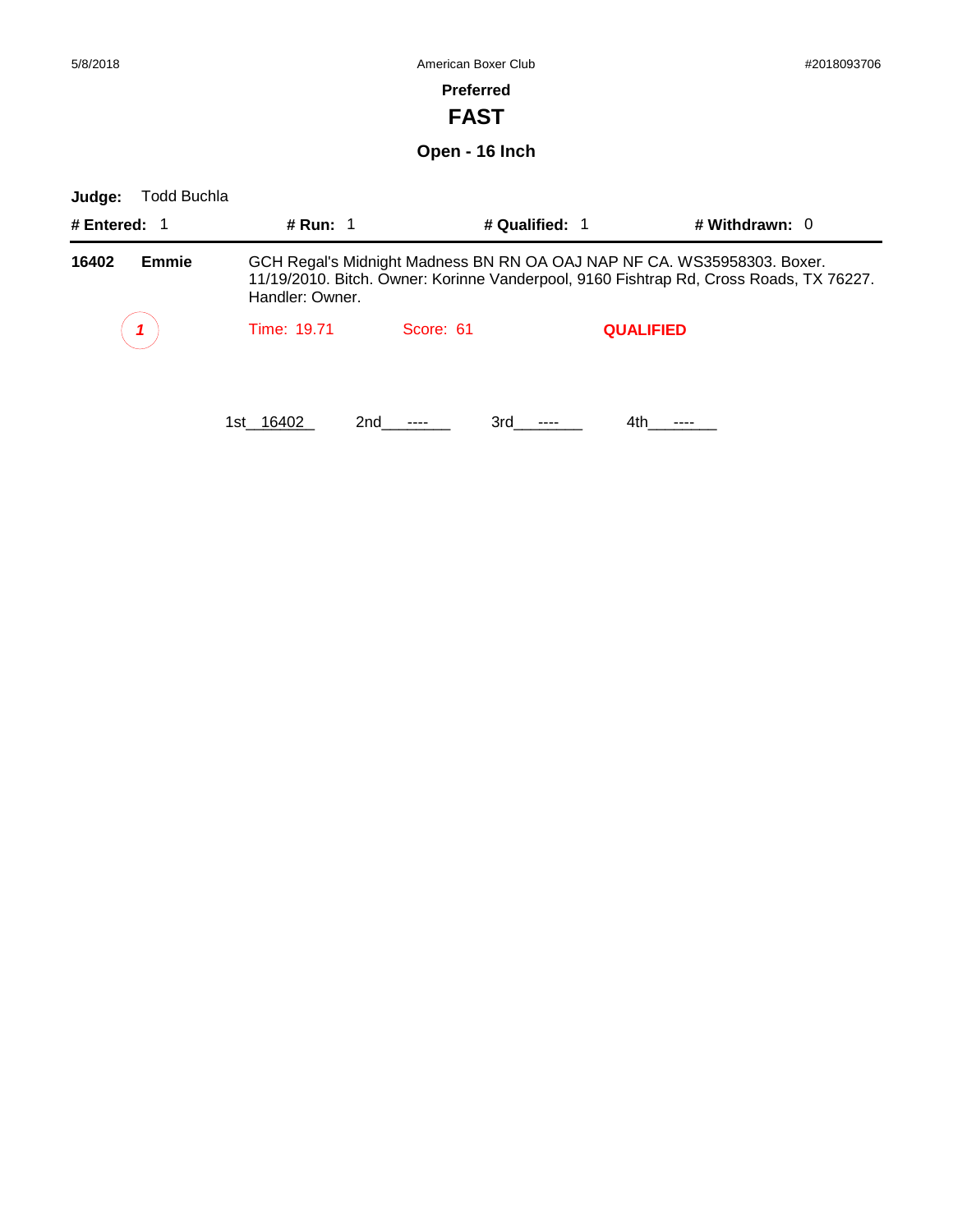**FAST**

#### **Excellent - 16 Inch**

| Judge:       | <b>Todd Buchla</b> |                                                                                                                                                                                            |           |                  |                  |  |  |
|--------------|--------------------|--------------------------------------------------------------------------------------------------------------------------------------------------------------------------------------------|-----------|------------------|------------------|--|--|
| # Entered: 1 |                    | <b># Run: 1</b>                                                                                                                                                                            |           | # Qualified: $0$ | # Withdrawn: $0$ |  |  |
| 16810        | <b>Maddie</b>      | Carlyn Oaks Midnight Charm CDX BN RE MXB MXJ NAP NJP OFP PAX. WS28415702.<br>Boxer. 10/1/2008. Bitch. Owner: Ellen M. Gruber, 227 Morris Dr, Niles, MI 49120. Handler:<br>Ellen M. Gruber. |           |                  |                  |  |  |
|              |                    | Time:                                                                                                                                                                                      | Score: NO |                  |                  |  |  |
|              |                    | 1st                                                                                                                                                                                        | 2nd       | 3rd              | 4th.             |  |  |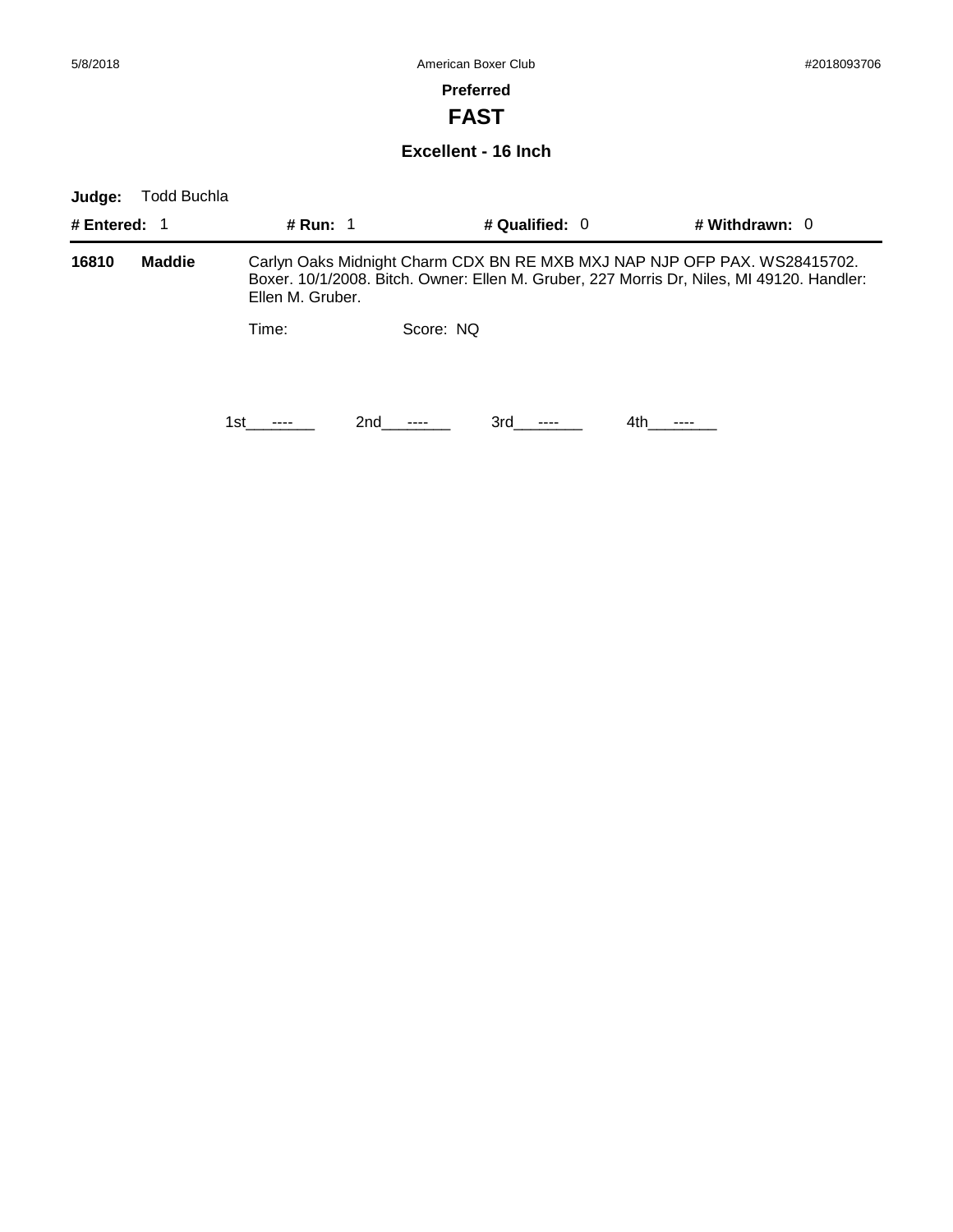**FAST**

#### **Excellent - 20 Inch**

| Todd Buchla<br>Judge: |                  |                                                                                                                                                             |                  |                  |
|-----------------------|------------------|-------------------------------------------------------------------------------------------------------------------------------------------------------------|------------------|------------------|
| # Entered: $1$        | # Run: $1$       | # Qualified: 1                                                                                                                                              |                  | # Withdrawn: $0$ |
| 20816<br>Oscar        |                  | Caballero Vargas El Brujo NAP OJP NFP CGC. WS44460211. Boxer. 7/8/2013. Dog.<br>Owner: Nancy Button, 531 Longview Drive, Antioch, IL 60002. Handler: Owner. |                  |                  |
|                       | Time: 28.98      | Score: 63                                                                                                                                                   | <b>QUALIFIED</b> |                  |
|                       | 1st 20816<br>2nd | 3rd                                                                                                                                                         | 4th              |                  |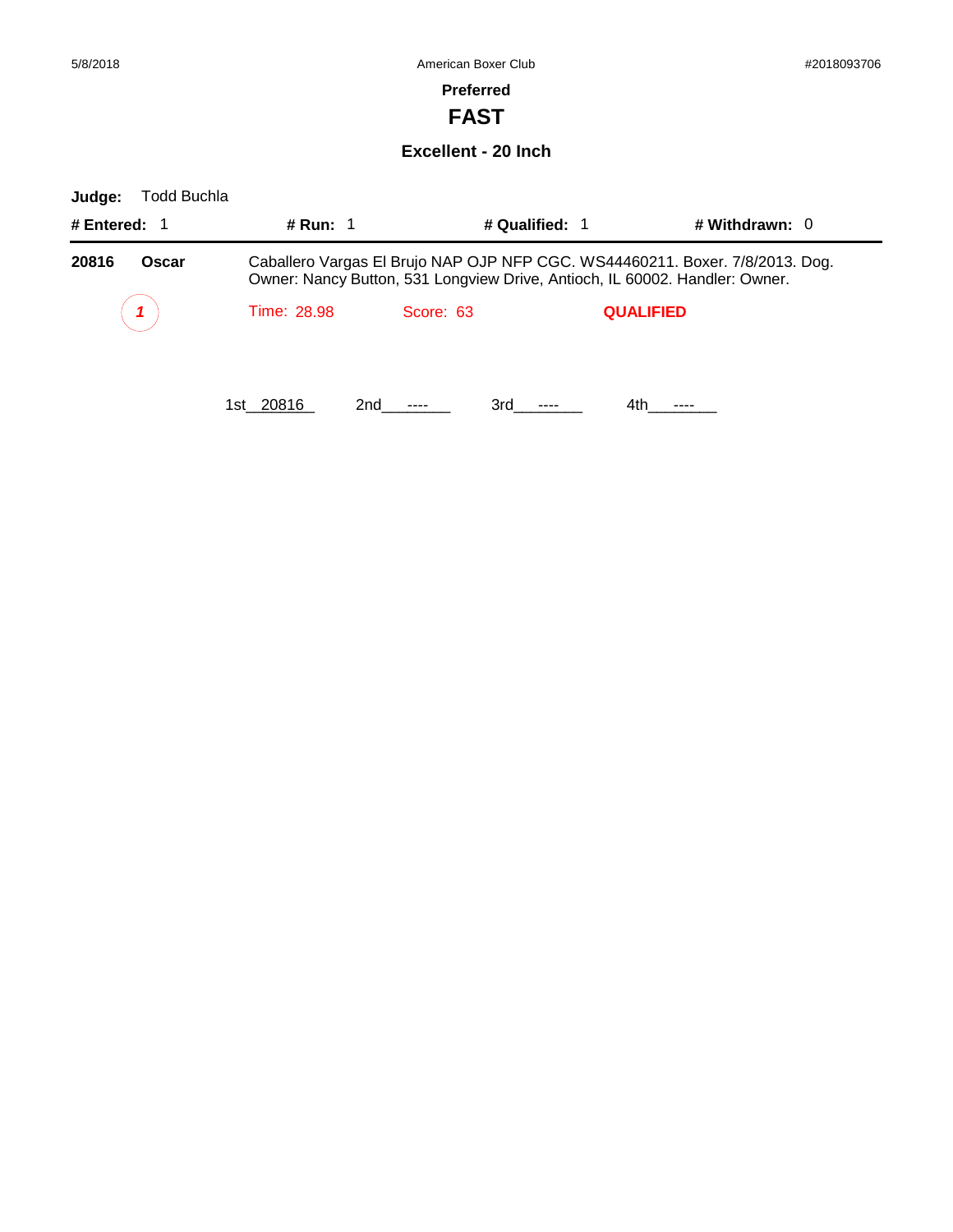**FAST**

**Master - 16 Inch**

| Judge:         | Todd Buchla   |                       |            |                  |                                                                                                                                                                           |
|----------------|---------------|-----------------------|------------|------------------|---------------------------------------------------------------------------------------------------------------------------------------------------------------------------|
| # Entered: $0$ |               | # Run: $0$            |            | # Qualified: $0$ | # Withdrawn: 1                                                                                                                                                            |
| 16813          | <b>Debbie</b> | Handler: Cara Armour. |            |                  | CH Brush Hill's Debutante at Sinnott AXP MJP OFP CAA CGC TKN, WS44650804, Boxer,<br>6/8/2013. Bitch. Owner: Cara Armour and Gerard Armour, 236 Main St, Bolton, MA 01740. |
|                |               | Time:                 | Score: AIS |                  |                                                                                                                                                                           |
|                |               | 1st                   | 2nd        | 3rd              | 4th.                                                                                                                                                                      |